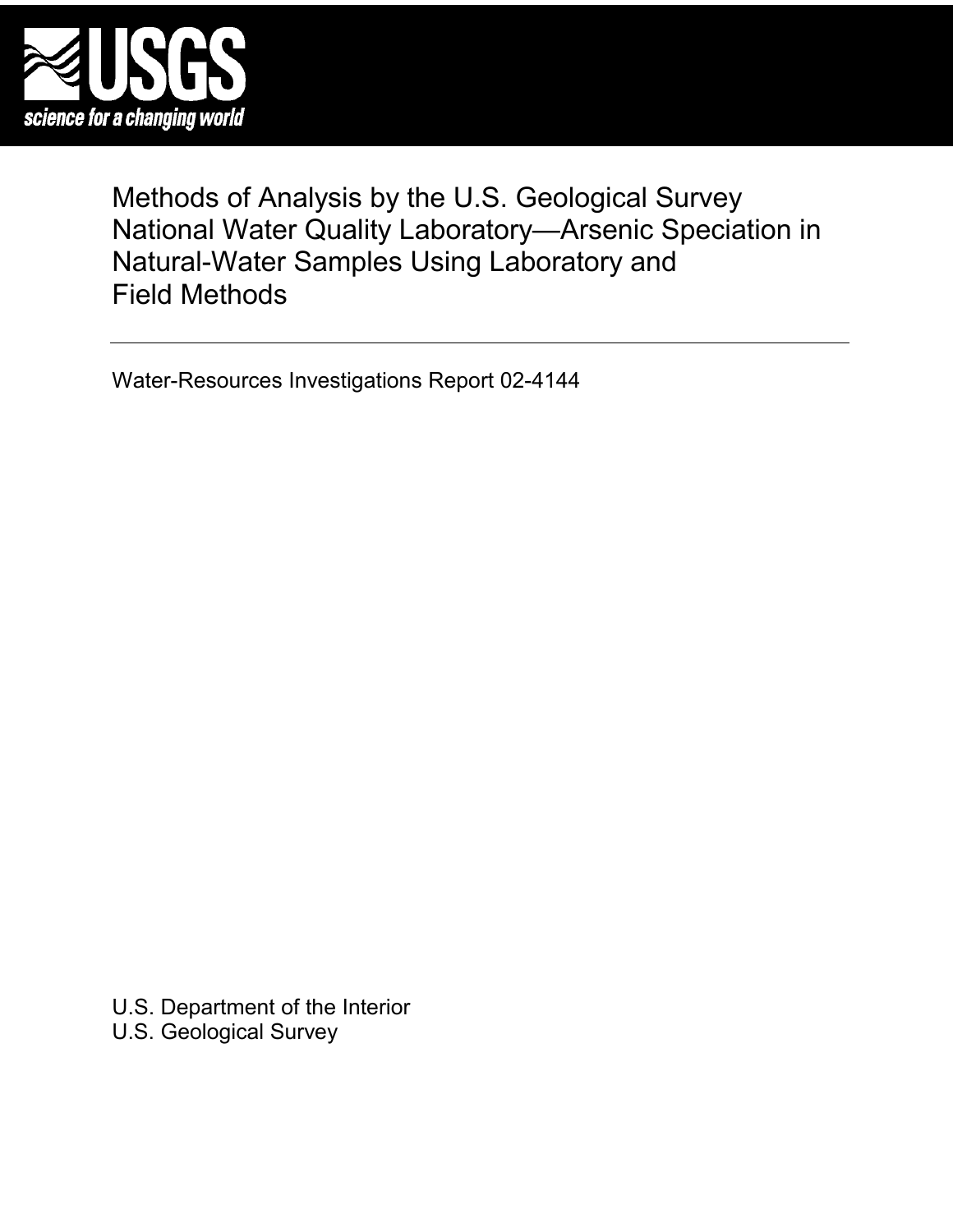# Methods of Analysis by the U.S. Geological Survey National Water Quality Laboratory—Arsenic Speciation in Natural-Water Samples Using Laboratory and Field Methods

 $\mathcal{L}_\text{max}$  , and the contract of the contract of the contract of the contract of the contract of the contract of the contract of the contract of the contract of the contract of the contract of the contract of the contr

*By* John R. Garbarino, Anthony J. Bednar, and Mark R. Burkhardt

U.S. GEOLOGICAL SURVEY

 $\overline{\phantom{a}}$ 

Water-Resources Investigations Report 02-4144

Denver, Colorado 2002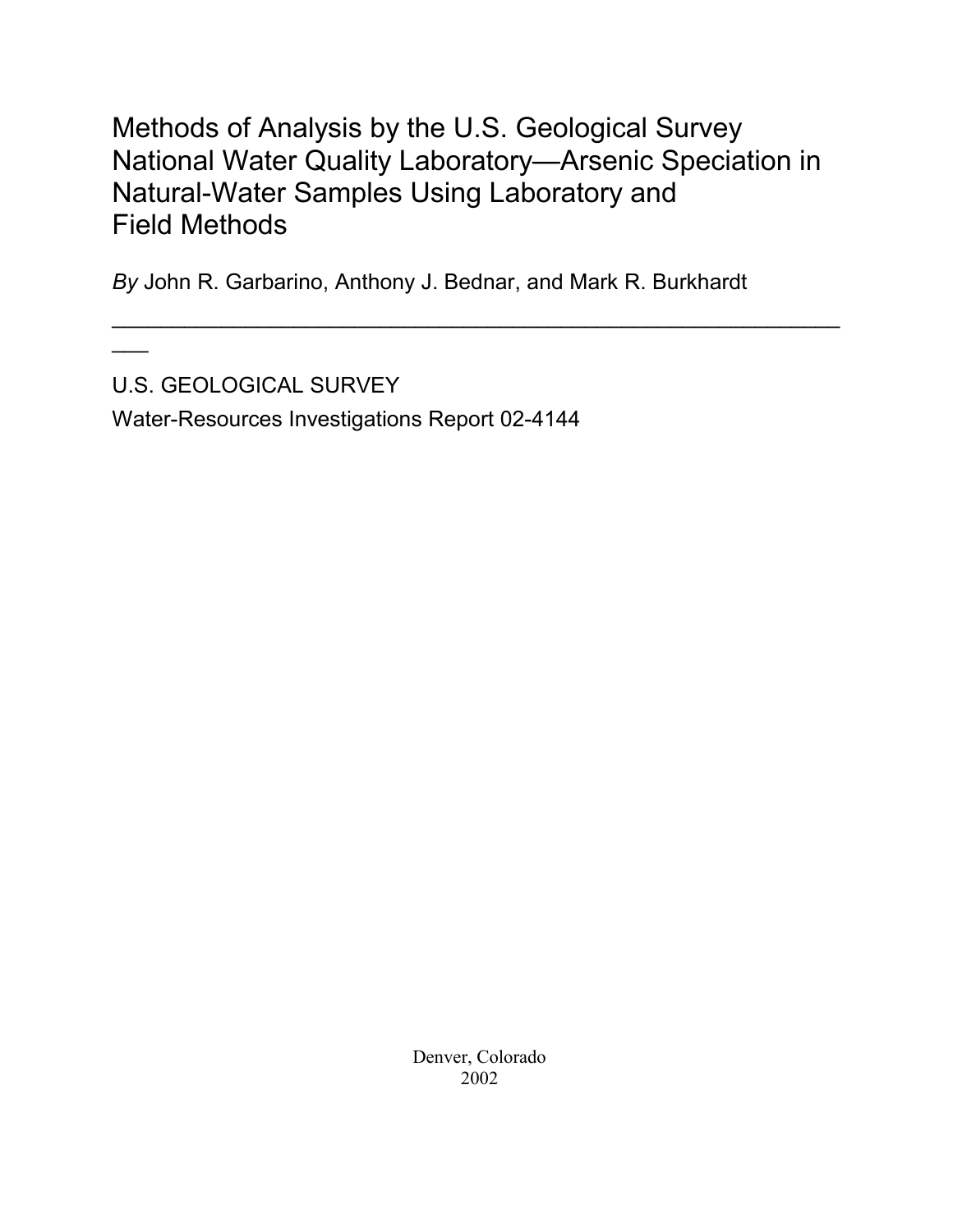**U.S. Department of the Interior Gale A. Norton, Secretary** 

**U.S. Geological Survey Charles G. Groat, Director**

The use of trade, product, or firm names in this report is for descriptive purposes only and does not imply endorsement by the U.S. Government.

| For additional information write to:                                                                                                             | Copies of this report can be purchased from:                                                                                   |
|--------------------------------------------------------------------------------------------------------------------------------------------------|--------------------------------------------------------------------------------------------------------------------------------|
| Chief, National Water Quality Laboratory<br>U.S. Geological Survey<br>Box 25046, Mail Stop 407<br><b>Federal Center</b><br>Denver, CO 80225-0046 | U.S. Geological Survey<br><b>Branch of Information Services</b><br>Box 25286<br><b>Federal Center</b><br>Denver, CO 80225-0286 |
|                                                                                                                                                  |                                                                                                                                |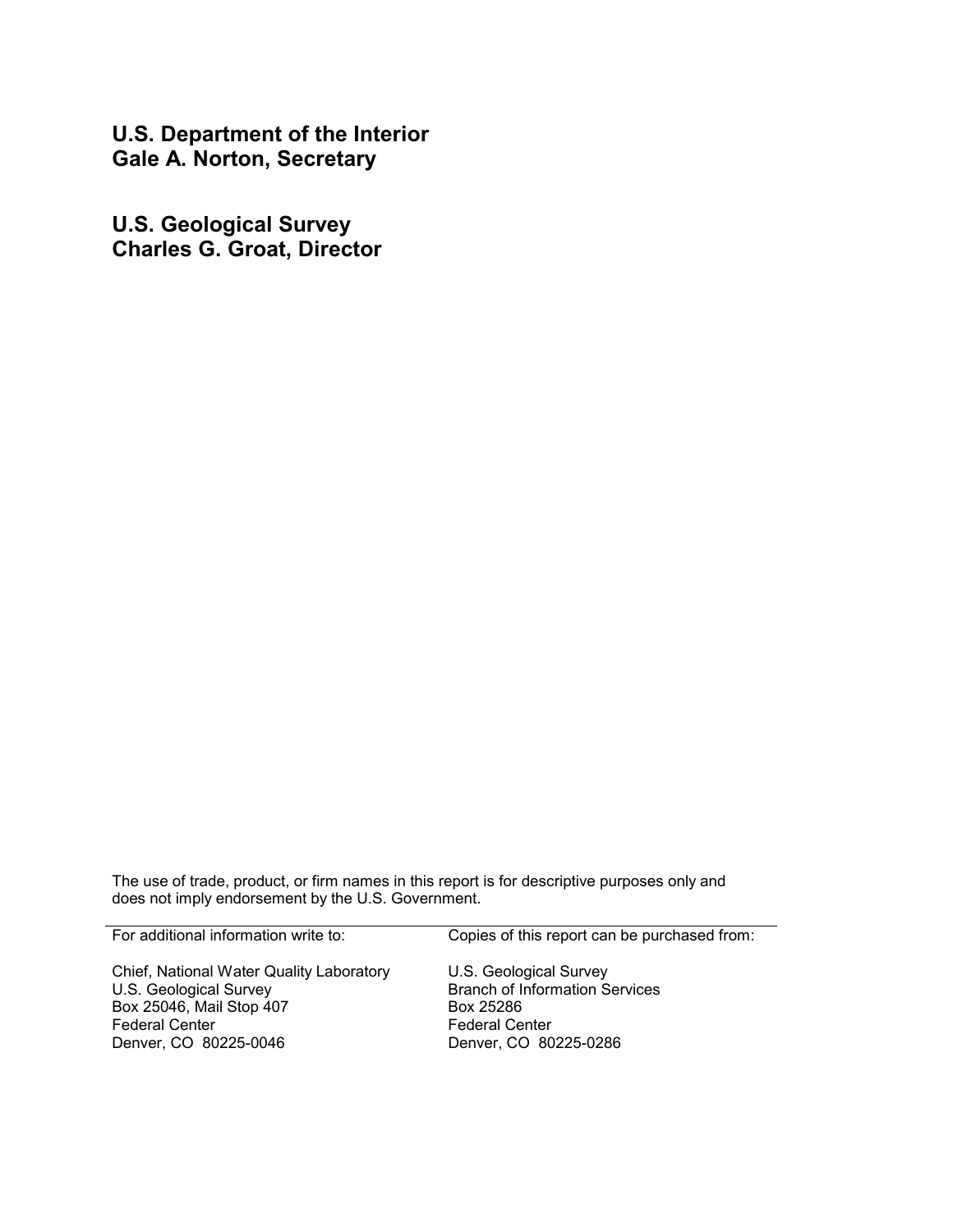## **CONTENTS**

| Abstract                                                                                                                                                                                                                             |    |
|--------------------------------------------------------------------------------------------------------------------------------------------------------------------------------------------------------------------------------------|----|
|                                                                                                                                                                                                                                      |    |
| Analytical methods <b>contract to the contract of the contract of the contract of the contract of the contract of the contract of the contract of the contract of the contract of the contract of the contract of the contract o</b> |    |
| Application                                                                                                                                                                                                                          |    |
|                                                                                                                                                                                                                                      |    |
|                                                                                                                                                                                                                                      | 12 |
| Instrumentation                                                                                                                                                                                                                      | 15 |
|                                                                                                                                                                                                                                      | 17 |
|                                                                                                                                                                                                                                      | 19 |
| Quantitation                                                                                                                                                                                                                         | 20 |
|                                                                                                                                                                                                                                      | 20 |
| Method performance                                                                                                                                                                                                                   | 20 |
|                                                                                                                                                                                                                                      | 34 |
|                                                                                                                                                                                                                                      | 37 |

### **FIGURES**

|                | 1–3. Chromatograms showing arsenic species using:                                      |
|----------------|----------------------------------------------------------------------------------------|
|                | 1. The PRP-X100 column, a gradient phosphate mobile phase, and arsine                  |
|                | introduction<br>$\tau$                                                                 |
| 2.             | The AS7 column, a gradient nitric acid mobile phase, and nebulizer introduction<br>8   |
| 3 <sub>1</sub> | The short LC-SAX column, an isocratic malonate/acetate mobile phase, and               |
|                | 9<br>nebulizer introduction                                                            |
| 4.             | Methylated arsenic species are not resolved from the inorganic arsenic species         |
|                | when using the short-column laboratory method<br>10                                    |
| 5.             | Stacked column charts showing the effects of three different sample matrices           |
|                | 14                                                                                     |
|                | 6. Schematic showing ion chromatography, arsine generation, and inductively            |
|                | 17                                                                                     |
|                |                                                                                        |
|                | $7-16$ . Graphs showing:                                                               |
|                | 7. Calibration functions that show the relative sensitivity for arsenic species        |
|                | using laboratory- and field-speciation methods with inductively coupled                |
|                | 18<br>plasma–mass spectrometric detection                                              |
|                | 8. Ethylenediaminetetraacetic acid, sulfuric acid, nitric acid, and hydrochloric       |
|                | acid as preservatives for arsenic speciation and the effects of ambient light<br>23    |
|                | 9. Ethylenediaminetetraacetic acid, sulfuric acid, nitric acid, and hydrochloric       |
|                | acid as preservatives for arsenic speciation in samples having iron and the            |
|                | effects of ambient light<br>25                                                         |
|                | 10. Distribution of As(III) percentage in ground-water and acid mine drainage          |
|                | samples<br>27                                                                          |
|                | 11. Linear regression analysis of laboratory and field dissolved As(III) and dissolved |
|                | As(V) results for ground-water samples<br>29                                           |
|                | 12. Linear regression analysis of laboratory and field dissolved As(III) and dissolved |
|                | 30                                                                                     |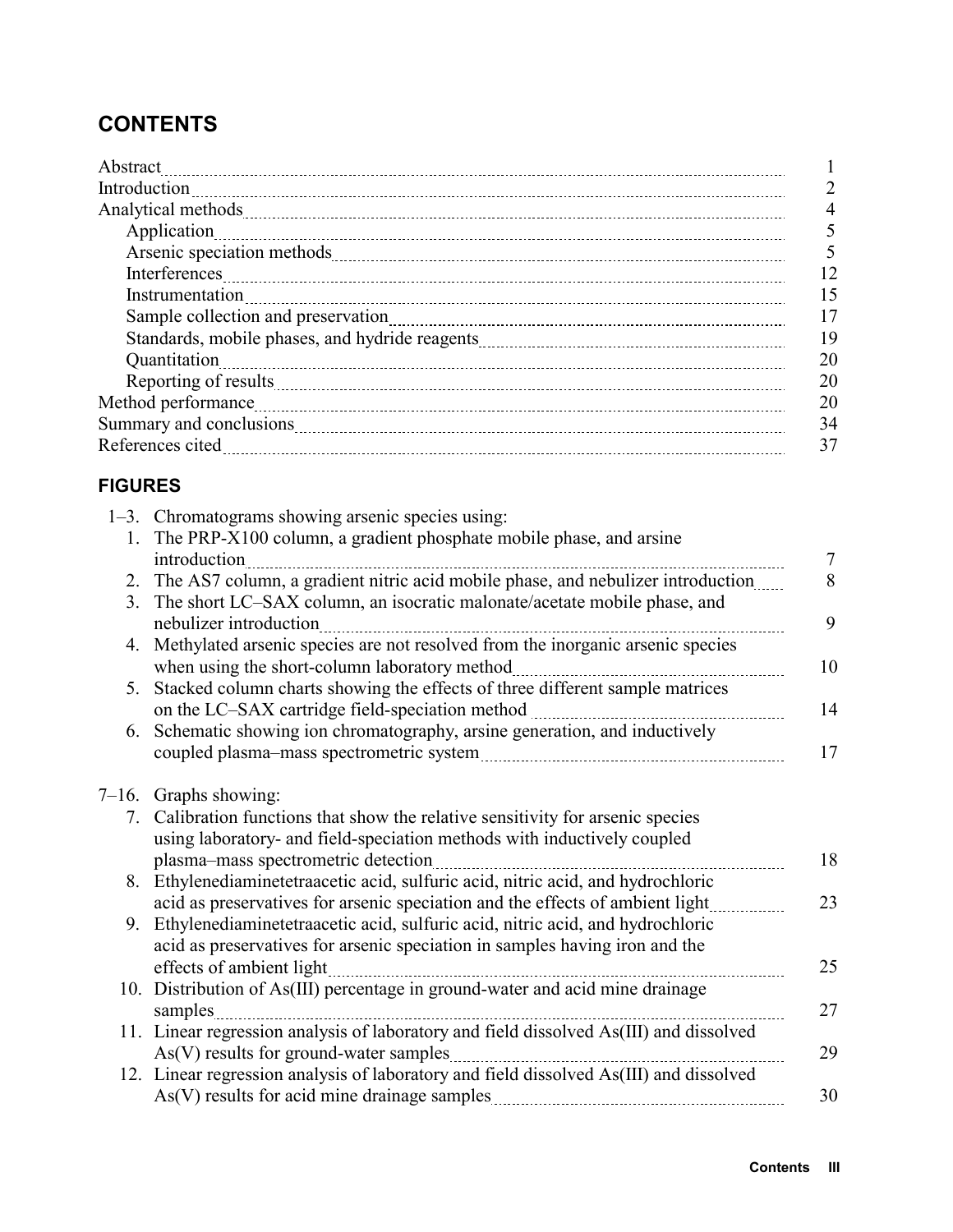| 13. Linear regression analysis of laboratory and field total dissolved arsenic |    |
|--------------------------------------------------------------------------------|----|
| results for all test samples                                                   | 31 |
| 14. Preservation of arsenic species distribution for a 3-month period for a    |    |
| ground-water sample and an acid mine drainage sample                           | 32 |
| 15. Dissolved arsenite, arsenate, dimethylarsinate, and monomethylarsonate     |    |
| in samples collected from March through September 1997 at the Bogue Philia     |    |
| surface-water site that might have been contaminated by application of the     |    |
| herbicide monosodium methylarsonate                                            | 33 |
| 16. Dissolved arsenite, arsenate, dimethylarsinate, and monomethylarsonate in  |    |
| samples collected from March through September 1997 at the Yazoo surface-      |    |
| water site that might have been contaminated by application of the herbicide   |    |
| monosodium methylarsonate                                                      | 34 |

## **TABLES**

|    | 1a. Laboratory arsenic-speciation method for the determination of arsenite, arsenate, |    |
|----|---------------------------------------------------------------------------------------|----|
|    | monomethylarsonate, and dimethylarsinate in filtered natural water                    | 6  |
|    | 1b. Laboratory arsenic-speciation method for the determination of arsenite, arsenate, |    |
|    | monomethylarsonate, dimethylarsinate, and roxarsone in filtered natural water         | 6  |
|    | 1c. Laboratory arsenic speciation method for the determination of arsenite and        |    |
|    | arsenate in filtered natural water                                                    | 7  |
|    | 2. Short-term method detection limits using inductively coupled plasma–mass           |    |
|    | spectrometry as an arsenic-specific detector                                          | 11 |
| 3. | Field arsenic-speciation method for the determination of arsenite and arsenate        |    |
|    | plus alkyl arsenicals in filtered natural water                                       | 11 |
|    | 4. Instrumentation and operating conditions for the laboratory arsenic-               |    |
|    | speciation methods                                                                    | 15 |
|    | 5. Variability of replicate determinations on 200-microliter injections               |    |
|    | of 0.5 microgram-arsenic per liter of arsenite, arsenate, dimethylarsinate,           |    |
|    | and monomethylarsonate in reagent water                                               | 22 |
|    | 6. Bias and variability of the field-speciation method using inductively              |    |
|    | coupled plasma–mass spectrometry for an arsenic specific detector                     | 22 |
| 7. | Sample sites and matrix composition for the test samples analyzed                     | 26 |
| 8. | Statistical summary of laboratory in relation to field arsenic                        |    |
|    | speciation results                                                                    | 28 |
|    | 9. Uncensored arsenic-speciation results for blind blanks and surface-water           |    |
|    | blind duplicate samples analyzed using ion chromatography with phosphate              |    |
|    | mobile phase and arsine generation-inductively coupled mass spectrometry              | 35 |
|    |                                                                                       |    |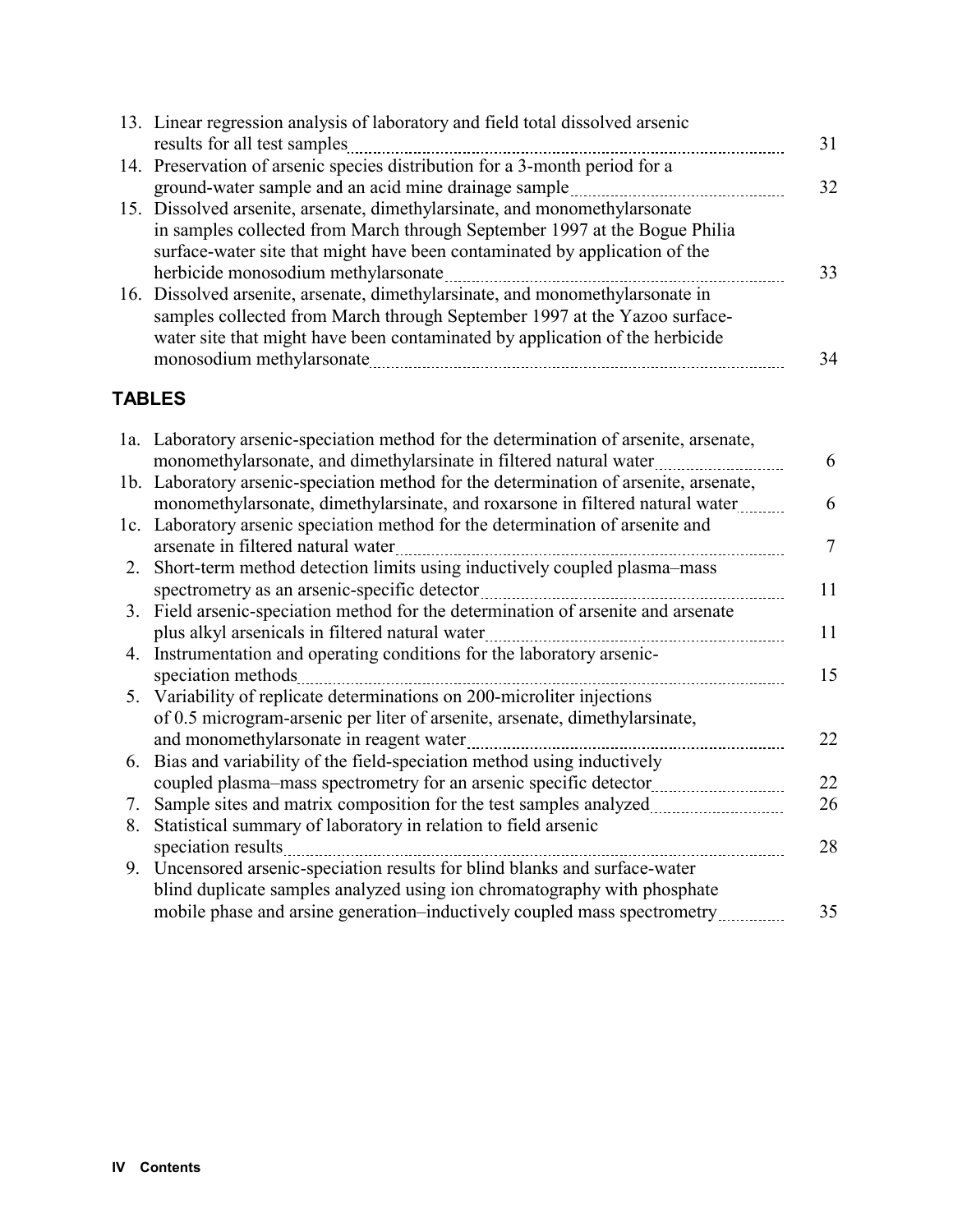| <b>Multiply</b>      | By                     | To obtain          |
|----------------------|------------------------|--------------------|
|                      | Length                 |                    |
| centimeter (cm)      | $3.94 \times 10^{-1}$  | inch               |
| micrometer $(\mu m)$ | $3.94 \times 10^{-5}$  | inch               |
| millimeter (mm)      | $3.94 \times 10^{-2}$  | inch               |
| nanometer (nm)       | $3.94 \times 10^{-8}$  | inch               |
|                      | <b>Mass</b>            |                    |
| gram(g)              | $3.53 \times 10^{-2}$  | ounce, avoirdupois |
| microgram $(\mu g)$  | $3.53 \times 10^{-8}$  | ounce, avoirdupois |
| milligram (mg)       | $3.53 \times 10^{-5}$  | ounce, avoirdupois |
| picogram (pg)        | $3.53 \times 10^{-14}$ | ounce, avoirdupois |
|                      | <b>Volume</b>          |                    |
| liter $(L)$          | $2.64 \times 10^{-1}$  | gallon             |
| microliter $(\mu L)$ | $2.64 \times 10^{-7}$  | gallon             |
| milliliter (mL)      | $2.64 \times 10^{-4}$  | gallon             |

### **CONVERSION FACTORS AND ABBREVIATED WATER-QUALITY UNITS**

Degrees Celsius ( $\rm ^{o}C$ ) may be converted to degrees Fahrenheit ( $\rm ^{o}F$ ) by using the following equation:

 $\text{o}_F = 9/5 \text{ (}^{\text{o}}\text{C)} + 32.$ 

### **ABBREVIATED WATER-QUALITY UNITS**

| $mg-As/L$ | milligrams of arsenic per liter |  |
|-----------|---------------------------------|--|
|           |                                 |  |

- mg/L milligram per liter
- $\mu$ g/L microgram per liter<br> $\mu$ S/cm microsiemens per ce
- microsiemens per centimeter at 25 degrees Celsius

### **ABBREVIATIONS AND ACRONYMS**

| As(III)<br>arsenite<br>As(V)<br>arsenate<br><b>AMD</b><br>acid mine drainage<br><b>ASTM</b><br>American Society for Testing and Materials<br>Chemical Abstract Service registry number<br><b>CAS</b><br><b>DMA</b><br>dimethylarsinate<br><b>EDTA</b><br>ethylenediaminetetraacetic acid<br>Hz.<br>hertz<br><b>ICP-MS</b><br>$\overline{M}$<br>moles per liter<br>millimoles per liter<br>mM<br>MDL(s)<br>method detection limit(s)<br><b>MMA</b><br>monomethylarsonate<br>m/z<br>mass-to-charge ratio | AAS | atomic absorption spectrometry               |
|--------------------------------------------------------------------------------------------------------------------------------------------------------------------------------------------------------------------------------------------------------------------------------------------------------------------------------------------------------------------------------------------------------------------------------------------------------------------------------------------------------|-----|----------------------------------------------|
|                                                                                                                                                                                                                                                                                                                                                                                                                                                                                                        |     |                                              |
|                                                                                                                                                                                                                                                                                                                                                                                                                                                                                                        |     |                                              |
|                                                                                                                                                                                                                                                                                                                                                                                                                                                                                                        |     |                                              |
|                                                                                                                                                                                                                                                                                                                                                                                                                                                                                                        |     |                                              |
|                                                                                                                                                                                                                                                                                                                                                                                                                                                                                                        |     |                                              |
|                                                                                                                                                                                                                                                                                                                                                                                                                                                                                                        |     |                                              |
|                                                                                                                                                                                                                                                                                                                                                                                                                                                                                                        |     |                                              |
|                                                                                                                                                                                                                                                                                                                                                                                                                                                                                                        |     |                                              |
|                                                                                                                                                                                                                                                                                                                                                                                                                                                                                                        |     | inductively coupled plasma–mass spectrometry |
|                                                                                                                                                                                                                                                                                                                                                                                                                                                                                                        |     |                                              |
|                                                                                                                                                                                                                                                                                                                                                                                                                                                                                                        |     |                                              |
|                                                                                                                                                                                                                                                                                                                                                                                                                                                                                                        |     |                                              |
|                                                                                                                                                                                                                                                                                                                                                                                                                                                                                                        |     |                                              |
|                                                                                                                                                                                                                                                                                                                                                                                                                                                                                                        |     |                                              |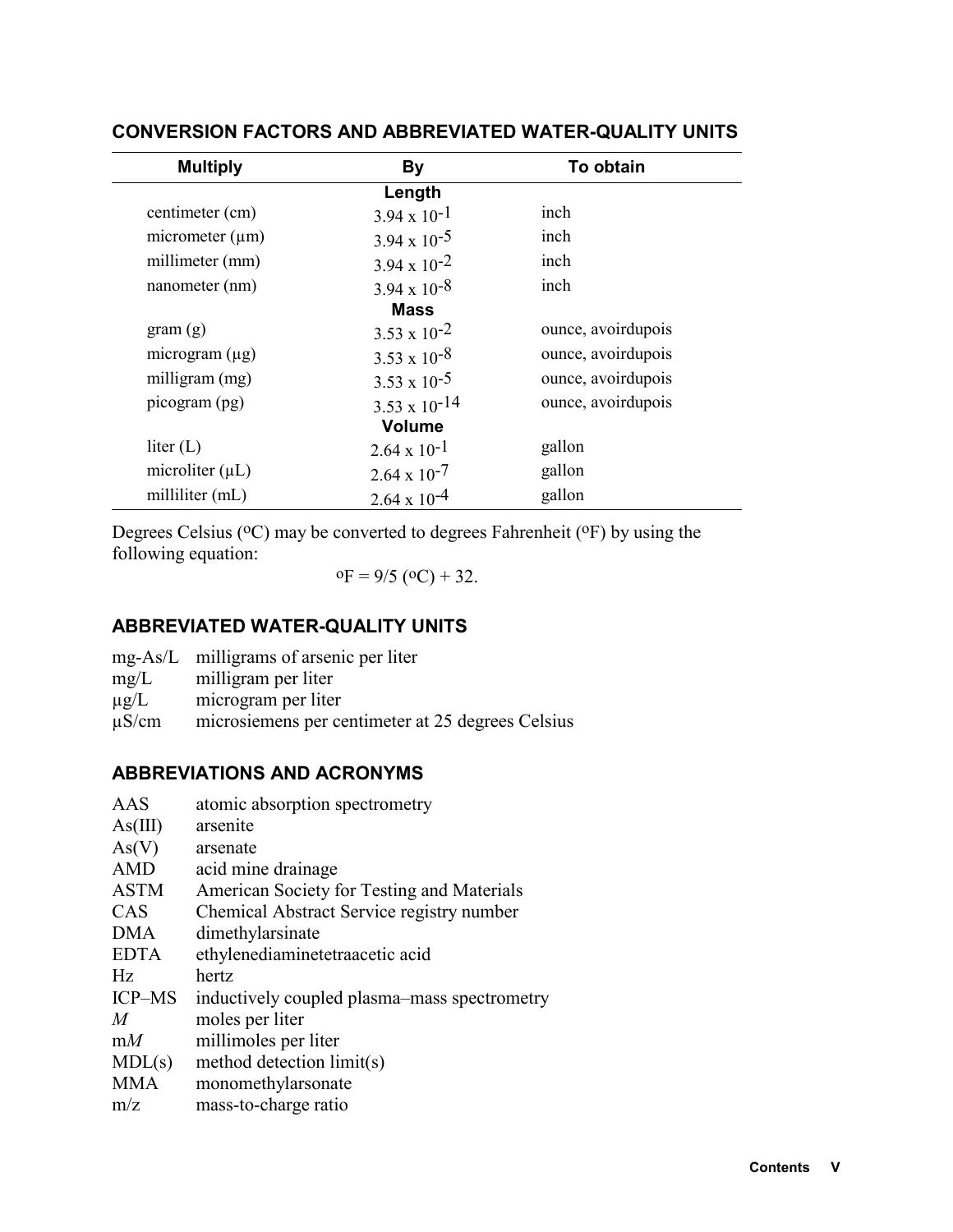| SRWS(s) U.S. Geological Survey Standard Reference Water Sample(s) |
|-------------------------------------------------------------------|
|                                                                   |
|                                                                   |
|                                                                   |
|                                                                   |
|                                                                   |
|                                                                   |

### **GLOSSARY**

**MDL**—The method detection limit (MDL) is defined as the minimum concentration of an element that can be measured and reported with 99-percent confidence that the element concentration is greater than zero and is determined from analysis of a sample in a given matrix containing the element of interest (U.S. Environmental Protection Agency, 2000).

### **ACKNOWLEDGMENTS**

### **Technical Assistance**

E. Michael Thurman, U.S. Geological Survey Alan Welch, U.S. Geological Survey Terry Rees, U.S. Geological Survey

### **Technical Review**

Thomas R. Wildeman, Colorado School of Mines Tedmund M. Struzeski, U.S. Geological Survey Angel Martin, Jr., U.S. Geological Survey Peter F. Rogerson, U.S. Geological Survey

### **Editorial Review**

Jon W. Raese, U.S. Geological Survey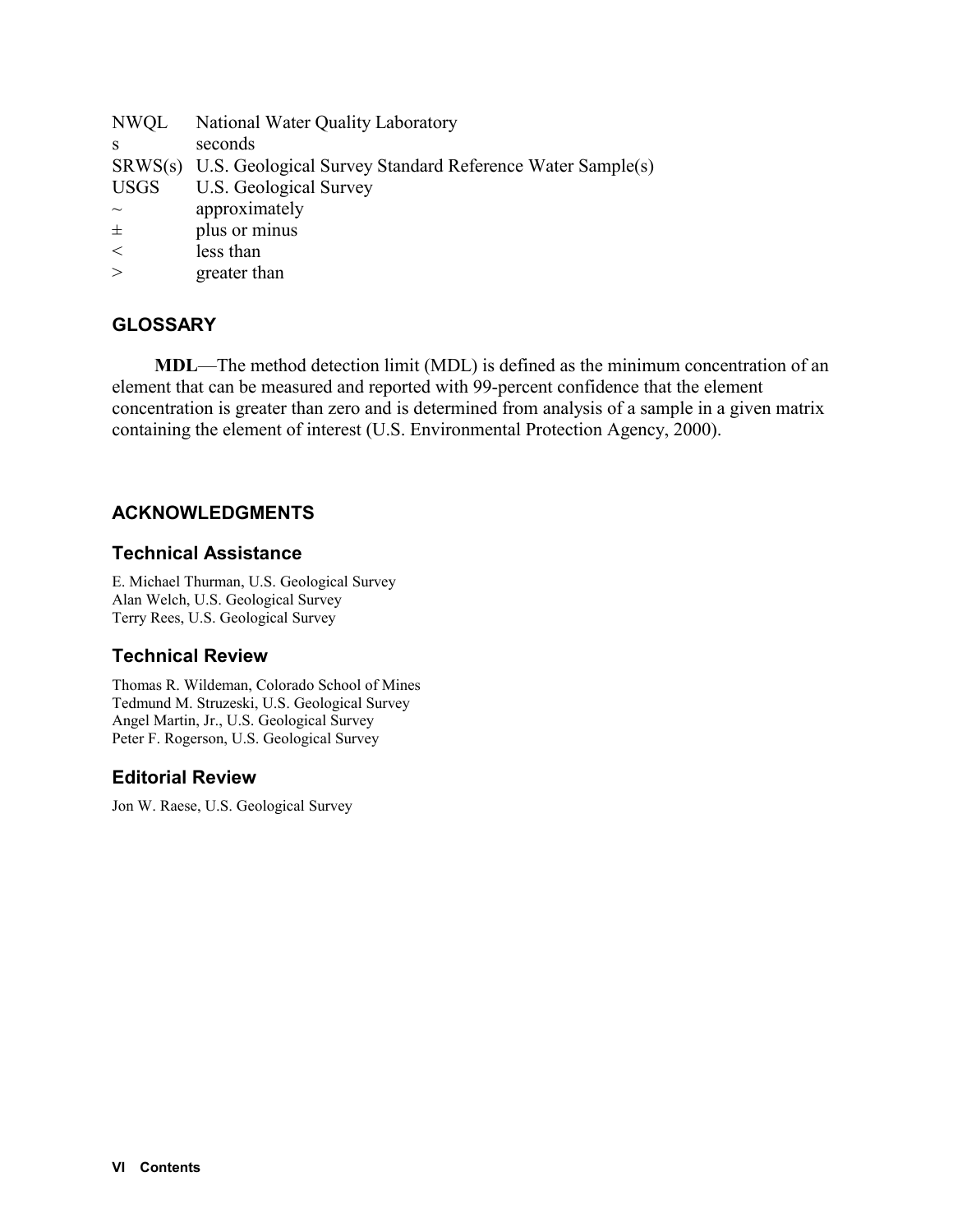## **Methods of Analysis by the U.S. Geological Survey National Water Quality Laboratory—Arsenic Speciation in Natural-Water Samples Using Laboratory and Field Methods**

### *By* **John R. Garbarino, Anthony J. Bednar, and Mark R. Burkhardt**

### **ABSTRACT**

Analytical methods for the determination of arsenite [As(III)], arsenate [As(V)], dimethylarsinate (DMA), monomethylarsonate (MMA), and roxarsone in filtered natural-water samples are described. Various analytical methods can be used for the determination, depending on the arsenic species being determined. Arsenic concentration is determined by using inductively coupled plasma–mass spectrometry (ICP– MS) as an arsenic-specific detector for all methods. Laboratory-speciation methods are described that use an ion chromatographic column to separate the arsenic species; the column length, column packing, and mobile phase are dependent on the species of interest. Regardless of the separation technique, the arsenic species are introduced into the plasma by either pneumatic nebulization or arsine generation. Analysis times range from 2 to 8 minutes and method detection limits range from 0.1 to 0.6 microgram-arsenic per liter ( $\mu$ g-As/L), 10 to 60 picograms absolute (for a 100-microliter injection), depending on the arsenic species determined and the analytical method used. A field-speciation method also is described that uses a strong anion exchange cartridge to separate  $As(III)$  from  $As(V)$  in the field.  $As(III)$  in the eluate and  $As(V)$  in the cartridge extract are determined by direct nebulization ICP–MS. Methylated arsenic species that also are retained on the cartridge will positively bias As(V) results without further laboratory separations. The method detection limit for field speciation is  $0.3 \text{ µg-As/L}.$ 

The distribution of arsenic species must be preserved in the field to eliminate changes caused by photochemical oxidation or metal oxyhydroxide precipitation. Preservation techniques, such as refrigeration, the addition of acids, or the addition of ethylenediaminetetraacetic acid (EDTA) and the effects of ambient light were tested. Of the preservatives evaluated, EDTA was found to work best with the laboratory- and fieldspeciation methods for all sample matrices tested. Storing the samples in opaque polyethylene bottles eliminated the effects of photochemical oxidation. The percentage change in As(III):As(V) ratios for an EDTApreserved acid mine drainage (AMD) sample and ground-water sample during a 3-month period was –5 percent and +3 percent, respectively.

The bias and variability of the methods were evaluated by comparing results for total arsenic and As(III), As(V), DMA, and MMA concentrations in ground water, AMD, and surface water. Seventy-one ground-water, 10 AMD, and 24 surface-water samples were analyzed. Concentrations in ground-water samples reached 720  $\mu$ g-As/L for As(III) and 1,080  $\mu$ g-As/L for As(V); AMD samples reached 12,800  $\mu$ g-As/L for As(III) and 7,050  $\mu$ g-As/L for As(V); and surface-water samples reached 5  $\mu$ g-As/L for As(III) and As(V). Inorganic arsenic species distribution in the samples ranged from 0 to 90 percent As(III). DMA and MMA were present only in surfacewater samples from agricultural areas where the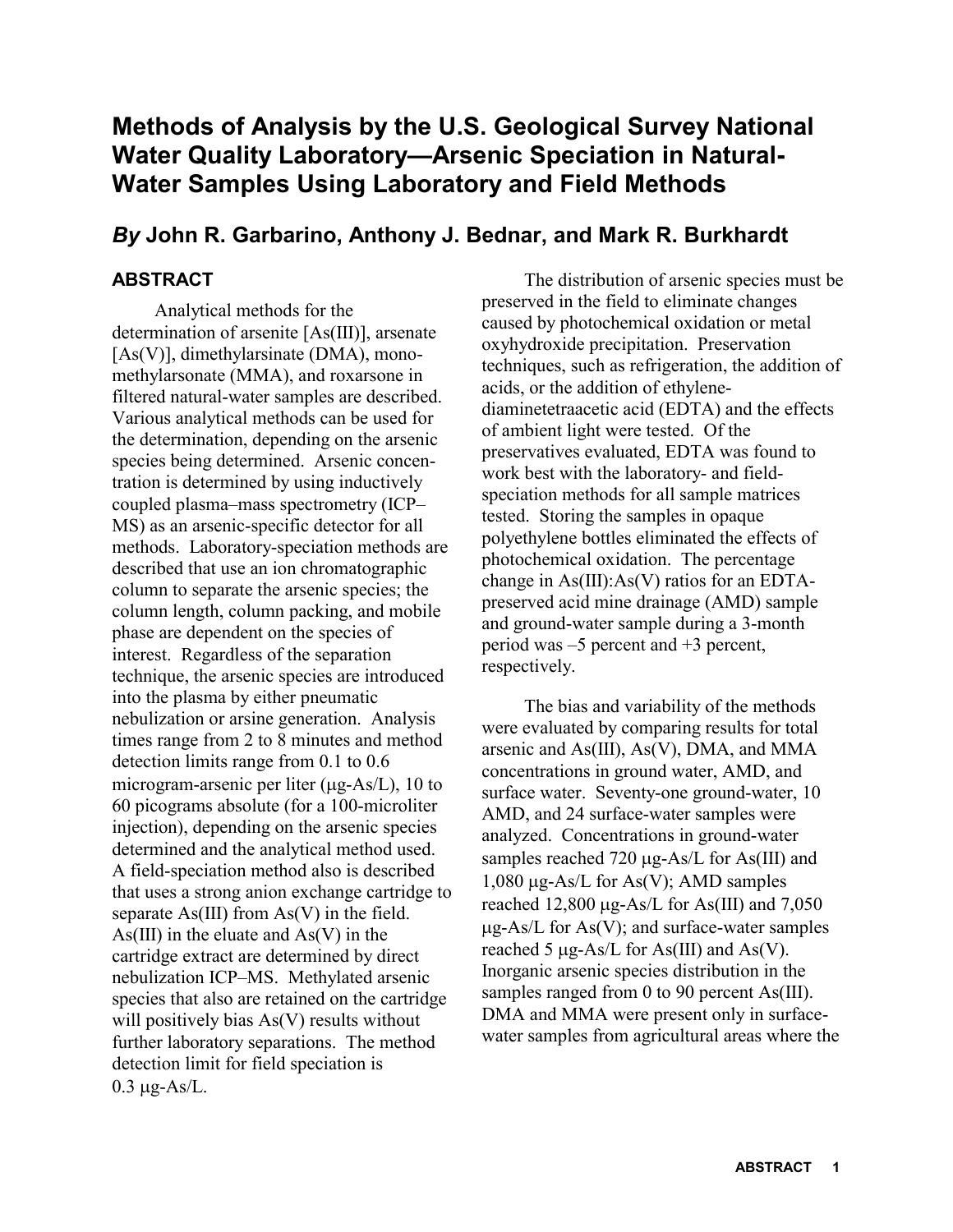herbicide monosodium methylarsonate was applied; concentrations never exceeded  $6 \mu$ g- $As/L$ .

Statistical analyses indicated that the difference between the  $As(III)$  and  $As(V)$ concentrations for samples preserved with EDTA in opaque bottles and field-speciation results were analytically insignificant at the 95-percent confidence interval. There was no significant difference among the methods tested for total arsenic concentration. Percentage recovery for field samples spiked at 50  $\mu$ g-As/L and analyzed by the laboratory-speciation method (*n*=2) ranged from 82 to 100 percent for As(III), 97 to 102 percent for As(V), 90 to 104 percent for DMA, and 81 to 96 percent for MMA; recoveries for samples spiked at  $100 \mu$ g-As/L and analyzed by the field-speciation method ranged from 102 to 107 percent for As(III) and 105 to 106 percent for As(V). Laboratory-speciation results for Environment Canada reference material SLRS-2 closely matched reported concentrations. Laboratory-speciation method variability at  $0.5 \mu$ g-As/L was 8 to 13 percent (*n*=7) for all four arsenic species in reagent water. The variability for the fieldspeciation method at 1  $\mu$ g-As/L was 3 to 4 percent and at  $10 \mu$ g-As/L was 0.7 to 1 percent for As(III) and As(V), respectively.

### **INTRODUCTION**

The presence of arsenic and its potential toxicity in the environment require the measurement of individual inorganic and organic arsenic species. The toxicity of each species (in the forms present in most natural water) varies in the series as arsenite  $[H<sub>3</sub>AsO<sub>3</sub>]$ As(III)] > arsenate  $[H_2AsO_4^-, As(V)]$  > dimethylarsinate  $[(CH<sub>3</sub>)<sub>2</sub>HAsO<sub>2</sub>, DMA]$ monomethylarsonate  $[(CH<sub>3</sub>)HAsO<sub>3</sub><sup>-</sup>, MMA]$ (Roehl and others, 1992; Neff, 1997; Pantsar-Kallio and Manninen, 1997). Researchers,

however, recently have reported that some methylated metabolites of trivalent arsenic are highly reactive and damage DNA in cultured human cells (Mass and others, 2001). Humans and animals can be exposed to arsenic species by drinking-water supplies, surface water and ground water, foodstuffs, and growth additives. In addition to natural sources of arsenic, alkylarsenicals and arylarsenicals used in agriculture and the poultry industry can be introduced to the environment. For example, alkylarsenicals, such as monosodium methylarsenate, are used as a nonselective defoliant herbicide, and disodium methylarsenate is used as a selective post-emergence herbicide. Methylated arsenic species also can appear as metabolites from arsenic-mediated biological activity (Le and others, 1996; Nimbal and others, 1996; Pergantis and others, 1997). The arylarsenical 3-amino-4-hydroxyphenylarsonic acid (roxarsone) is a supplement in poultry feed that promotes growth by controlling intestinal parasites. Most of the roxarsone is excreted unchanged (Morrison, 1969). The arseniccontaining poultry manure is commonly applied to agricultural fields as fertilizer where the arsenic might become mobilized.

Measurement of individual arsenic species recently has been recognized as important for identifying sources of human, plant, and animal arsenic exposure. Arsenic species have been measured in human urine, marine and terrestrial flora and fauna samples, and in drinking water. Analytical methods used for arsenic speciation in water have been described by Cullen and Reimer (1989), Gonzalez Soto and others (1996), Burguera and Burguera (1997), Dean and others (1997), Nakahara (1997), Benramdane and others (1999), and by Matschullat (2000). Methods that can be used for arsenic speciation include gas chromatography, liquid chromatography coupled with atomic absorption spectrometry (AAS), cold vapor trapping with AAS, ion chromatography coupled with inductively coupled plasma–mass spectrometry (ICP**–**MS),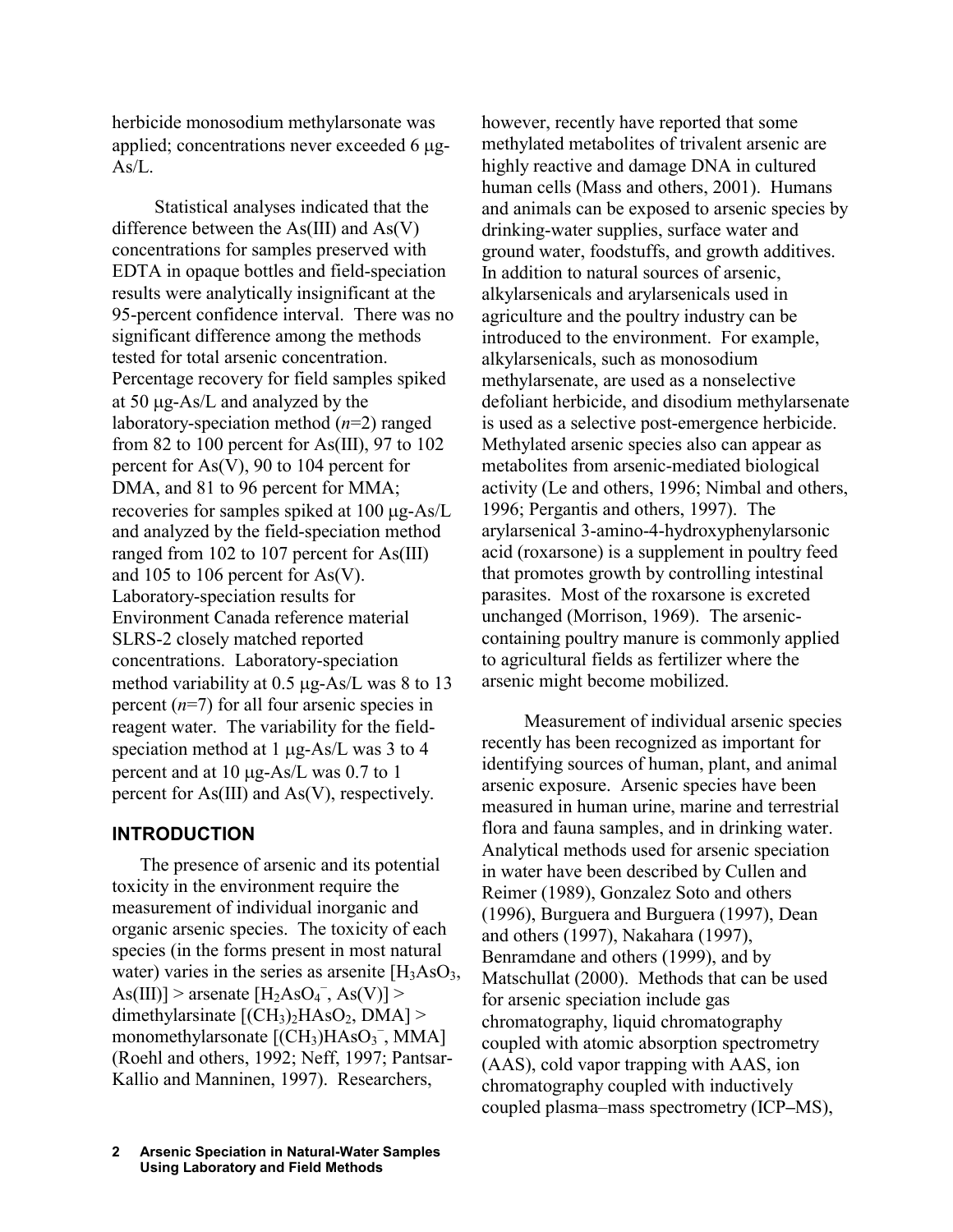and micellular liquid chromatography using ICP**–**MS detection. Species measured in most studies include As(III), As(V), MMA, and DMA; some include the nontoxic, biologically derived alkylarsenic compounds, such as arsenocholine, arsenobetaine, and organoarsenic sugars.

This report describes laboratoryspeciation and field-speciation methods that are optimized for the determination of As(III), As(V), MMA, DMA, and the arylarsenical roxarsone in filtered naturalwater samples. Arsenocholine, arsenobetaine, and organoarsenic sugars were not determined because they have short halflives in the hydrologic environment owing to their biological activity, and therefore, are not thought to contribute substantially to the arsenic budget in natural hydrologic systems. The laboratory-speciation methods described use ion chromatographic separation of the arsenic species and ICP**–**MS as an arsenic specific detector. As the arsenic species elute from the column, the mobile phase either is introduced directly into a pneumatic crossflow nebulizer or into a arsine generator. The temporal signals corresponding to the arsenic species are identified and quantified by comparing peak retention times and peak areas to corresponding data from known arsenic standards that contain the desired species.

The field-speciation method uses a cartridge containing strong anion exchange material to separate As(III) and As(V) in the field. The  $As(III)$  in the eluate and the  $As(V)$ in the cartridge extract are analyzed directly using nebulization ICP–MS. When DMA or MMA are present in a sample, they are retained on the cartridge with As(V). Differentiation between As(V) and other anionic arsenic species in the extract require additional laboratory separations.

All arsenic-speciation methods require some type of protocol to preserve the arsenic speciation of the sample. Crecelius and others (1986) investigated different storage temperatures and the addition of hydrochloric acid or ascorbic acid as possible preservation protocols, however, quick-freezing the sample with liquid nitrogen was recommended to preserve As(III) and As(V) speciation in water samples. Hall and others (1999) reported that storing samples at 5°C preserved As(III) and As(V) speciation in water samples for about 30 days, whereas using 0.1 percent nitric or hydrochloric acid altered the arsenic species distribution. Other studies have shown that EDTA preserved arsenic speciation distributions in three ground-water samples for up to 14 days (Gallagher and others, 2001). Exclusion of light and the addition of hydrochloric acid, nitric acid, sulfuric acid, or EDTA were evaluated as possible preservation techniques in this report.

This report describes the following:

- Laboratory-speciation methods for the determination of As(III), As(V), DMA, MMA, and roxarsone in natural water.
- A field-speciation method for the separation of As(III) and As(V) in natural-water samples in the field.
- Different arsenic speciation preservation techniques.
- The bias and variability of results for ground-water, surface-water, acid mine drainage, and reference-material samples.
- The advantages and disadvantages of the speciation methods.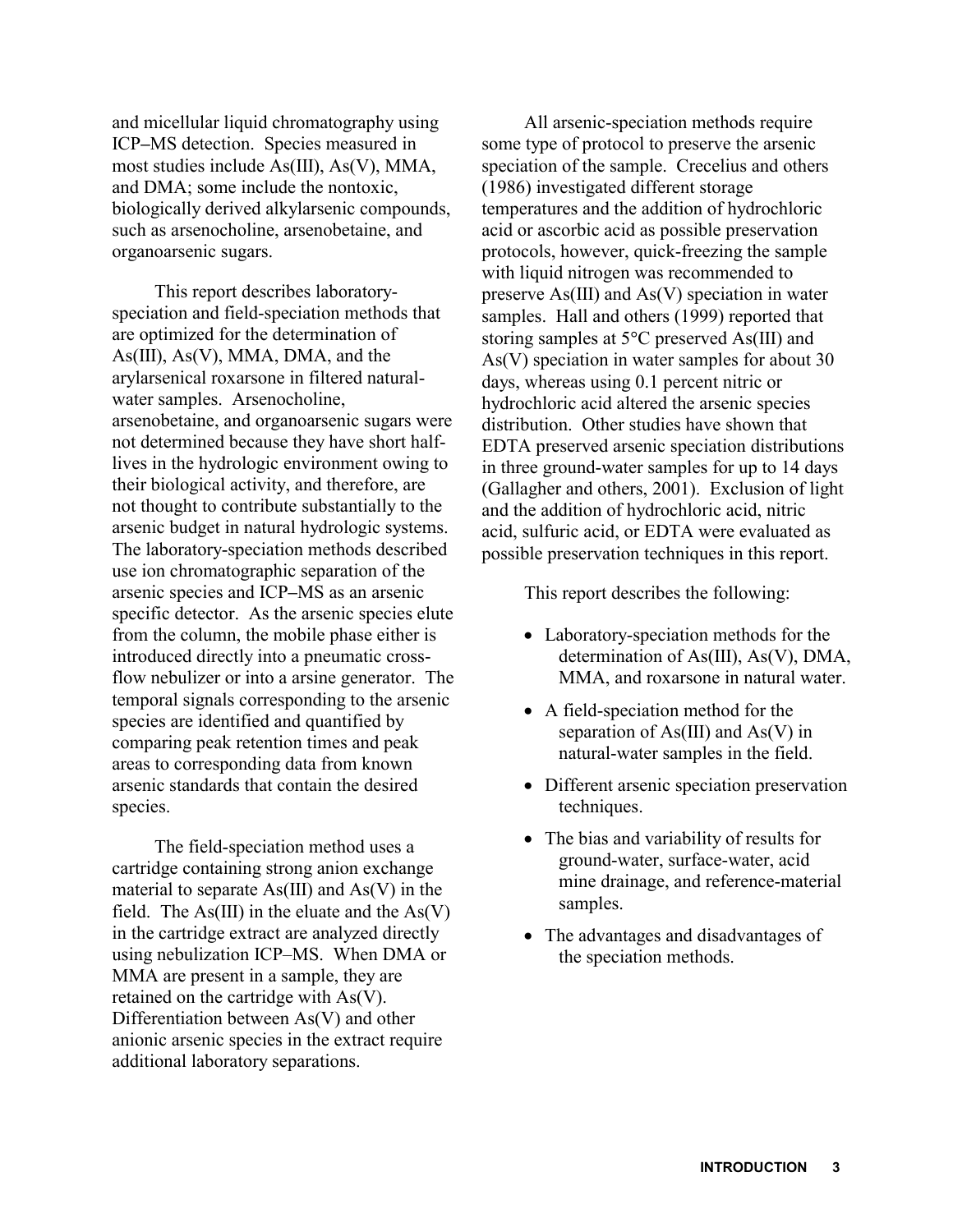The methods described were developed by the U.S. Geological Survey (USGS) for use at the National Water Quality Laboratory (NWQL). These methods do not supplement or replace any other USGS arsenic speciation methods. The new methods were implemented at NWQL in June 2002.

The authors thank Professor Thomas Wildeman, Colorado School of Mines, for providing the acid mine drainage samples and local residents of Golden, Colorado, for permitting sampling of their wells. The authors also gratefully acknowledge U.S. Geological Survey personnel for collecting and providing the test samples, specifically

E. Michael Thurman (surface water from Mississippi), Alan Welch (ground water from Bangladesh), and Terry Rees (ground water from Nevada).

### **ANALYTICAL METHODS**

Lab and parameter codes for laboratory speciation and field speciation are listed in the following table for As(III), As(V), MMA, and DMA. Lab and parameter codes have not been assigned to roxarsone because currently (2002) it is only determined by special request. The method code, however, includes all arsenic species addressed in this report.

**Field arsenic speciation, solid-phase extraction, graphite furnace–atomic absorption spectrometry detection, dissolved, I-1190-02** 

[All species are measured in micrograms-arsenic per liter]

| <b>Species</b>                                      | Lab code | <b>Parameter and</b><br>method code |
|-----------------------------------------------------|----------|-------------------------------------|
| $H_3AsO_3$ , arsenite [As(III)]                     | 2738     | 62452A                              |
| $H_2AsO_4^-$ , arsenate [As(V)] plus possibly other | 2739     | 62453A                              |
| anionic arsenic species                             |          |                                     |

#### **Laboratory arsenic speciation, phosphate mobile phase, arsine generation, ICP–MS detection, dissolved, I-2191-02**

[All species are measured in micrograms-arsenic per liter]

| <b>Species</b>                                                             | Lab code | <b>Parameter and</b><br>method code |
|----------------------------------------------------------------------------|----------|-------------------------------------|
| $H_3AsO_3$ , arsenite [As(III)]                                            | 2734     | 62452B                              |
| $H_2AsO_4^-$ , arsenate [As(V)]                                            | 2735     | 62453B                              |
| $(CH3)HAsO3$ , monomethylarsonate (MMA)                                    | 2736     | 62454B                              |
| (CH <sub>3</sub> ) <sub>2</sub> HAsO <sub>2</sub> , dimethylarsinate (DMA) | 2737     | 62455B                              |

#### **Laboratory arsenic speciation, nitric acid mobile phase, ICP–MS detection, dissolved, I-2193-02**

[All species are measured in micrograms-arsenic per liter]

| <b>Species</b>                          | Lab code | <b>Parameter and</b><br>method code |
|-----------------------------------------|----------|-------------------------------------|
| $H_3AsO_3$ , arsenite [As(III)]         | 2740     | 62452D                              |
| $H_2AsO_4^-$ , arsenate [As(V)]         | 2741     | 62453D                              |
| $(CH3)HAsO3$ , monomethylarsonate (MMA) | 2742     | 62454D                              |
| $(CH3)2HAsO2$ , dimethylarsinate (DMA)  | 2743     | 62455D                              |

#### **Arsenic Speciation in Natural-Water Samples 4 Using Laboratory and Field Methods**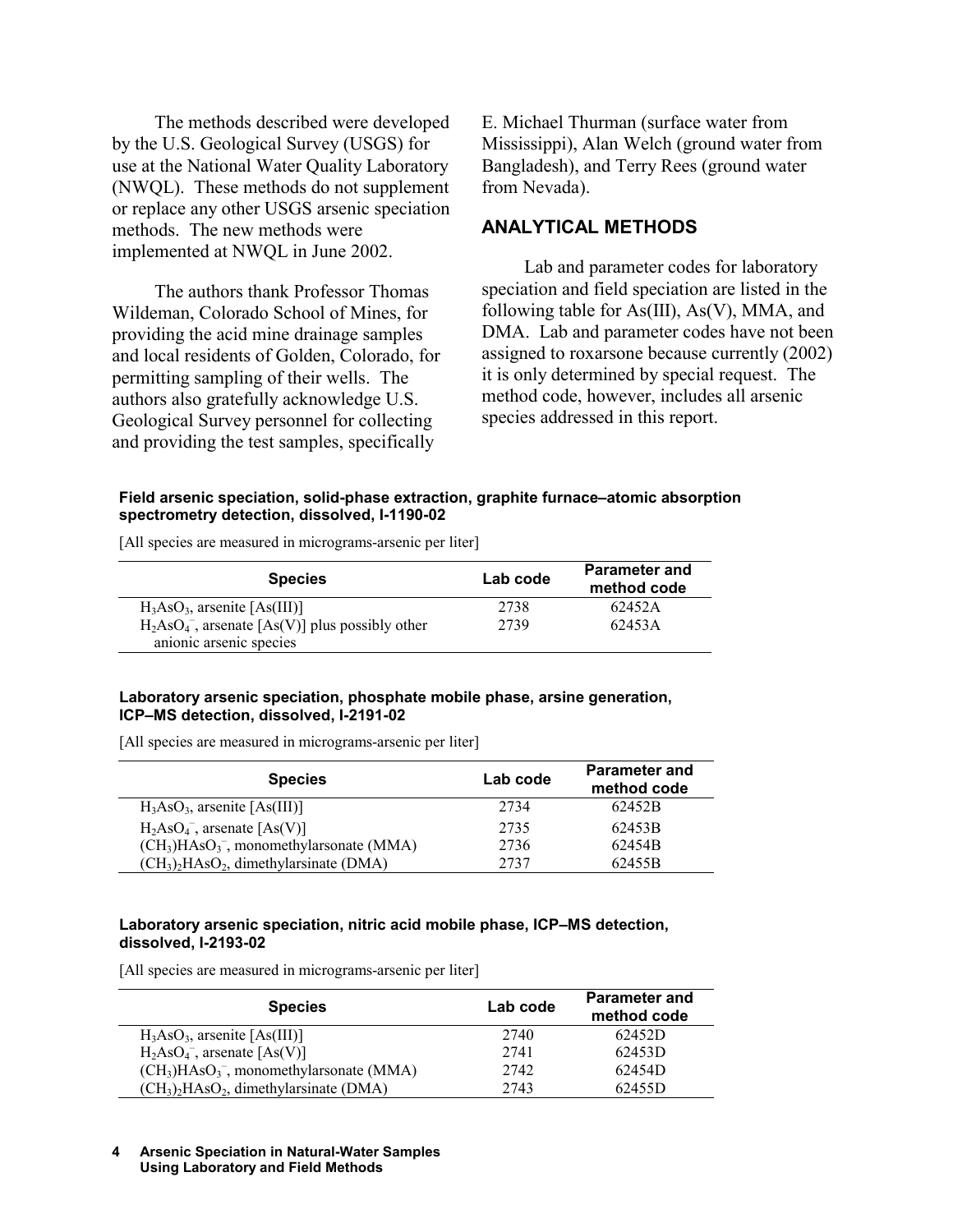#### **Laboratory arsenic speciation, malonate/acetate mobile phase, ICP–MS detection, dissolved, I-2192-02**

[All species are measured in micrograms-arsenic per liter]

| <b>Species</b>                  | Lab code | <b>Parameter and</b><br>method code |  |
|---------------------------------|----------|-------------------------------------|--|
| $H_3AsO_3$ , arsenite [As(III)] | 2744     | 62452C                              |  |
| $H_2AsO_4^-$ , arsenate [As(V)] | 2745     | 62453C                              |  |

### **Application**

Methods described in this report can be used to determine As(III), As(V), DMA, and MMA in natural water. Adding EDTA to filtered samples in opaque polyethylene bottles preserves the distribution of arsenic species for up to 3 months. The typical analytical ranges extend from the method detection limits (MDL) to either 100 (for arsine generation) or 1,000 (for nebulization) micrograms-arsenic per liter  $(\mu$ g-As/L) for the methods described. MDLs range from 0.1 to 0.6  $\mu$ g-As/L, 10 to 60 picograms absolute (for a 100-microliter injection), depending on the arsenic species determined and the analytical method used.

### **Arsenic-Speciation Methods**

Method selection depends on which arsenic species will be determined and the required sensitivity. The most commonly measured species, As(III), As(V), MMA, and DMA, are determined by using a laboratoryspeciation method. Moreover, 3-nitro-4 hydroxyphenylarsonic acid (roxarsone) and related compounds also can be determined. When samples are known to contain only As(III) and As(V) species, the short-column laboratory-speciation or field-speciation method can be used.

**Laboratory-Speciation Methods.**  Different laboratory-speciation methods can be used to analyze the field-preserved sample. They differ in column length, column packing, and mobile phases (see tables 1a–c). All use lithium as an injector

standard to detect injector malfunctions. The method listed in table 1a is based on methods described by Chen and others (1992) and Rubio and others (1993) for the determination of As(III), As(V), MMA, and DMA. The method uses a phosphate buffer to separate the species in about 7 minutes. Using arsine generation to introduce the analytes into the ICP–MS prevents salt build-up on the cones, eliminates chloride interferences, and improves the method detection limit.

Phosphate buffers previously have been used as the mobile phase to chromatographically separate arsenic species. A gradient of 20 millimolar (m*M*) and 100 m*M* phosphate buffers was used in methods described in the literature (Rubio and others, 1993; Demesmay and others, 1994; Guerin and others, 1997; Palacios and others, 1997). The subject method was optimized with a gradient using 38 m*M* and 75 m*M* phosphate buffer (see table 1a). A typical chromatogram for a  $10$ - $\mu$ g-As/L standard containing all four arsenic species obtained using the gradient phosphate mobile phase and arsine generation is shown in figure 1.

The conditions listed in table 1b include modifications of a method first described by Jackson and others (2000) for the determination of As(III), As(V), MMA, DMA, and roxarsone in about 8 minutes (see fig. 2). The nitric acid mobile phase effluent can be introduced by nebulization or arsine generation. Arsine, however, cannot be generated from arylarsenicals, such as roxarsone, without using an ultraviolet photoreactor prior to introducing the reduction agent.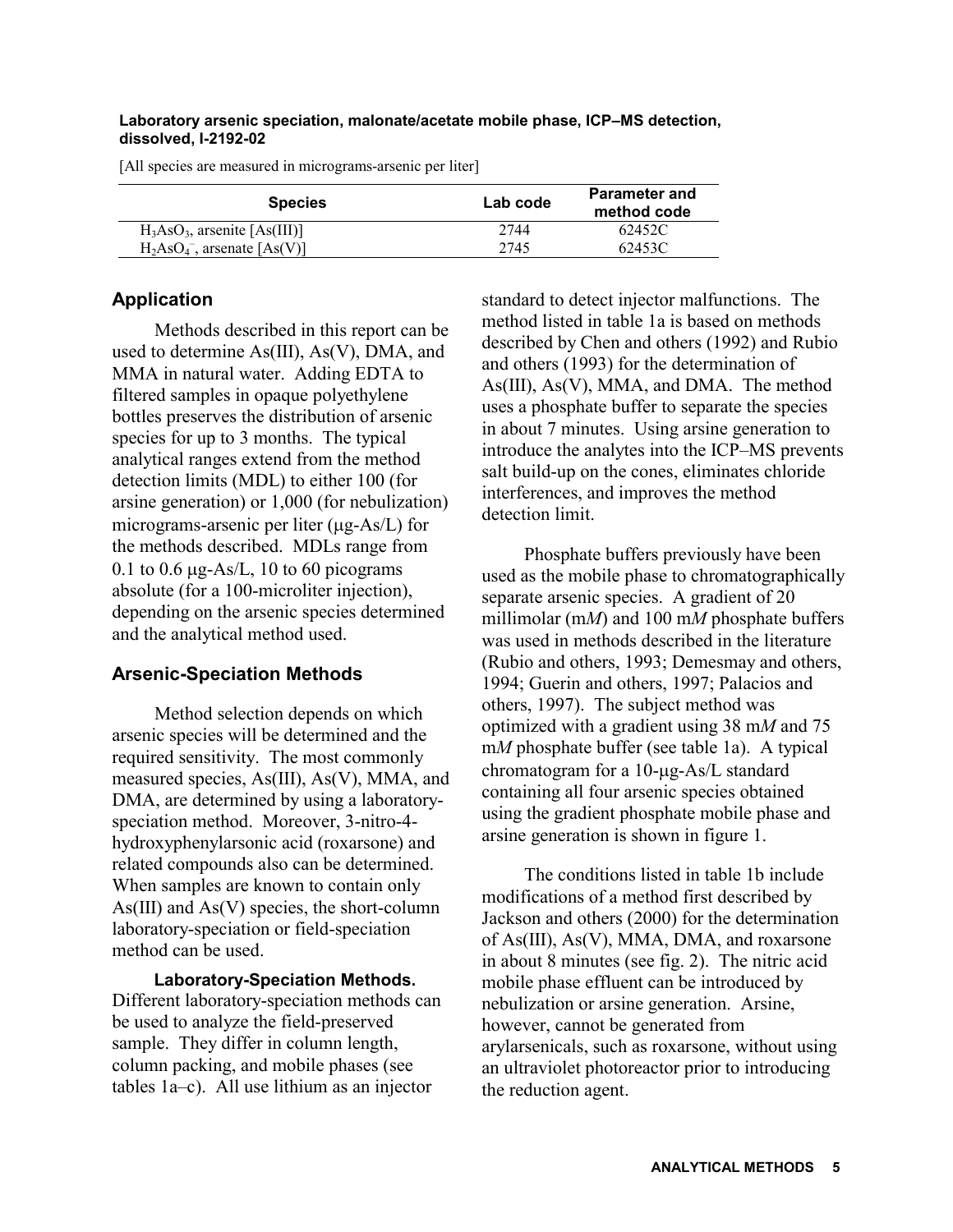#### **Table 1a.** Laboratory arsenic-speciation method for the determination of arsenite, arsenate, monomethylarsonate, and dimethylarsinate in filtered natural water

[mm, millimeters; °C, degrees Celsius; m*M*, millimoles per liter; mL/min, milliliters per minute; min, minute; kPa, kilopascal; lb/in<sup>2</sup>, pounds per square inch; µL, microliters; r/min, revolutions per minute; L/min, liters per minute]

#### **Chromatographic parameters**

| Column temperature<br><u>[</u> [11] Column temperature <b>[12]</b> Column temperature <b>[12]</b> Column temperature <b>[12]</b> Column temperature <b>[12]</b> Column temperature <b>[12]</b> | Hamilton PRP-X100, 250 mm by 4.1 mm<br>Phenomenex SecurityGuard SAX, 4 mm by 3 mm<br>$33^{\circ}$ C<br>38–75 mM phosphate buffer, pH 5.7<br>$1.0$ mL/min<br>• 0–1 min, 38 mM phosphate buffer<br>• 1–4 min, 75 mM phosphate buffer<br>$\bullet$ 4 min to end, 38 mM phosphate buffer |
|------------------------------------------------------------------------------------------------------------------------------------------------------------------------------------------------|--------------------------------------------------------------------------------------------------------------------------------------------------------------------------------------------------------------------------------------------------------------------------------------|
|                                                                                                                                                                                                | $4.7 \times 10^3$ kPa (680 lb/in <sup>2</sup> )<br>$100 \mu L$<br>7 min                                                                                                                                                                                                              |
| Sample introduction by arsine generation                                                                                                                                                       |                                                                                                                                                                                                                                                                                      |
| Peristaltic pump<br>Sodium borohyhride/sodium hydroxide flow rate,                                                                                                                             | $16$ r/min                                                                                                                                                                                                                                                                           |
|                                                                                                                                                                                                | $0.9$ mL/min                                                                                                                                                                                                                                                                         |
|                                                                                                                                                                                                | $0.5$ mL/min                                                                                                                                                                                                                                                                         |
|                                                                                                                                                                                                | $0.5$ mL/min                                                                                                                                                                                                                                                                         |
|                                                                                                                                                                                                | $3.5$ mL/min                                                                                                                                                                                                                                                                         |
|                                                                                                                                                                                                | $95^{\circ}$ C                                                                                                                                                                                                                                                                       |
|                                                                                                                                                                                                | $5^{\circ}$ C                                                                                                                                                                                                                                                                        |
|                                                                                                                                                                                                | $0.8$ L/min                                                                                                                                                                                                                                                                          |

**Table 1b.** Laboratory arsenic-speciation method for the determination of arsenite, arsenate, monomethylarsonate, dimethylarsinate, and roxarsone in filtered natural water

[Introduction of eluate to the inductively coupled plasma–mass spectrometer by either nebulization or arsine generation. mm, millimeters; °C, degrees Celsius; m*M*, millimoles per liter; %, percent; mL/min, milliliters per minute; min, minute; kPa, kilopascal;  $lb/in^2$ , pounds per square inch;  $µL$ , microliters]

#### **Chromatographic parameters**

| Dionex AS7, 4 mm by $250$ mm<br>Dionex AG7, 4 mm by 50 mm<br>$33^{\circ}$ C<br>$2.5-50$ mM nitric acid in 0.5% methanol<br>$1.0 \text{ mL/min}$<br>$\bullet$ 0–3 min, 2.5 mM nitric acid<br>• 3–6 min, 50 mM nitric acid |
|--------------------------------------------------------------------------------------------------------------------------------------------------------------------------------------------------------------------------|
| • 6 min to end, 2.5 mM nitric acid<br>$1.2 \times 10^4$ kPa $(1,800 \text{ lb/in}^2)$<br>$100 \mu L$<br>8 min                                                                                                            |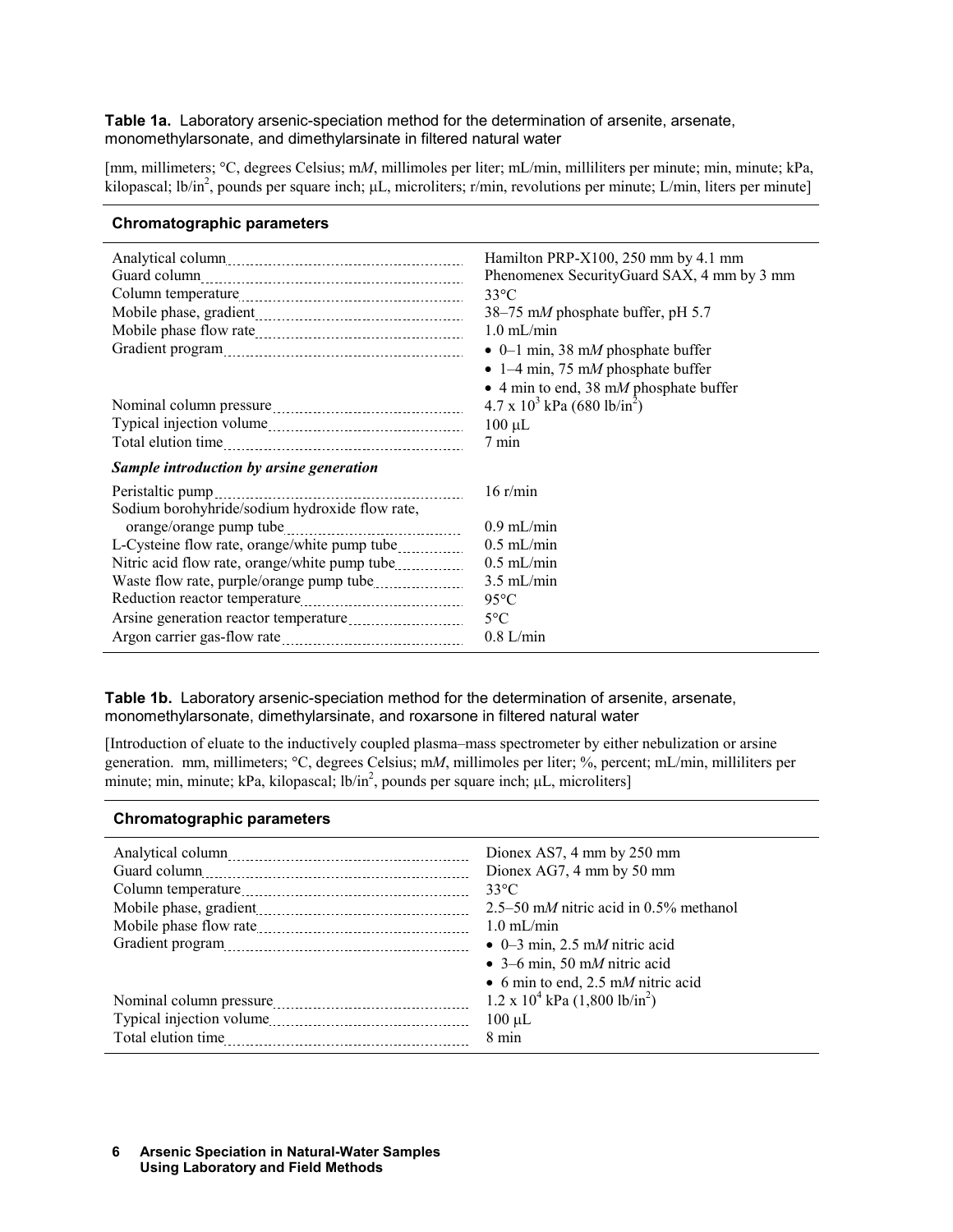#### **Table 1c.** Laboratory arsenic-speciation method for the determination of arsenite and arsenate in filtered natural water

[Introduction of eluate to the inductively coupled plasma–mass spectrometer by either nebulization or arsine generation. mm, millimeters; °C, degrees Celsius; m*M*, millimoles per liter; mL/min, milliliters per minute; min, minute; kPa, kilopascal; lb/in<sup>2</sup>, pounds per square inch;  $\mu$ L, microliters; min, minute]

#### **Chromatographic parameters**  Analytical column User packed SAX<sup>1</sup> User packed  $SAX<sup>1</sup>$ , 4 mm by 50 mm Guard column PhenomenexSecurity Guard SAX, 4 mm by 3 mm Column temperature 23°C Mobile phase, isocratic matrice 12.5 m*M* malonate and 17.5 m*M* acetate, pH 4.8 Mobile phase flow rate 1.0 mL/min 1.0 mL/min Nominal column pressure  $\frac{1}{2.1 \times 10^{3} \text{ kPa}}$  (300 lb/in<sup>2</sup>) Typical injection volume 100 µL Total elution time 2 min

<sup>1</sup>Supelclean LC–SAX quaternary amine, chloride counter ion, strong anion exchange packing.



**Figure 1.** A typical chromatogram using the PRP-X100 column, a gradient phosphate mobile phase, and arsine introduction. The peaks represent a 100-microliter injection of a standard containing 10 microgram-arsenic per liter of arsenite [As(III)], dimethylarsinate (DMA), monomethylarsonate (MMA), and arsenate [As(V)].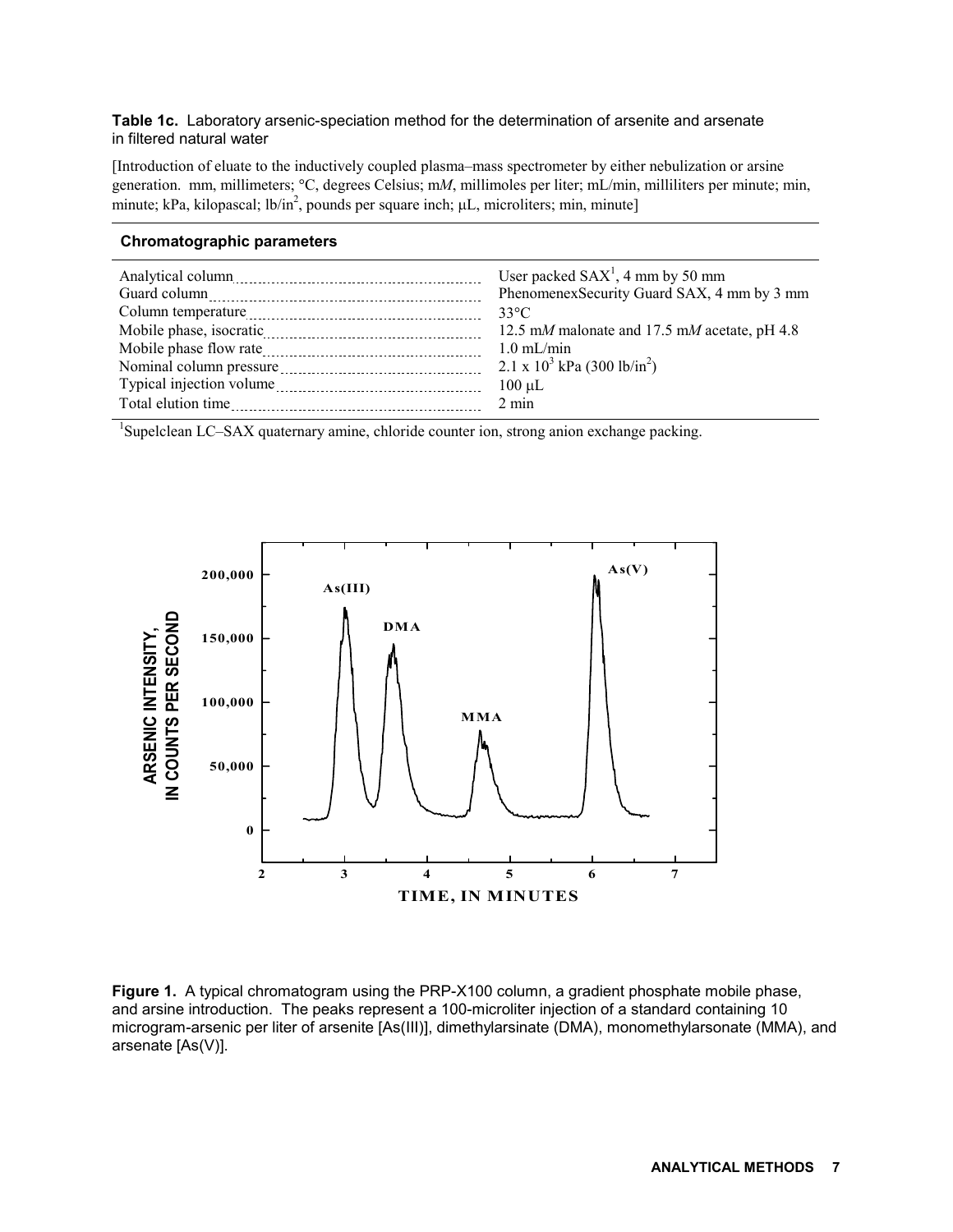

**Figure 2.** A typical chromatogram using the AS7 column, a gradient nitric acid mobile phase, and nebulizer introduction. The peaks represent a 100-microliter injection of a standard containing 10 micrograms-arsenic per liter of arsenite [As(III)], dimethylarsinate (DMA), monomethylarsonate (MMA), arsenate [As(V)], and roxarsone.

The  $As(III)$  and  $As(V)$  species can be separated rapidly by using a 50-mm column with strong anion exchange packing (see table 1c). A malonate/acetate mobile phase separates the species in about 3 minutes, as shown in the top graph of figure 3. However, DMA and MMA are unresolved and eluted concurrently with As(III) and As(V), respectively (see fig.4). When the presence of DMA or MMA is indicated, either method I-2191-02 or I-2193-02 can be used to quantitate the arsenic present. Roxarsone, moreover, can be separated from As(III) and As(V) by adding 2 percent (by volume) of methanol to the mobile phase (see bottom graph of fig. 3). A small piece of metallic silver was added to the storage vessel

containing the malonate/acetate mobile phase to curtail microbial activity.

The linear dynamic range extends to about  $1,000 \mu$ g-As/L for each species when using a 100-microliter  $(\mu L)$  sample-injection volume and nebulization to about 100  $\mu$ g-As/L for each species when using arsine generation. The linear dynamic range can be extended when the analog stage of the detector is calibrated, otherwise samples that have arsenic concentrations that exceed these concentrations either must be diluted or a smaller sample volume must be injected. The method detection limits listed in table 2 were calculated using the U.S. Environmental Protection Agency's (2000) definition.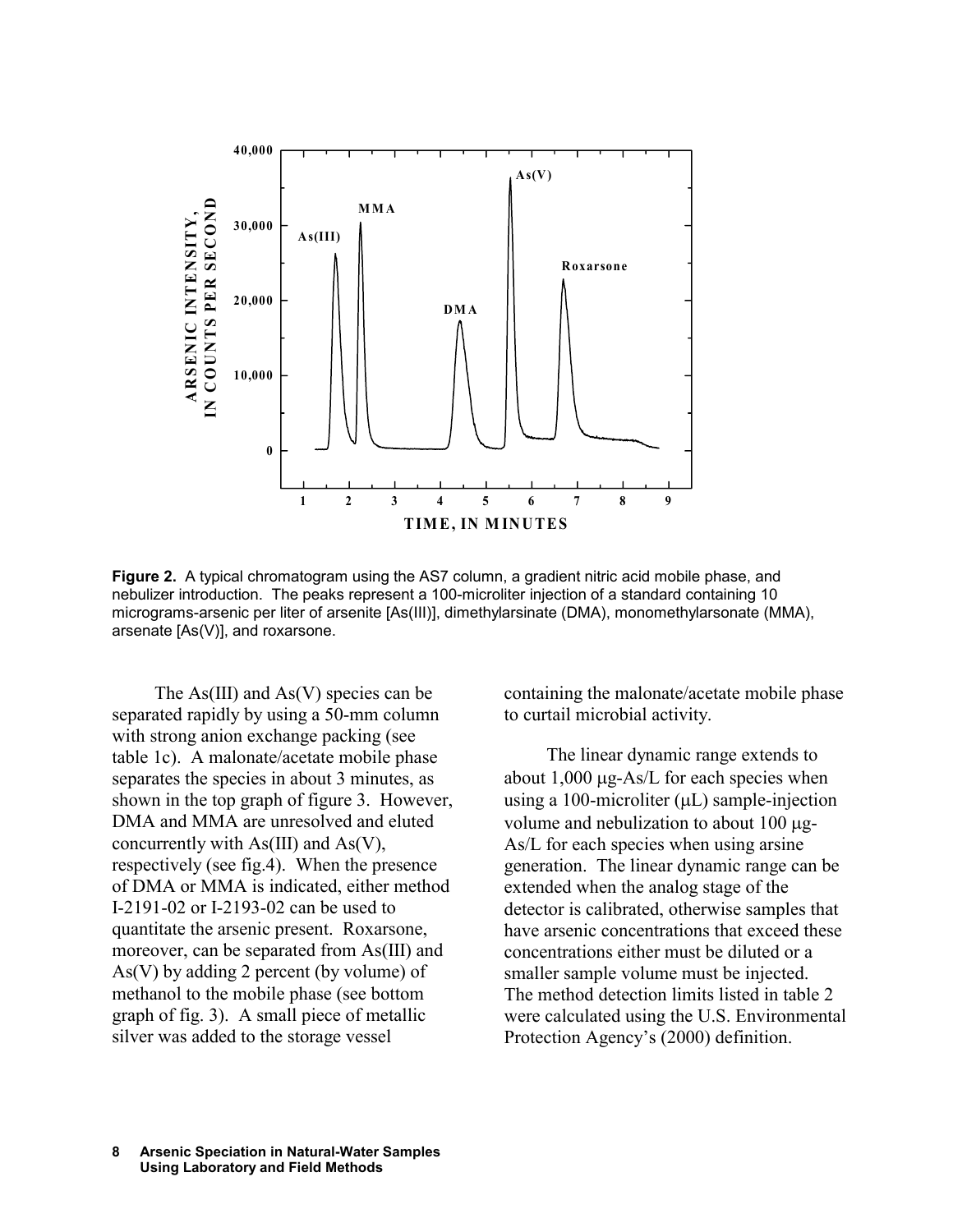

**Figure 3.** Typical chromatograms using the short LC-SAX column, an isocratic malonate/acetate mobile phase, and nebulizer introduction. The peaks represent a 100-microliter injection of a standard containing 10 micrograms-arsenic per liter of arsenite [As(III)], arsenate [As(V)], and roxarsone.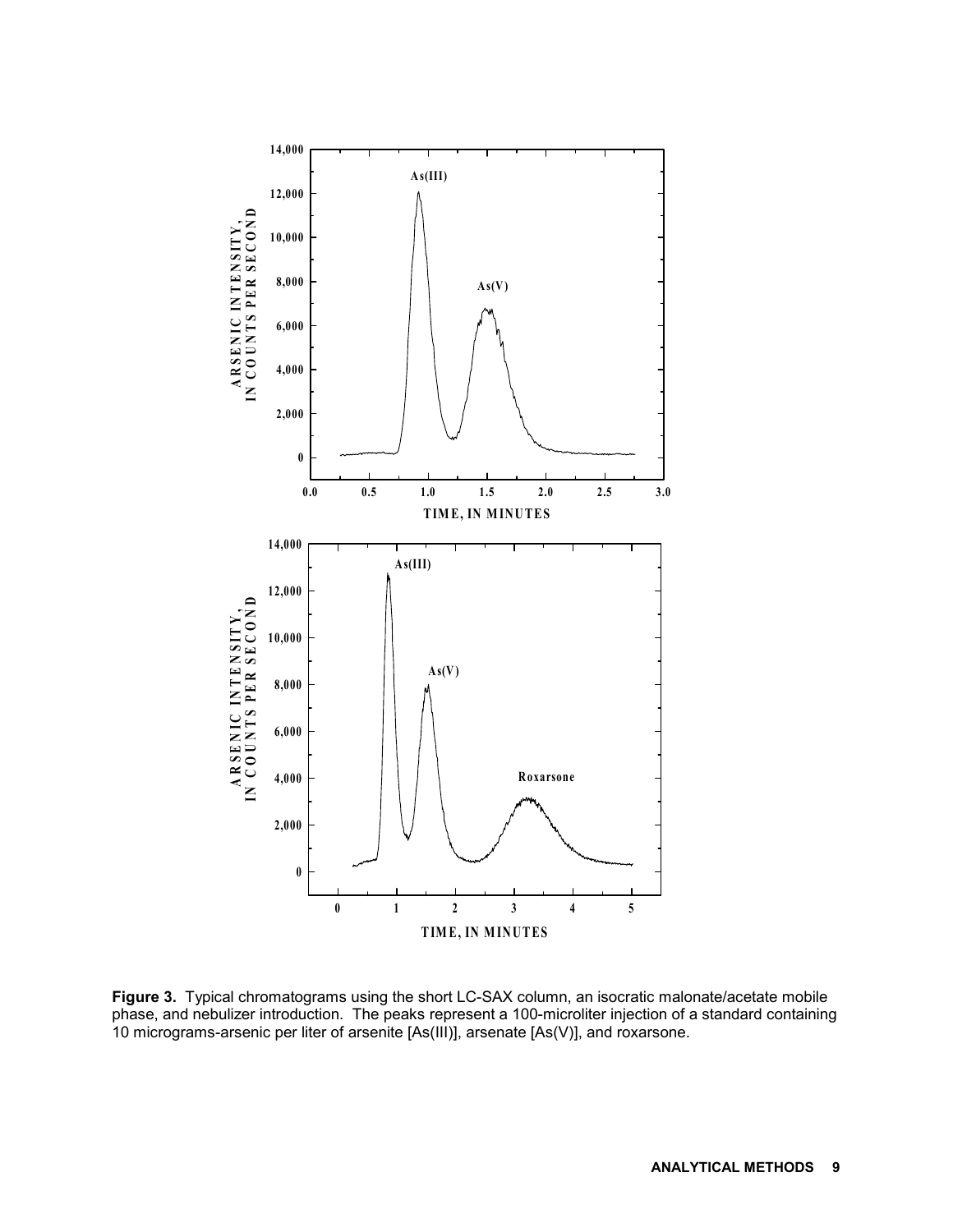

**Figure 4.** Methylated arsenic species are not resolved from the inorganic arsenic species when using the short-column laboratory method (I-2192-02). Dimethylarsinate (DMA) is not resolved from arsenite [As(III)] and monomethylarsonate (MMA); MMA is not resolved from arsenate [As(V)].

**Field-Speciation Method.** Ficklin (1983) first described a field method using a strong anion exchange resin for the separation of  $As(III)$  and  $As(V)$ . This method was found to give highly variable results because of gravity feed and channeling within the cartridge (Miller and others, 2000). More recently, Le and others (2000) used a commercially available strong anion exchange cartridge for field speciation. A modification of the method of Le and others (2000) was used to obtain all the fieldspeciation results. A field-speciation kit consisting of a strong anion exchange cartridge (Supelco, Bellefonte, Penn.; LC-

SAX, 3-mL cartridge barrel, 500-mg packing, part number 57017), a plastic 10 mL syringe, and two plastic 15-mL capped centrifuge tubes, one containing the EDTA preservative is used. The LC-SAX cartridge is conditioned with 2 mL of methanol followed by 10 mL of reagent water before use (see table 3). The exchange material can be in the chloride form (as received) or converted to the acetate form (preferred for acid mine drainage) by using 1.7 *M* acetic acid and reagent water. The capacity of the cartridge is reported to be about 0.1 milliequivalent (Supelco, oral commun., 2001).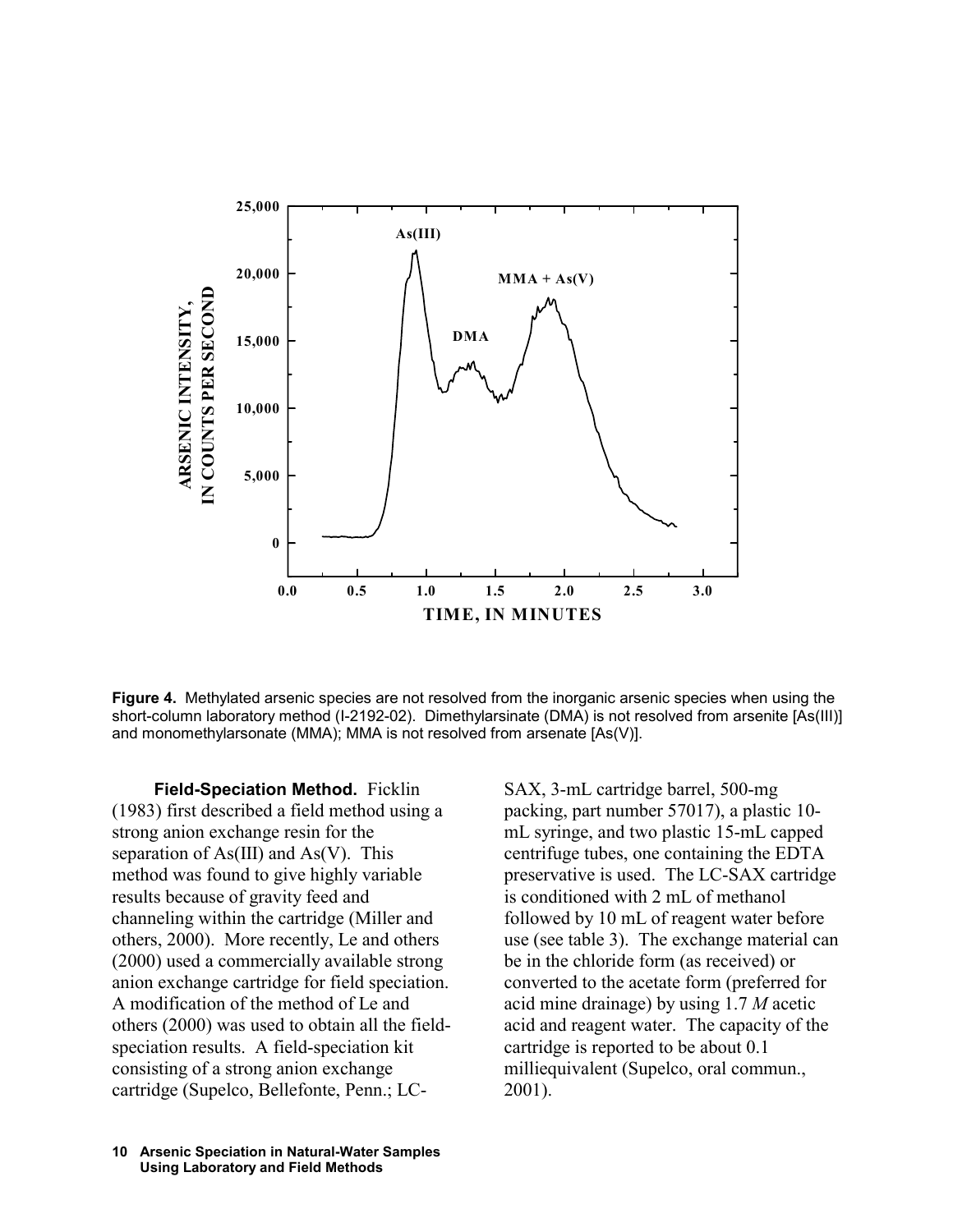**Table 2.** Short-term method detection limits using inductively coupled plasma–mass spectrometry as an arsenic-specific detector

[Based on a 100-microliter injection volume; µg-As/L, micrograms-arsenic per liter; pg, picograms; As(III), arsenite; As(V), arsenate; MMA, monomethylarsonate; DMA, dimethylarsinate; nd; not determined, na; not applicable]

| <b>Method</b>                                                               | Short-term method<br>detection limits |      |  |
|-----------------------------------------------------------------------------|---------------------------------------|------|--|
|                                                                             | $(\mu g$ -As/L)                       | (pg) |  |
| <i><b>Laboratory speciation:</b></i>                                        |                                       |      |  |
| Long column; phosphate mobile phase; arsine generation; Method I-2191-02    |                                       |      |  |
|                                                                             | 0 <sup>1</sup>                        | 10   |  |
|                                                                             | .2                                    | 20   |  |
|                                                                             |                                       | 10   |  |
| DMA.                                                                        |                                       | 10   |  |
| Long column; nitric acid mobile phase; nebulization; Method I-2193-02       |                                       |      |  |
| As(III)                                                                     | .3                                    | 30   |  |
|                                                                             | $\cdot$ 3                             | 30   |  |
|                                                                             |                                       | 20   |  |
| DMA                                                                         | $\overline{2}$                        | 20   |  |
| Short column; malonate/acetate mobile phase; nebulization; Method I-2192-02 |                                       |      |  |
|                                                                             | 6 <sub>6</sub>                        | 60   |  |
|                                                                             | $6^{\circ}$                           | 60   |  |
|                                                                             | nd                                    | na   |  |
| DMA.                                                                        | nd                                    | na   |  |
| Field speciation:                                                           |                                       |      |  |
| Direct nebulization; Method I-1190-02                                       |                                       |      |  |
|                                                                             | .3                                    | na   |  |

<sup>1</sup>The method detection limit is about 2  $\mu$ g-As/L when graphite furnace-atomic absorption spectrometry is used.

**Table 3.** Field arsenic-speciation method for the determination of arsenite and arsenate plus alkyl arsenicals in filtered natural water

[Solid-phase extraction cartridge can be in either the chloride form or acetate form; Analysis of elutriate and extract by either graphite furnace–atomic absorption spectrometry or inductively coupled plasma–mass spectrometry; mL, milliliters; mg, milligrams; *M*, moles per liter; meq; milliequivalent; As(III), arsenite; As(V), arsenate; s, second]

| <b>Speciation parameters</b>                                  |                                                                |
|---------------------------------------------------------------|----------------------------------------------------------------|
|                                                               | Supelco LC-SAX, 3-mL size, 500-mg packing                      |
|                                                               | 2-mL methanol; 10-mL deionized water                           |
|                                                               | 10-mL 1.7 M acetic acid; 10-mL deionized water                 |
|                                                               | $0.1$ meq                                                      |
|                                                               | $10 \text{ mL}$                                                |
|                                                               | Elutriate fraction                                             |
|                                                               | Extraction of cartridge using 10 mL of 0.16 $M$<br>nitric acid |
| Elution and extraction flow rate                              | $1-2$ drops/s                                                  |
| Separation of As(V) from alkyl-arsenic species in the extract | Requires additional laboratory separation                      |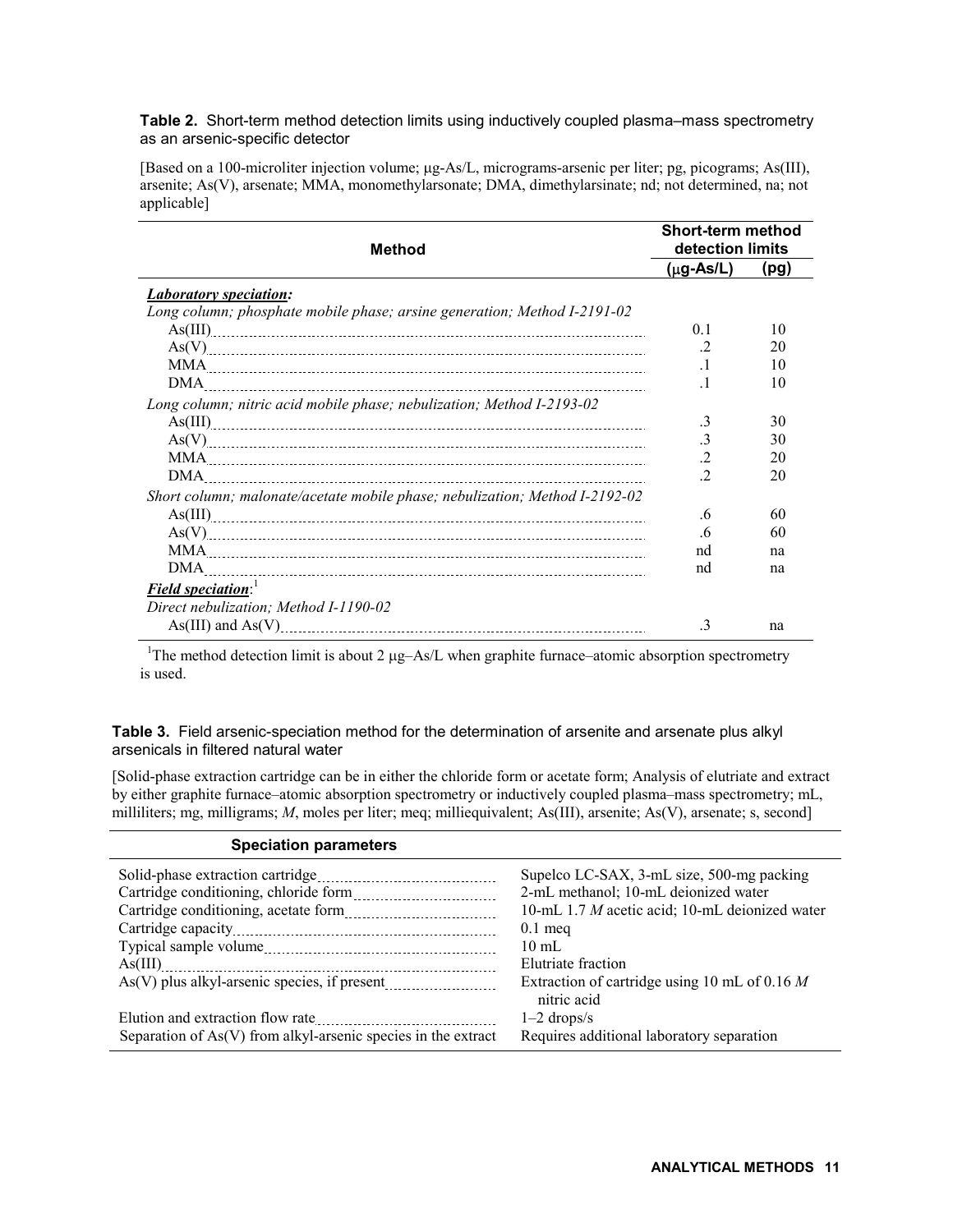Arsenic species are separated in the field by using a syringe to elute 10 mL of EDTA-preserved sample through the cartridge at a rate of 1 to 2 drops per second. Uncharged arsenic species [primarily As(III)] elute from the cartridge, whereas charged species [As(V), MMA, DMA, and others] are retained on the cartridge. The cartridge and elutriate are retained for laboratory arsenic determination. The charged arsenic species are stripped from the cartridge in the laboratory with 10 mL of 0.16 *M* nitric acid. The extract and elutriate are analyzed for total arsenic using direct nebulization ICP– MS (Garbarino, 1999) or graphite furnace– AAS (Jones and Garbarino, 1999). The short-term MDL for ICP–MS is  $0.3 \mu$ g-As/L regardless of the species (see table 2).

### **Interferences**

Chemical and spectral interferences can affect the accuracy of determining arsenic species unless appropriate procedures are followed. Chemical interferences can affect speciation and analytical methods. Speciation methods can be affected by cations, such as iron, manganese, or aluminum, or by anions, such as sulfate or carbonate, which often compose the sample matrix. Approaches used to mitigate such interferences differ depending on whether laboratory- or field-speciation methods are being used. Selected analytical methods measuring arsenic also are affected by the chemistry of the sample matrix. For example, high matrix concentrations can affect sample atomization in graphite furnace– atomic absorption spectrometry, organoarsenic compounds and complexes can bias arsine generation, and isobaric and molecular ions can affect arsenic determinations by ICP–MS.

Interferences from dissolved iron, manganese, or aluminum can affect the laboratory- and field-speciation methods. These metal cations are problematic in

matrices with low redox potential (Eh) and dissolved oxygen concentration, conditions that usually are more common in ground water than in surface water. When ground water is pumped to the surface during sampling, it interacts with atmospheric oxygen to precipitate iron and manganese oxyhydroxides, which provide sorption sites for dissolved arsenic species (Raven and others, 1998) that might negatively bias arsenic speciation results. Formation of the precipitate is minimized by either decreasing the pH to stabilize metal cations or by complexation of the metal cations. Results indicate that EDTA works best to preserve the arsenic speciation for a wide range of sample matrices. In addition to sequestering interfering metal cations, EDTA also buffers the sample solution. Cartridges from the field speciation of selected ground-water samples that were not preserved with enough EDTA showed colored bands most likely associated with Fe or Mn oxyhydroxides. Corresponding laboratory-speciation results for such samples gave slightly higher As(V) concentrations, indicating that a fraction of the As(V) was bound to the oxide bands during the field-speciation procedure.

The oxidation of  $As(III)$  to  $As(V)$  by photolytically produced free radicals also can affect the determination of arsenic species. The rate of photochemical oxidation is dependent on the radiation wavelength and flux, pH, and sample-matrix composition. Hug and others (2001) have shown that As(III) is oxidized within hours by free radicals formed by solar radiation. Moreover, present experiments have shown that in a matrix having 3 mg/L nitrate, greater than 50 percent of the As(III) is converted to As(V) in less than 3 hours, a rate about five times faster than a control having no nitrate. Such behavior is supported by Sharpless and Linden (2001), who have shown that nitrate can be reduced photolytically to nitrite. Other increases in the rate of As(III) oxidation have been observed when iron  $(Fe<sup>3+</sup>)$  or natural organic matter was present. Opaque polyethylene sample bottles are used to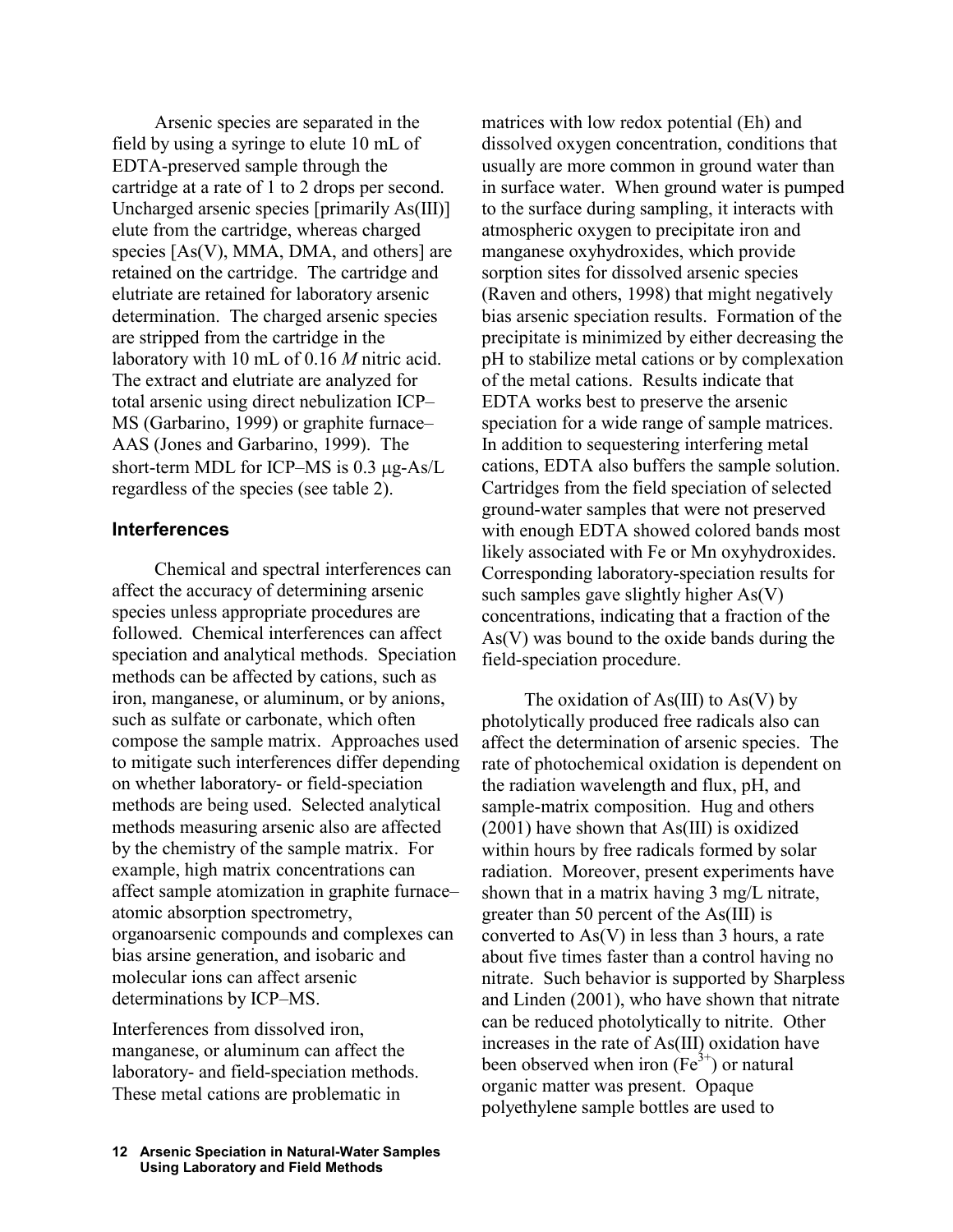eliminate the effect of photochemical oxidation by omitting light exposure.

Field-speciation results also can be affected by sample-matrix composition. Positively biased As(V) concentrations are possible when samples contain other anionic arsenic species. Charged arsenic species, including MMA and DMA, are retained on the LC–SAX cartridge with As(V). If quantitation of MMA and DMA is required, or if high concentrations are suspected, further laboratory separations of the cartridge extract are required to access accurately the arsenic species concentrations. For example, when a sample containing only  $0.9 \mu$ g-As/L of As(V) was eluted through a cartridge, analysis of the cartridge extract gave  $2.5 \mu$ g-As/L of apparent As(V). Further analysis of the extract using the laboratory-speciation method (see table 1a) gave  $0.89 \mu$ g-As/L for As(V),  $0.92 \mu$ g-As/L for MMA, and  $0.83 \mu$ g-As/L for DMA, for a total arsenic concentration of 2.64  $\mu$ g/L, a total within 4 percent of the apparent As(V) concentration. Methylated arsenic compounds are used extensively as herbicides, and, therefore, can be present in surface water or ground water that drains agricultural areas.

Other potential problems inherent to the field-speciation method are anions, such as sulfate, that compete with charged arsenic species for the exchange sites of the strong anion exchange packing in the LC–SAX cartridge. When the exchange capacity is exceeded, As(V) is not retained fully on the cartridge and elutes with the fraction that contains As(III). The effects of three different sample matrices containing high sulfate concentrations on the LC-SAX cartridge field-speciation method are shown in figure 5. Each test matrix had about 500  $\mu$ g-As/L as As(V) in 2,000 mg/L Na<sub>2</sub>SO<sub>4</sub>, 2,000 mg/L Na<sub>2</sub>SO<sub>4</sub> plus 1 mg/L Fe<sup>3+</sup>, or AMD. The cartridges did not retain As(V)

whenever the exchange capacity was exceeded (see 1X dilution in fig. 5). As a result, the  $As(V)$  eluted as apparent  $As(III)$ . All the arsenic, however, was recovered as As(V) when the matrices were diluted by a factor of 100. One disadvantage of matrix dilution is that the analyte concentrations also are diluted. The exchange capacity has not been found to be a limitation for most surface- and ground-water samples. AMD samples, however, often require dilution prior to field speciation. The water matrix must be characterized prior to field speciation to ensure that the exchange capacity will not be exceeded. Concomitant anions are much less of a concern in laboratory speciation because small sample volumes are injected so that column capacity is not exceeded and the retention times for concomitant anions do not coincide with arsenic species.

Spectral interference from argon-chloride molecular ion at m/z 75 when using ICP–MS to determine arsenic has been documented and suitable correction methods have been established (Tan and Horlick, 1986). The interference correction for  ${}^{40}Ar^{35}Cl^+$  is accurate for chloride concentrations of at least 5,000 mg/L (Garbarino, 1999). Field or the laboratory chromatographic separation also minimizes the effects from chloride interference. Nevertheless, chloride interference correction usually is used because late-eluting arsenic species might not be fully resolved from chloride in some samples.

Interferences have been reported for arsine generation reactions. Possible interferents include other hydride-forming elements and selected transition metals (Pierce and Brown, 1976; Brindle and Le, 1990; Barth and others, 1992; Chen and others, 1992). Various potential interferents were tested to determine their effect. No interferences were found to substantially affect laboratory speciation when arsine generation is used. Hydride-forming anions of selenium and antimony showed no substantial interference. Chloride, nitrate, and sulfate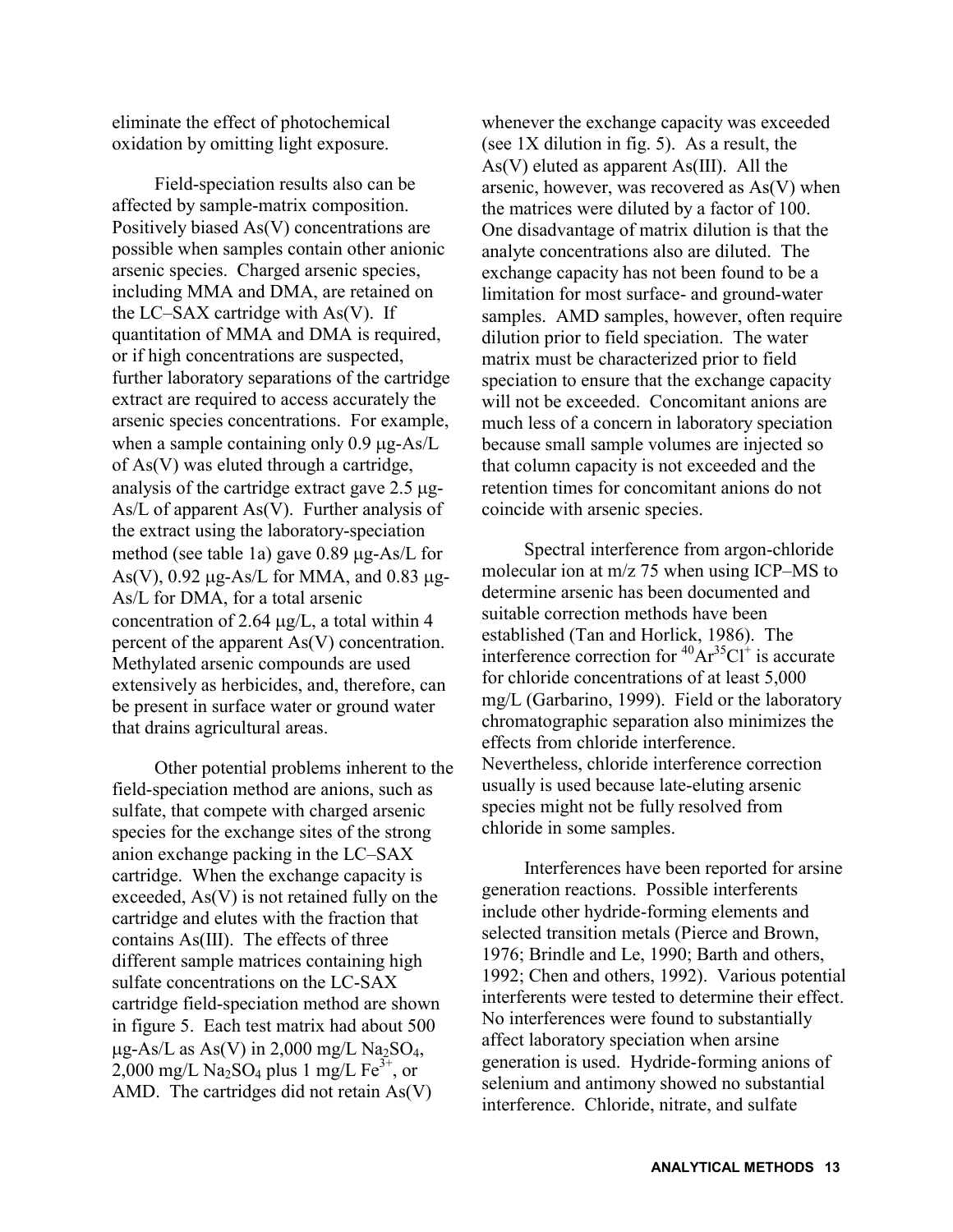

**Figure 5.** Stacked column charts showing the effects of three different sample matrices on the LC-SAX cartridge field-speciation method. Each test matrix has about 500 micrograms-arsenic per liter ( $\mu$ g/L) of As(V) in either 2,000 milligram per liter (mg/L) sodium sulfate (Na<sub>2</sub>SO<sub>4</sub>), 2,000 mg/L Na<sub>2</sub>SO<sub>4</sub> plus 1 mg/L  $Fe<sup>3+</sup>$ , or acid mine drainage (bottom to top). When the exchange capacity of the cartridge is exceeded (see the 1X dilution), As(V) is not retained resulting in apparent As(III) in the eluate. All the arsenic is recovered as As(V) when the matrices are diluted by a factor of 100.

#### **Arsenic Speciation in Natural-Water Samples 14 Using Laboratory and Field Methods**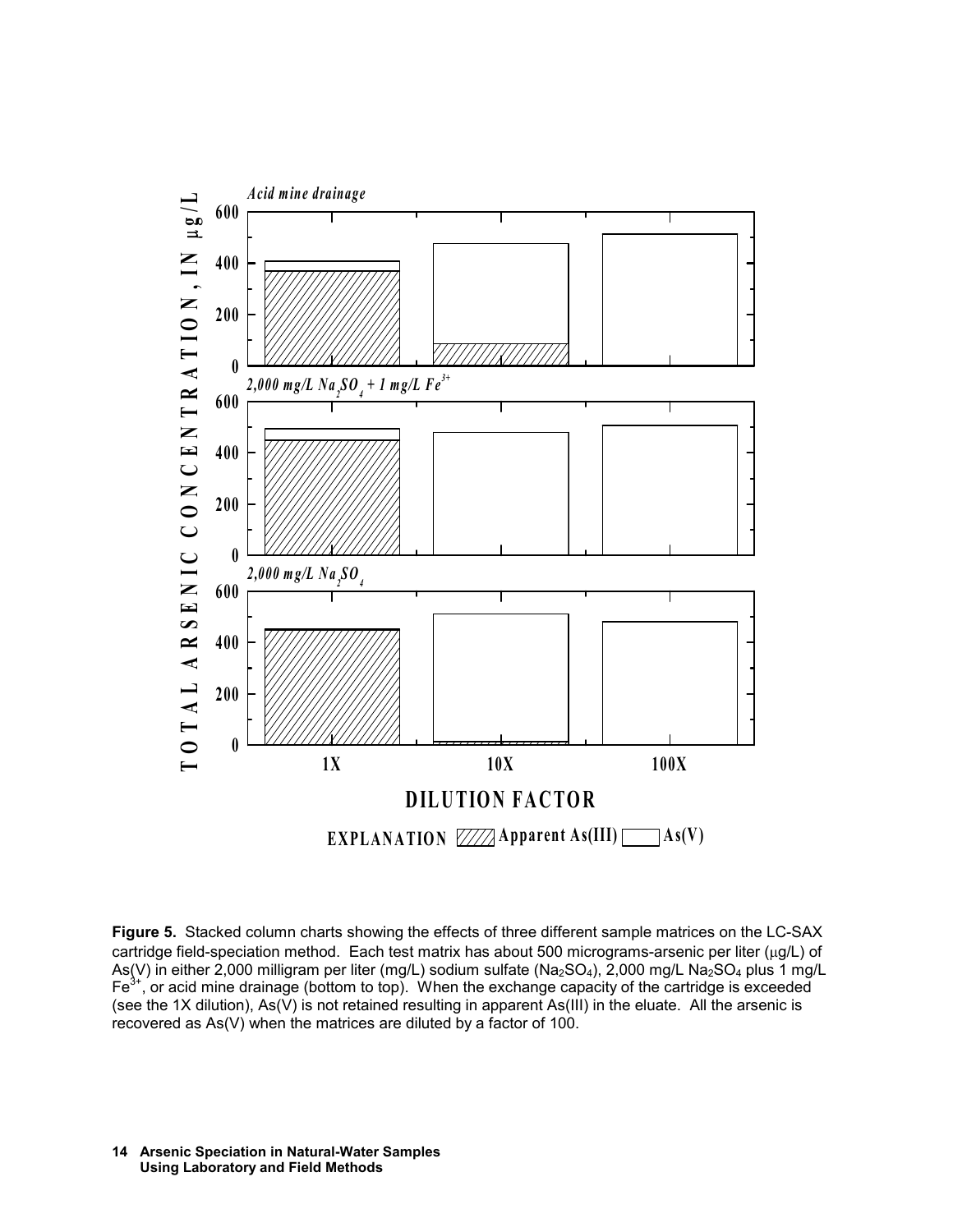concentrations of up to 1,000 mg/L showed no chromatographic overlap or reduction in arsenic signal.

### **Instrumentation**

The instrumentation used for the arsenic speciation methods with corresponding operating conditions is listed in table 4. The system is composed of three major components: (1) a high-performance liquid chromatograph with an anion exchange column, (2) a sample introduction system, and (3) an arsenic-specific detector. The high-performance liquid chromatograph with an anion exchange column is not required for the field-speciation method, however, the method uses the same sample introduction system and arsenic-specific detector. The high-performance liquid chromatograph

consists of a commercially available controller, fluid unit, and autosampler. The column type, column temperature, mobile-phase composition and flow rate, and injection volume are listed in tables 1a through 1c.

Column effluent from the laboratoryspeciation methods can be introduced into the ICP–MS using either nebulization or arsine generation. Direct injection of the column effluent into a pneumatic nebulizer was evaluated to determine the feasibility of using such sample introduction systems for the determination of arsenic speciation in naturalwater samples. The signal-to-background ratio using arsine generation was about two times greater than pneumatic nebulization. Moreover, chloride interferences associated with ICP–MS are eliminated when using arsine generation.

**Table 4.** Instrumentation and operating conditions for the laboratory arsenic-speciation methods

[HPLC, high-performance liquid chromatography; readings per replicate establishes the desired analysis time; acquisition delay is the time prior to acquiring spectrometric data; L/min, liters per minute; ICP–MS, inductively coupled plasma–mass spectrometry; PE part no, Perkin-Elmer part number; cm, centimeter; mm, millimeter; id, inside diameter;  $\degree$ C, degrees Celsius; ms; milliseconds; m/z, mass-to-charge ratio]

#### **HPLC**

 Hewlett Packard HP 1090 Hewlett Packard ChemStation software

#### **Sample Introduction**

| Nebulization                                                                    |                |
|---------------------------------------------------------------------------------|----------------|
|                                                                                 | $0.8$ L/min    |
| <i>Arsine generation</i>                                                        |                |
| Perkin-Elmer FIAS Mercury/Hydride Chemifold (PE No. B0507957)                   |                |
| Flow injection ICP–MS vapor adapter kit (PE part no. B0505540)                  |                |
| Heating coil consisting of about 300 cm of fluoropolymer tubing (0.35-mm id)    | $95^{\circ}$ C |
| wound around a 3x30-cm aluminum cylinder with a heating element controlled by a |                |
| Cole-Parmer temperature controller                                              |                |
| 3-dimensional reactor (PE part no. B501595)                                     |                |
| Cooling manifold consisting of about 4 cm of fluoropolymer tubing (0.35-mm id)  | $5^{\circ}C$   |
| threaded inside a 1/4 inch (0.6 cm) Swagelock manifold cooled by a Neslab RBC-3 |                |
| refrigerated circulating chiller                                                |                |
| <b>Detector</b>                                                                 |                |
| PE Sciex Elan 6100 ICP–MS                                                       |                |
|                                                                                 | $500$ ms       |
|                                                                                 | Variable       |
|                                                                                 | Variable       |
| Mass monitored                                                                  | 7 and 75 m/z   |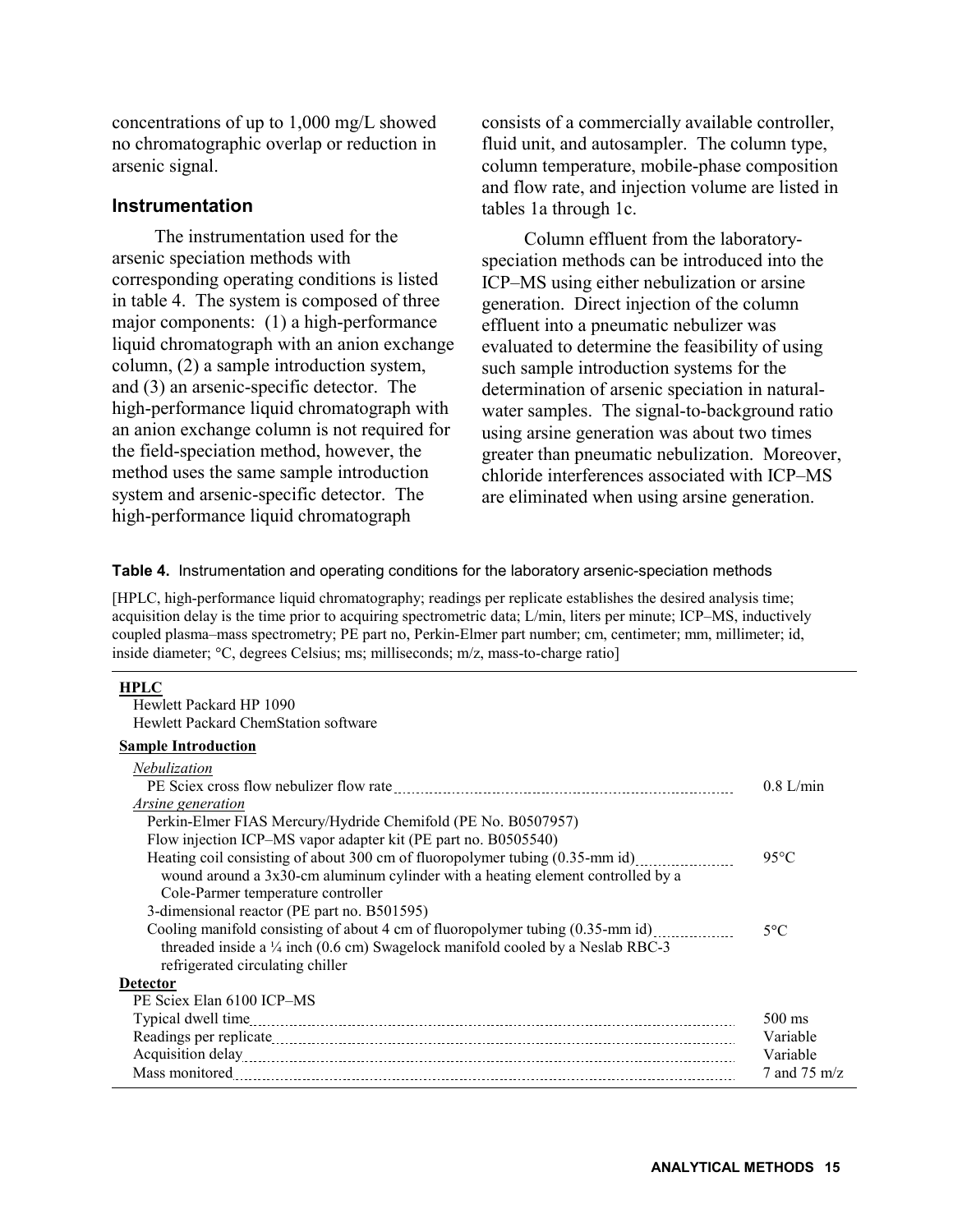Excessive salt build-up on the interface cones contributed to erratic precision for nebulization when the phosphate mobile phase is used; none of the other mobile phases caused salt or carbon buildup. Chromatographic resolution and peak full width at half maximum were similar regardless of the method of sample introduction.

A commercially available arsine generation manifold (see table 4 and fig. 6) was the basis for the arsine generation system. The manifold and the arsinegeneration chemistry were modified to optimize system performance. The efficiency of arsine generation depends on the valence state of arsenic; As(III) is reduced to arsine more easily than As(V), therefore,  $As(V)$  is pre-reduced to ensure arsenic is in the proper valence state for the reaction. Potassium iodide has been used routinely for the pre-reduction but arsine generation in a continuous-flow system required a much faster reaction. Chen and others (1992) reported that L-cysteine could be used to quickly pre-reduce As(V) to As(III) under mild acid conditions. Experiments that used various concentrations of L-cysteine in deionized water indicated that 2.5 percent (by weight) gave the optimal response.

Column effluent, L-cysteine, and 0.3 *M* nitric acid are mixed in a reaction coil that is heated to 95°C to aid in the conversion of As(V) to As(III) (see fig. 6). The sodium borohydride reagent is introduced into a three-dimensional reactor just prior to the second mixing coil. The heating caused water vapor to condense on cooler surfaces of the gas/liquid membrane separator and transfer lines. Such condensation resulted in episodes of noisy baselines. Consequently, a second coil cooled to 5°C with a recirculating chiller was added to eliminate the condensation (see fig. 6). The results of

various experiments demonstrated that the cooling enhanced the efficiency of the gas/liquid separator and did not affect arsine generation efficiency. Such modifications improved the method detection limits, increased data quality, and provided a robust analytical system.

Column effluent from laboratoryspeciation methods that do not use the phosphate mobile phase (see tables 1b and 1c) can be introduced directly into the ICP–MS through the nebulizer. A standard commercially available crossflow nebulizer (see table 4) was used to obtain all the data in this report. Laboratory-speciation methods that use nitric acid or malonate mobile phases also can use arsine generation, however, unless additional sensitivity is required (see table 2), nebulization is less problematic and eliminates the use of various reagents.

The ICP–MS is used as an arsenic-specific detector by measuring the ion intensity at m/z 75. The retention time and the chromatographic peak width determine the dwell time and readings per replicate. The sampling frequency should be at least 10 times the narrowest chromatographic peak width. For example, for a peak 10 s wide, the sampling frequency should be 1 Hz or a dwell time of about 1 s. The typical dwell times were 0.5 to 0.75 s. The number of readings per replicate was used to establish the total elution time.

Examples of typical calibration curves for arsenic species using each laboratory-speciation method and the field-speciation method are shown in figure 7. The  $As(V)$  response per unit concentration is nearly equal to that of As(III), demonstrating that the use of the heated reactor with L-cysteine pre-reduced nearly 100 percent of the  $As(V)$  (see upper graph in fig. 7). The curves also show the increase in sensitivity gained when arsine generation is used instead of direct nebulization. The lower sensitivity of the laboratory-speciation method using the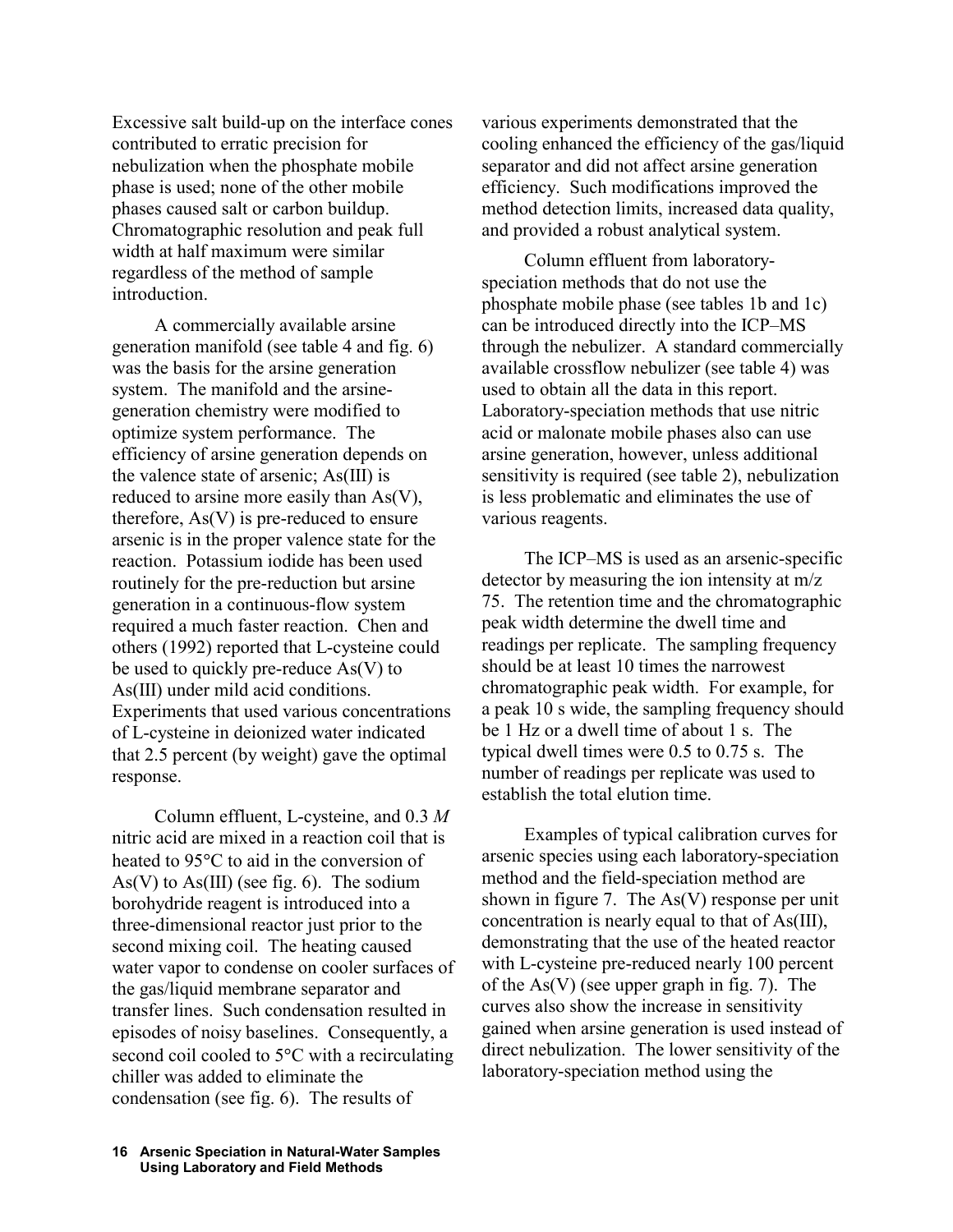

**Figure 6.** Ion chromatography, arsine generation, and inductively coupled plasma–mass spectrometric system. Reagent concentrations are given in weight percent  $\frac{1}{2}$  and temperature is in degree Celsius  $\frac{1}{2}$ .

malonate/acetate mobile phase (see bottom graph of fig. 7 and table 1c) presumably is a result of lower nebulization and ionization efficiency. The calibration curves are linear for all methods and had correlation coefficients of at least 0.999. Method detection limits listed in table 2 were calculated using the procedure described by the U.S. Environmental Protection Agency (2000). Refer to PE Sciex (1998), NWQL Standard Operating Procedure MD0359.0 (A.J. Bednar and J.R. Garbarino, U.S. Geological Survey, written commun., 2001), PE Sciex (1999a), and Hewlett-Packard (1986) for details of the operation and maintenance of the instrumentation used. Refer to PE Sciex (1999b) and Hewlett-Packard (1998) for details of the software used to control the instrumentation.

#### **Sample Collection and Preservation**

Samples collected for arsenic speciation require preservation to maintain the original distribution of arsenic species. Without preservation, As(III) can be oxidized to As(V) by photolytically produced free radicals, As(V) can be reduced to As(III) by microorganisms or natural organic matter, or arsenic species can coprecipitate with metal oxyhydroxides. MMA and DMA have been found to be much more stable than As(III) and As(V), however, some arylarsenicals are susceptible to degradation by way of photochemical oxidation and microbial reduction. Natural water is filtered using either a 0.45-um-membrane syringe filter or an inline filter. Exposure of the sample to air must be minimized or eliminated when filtering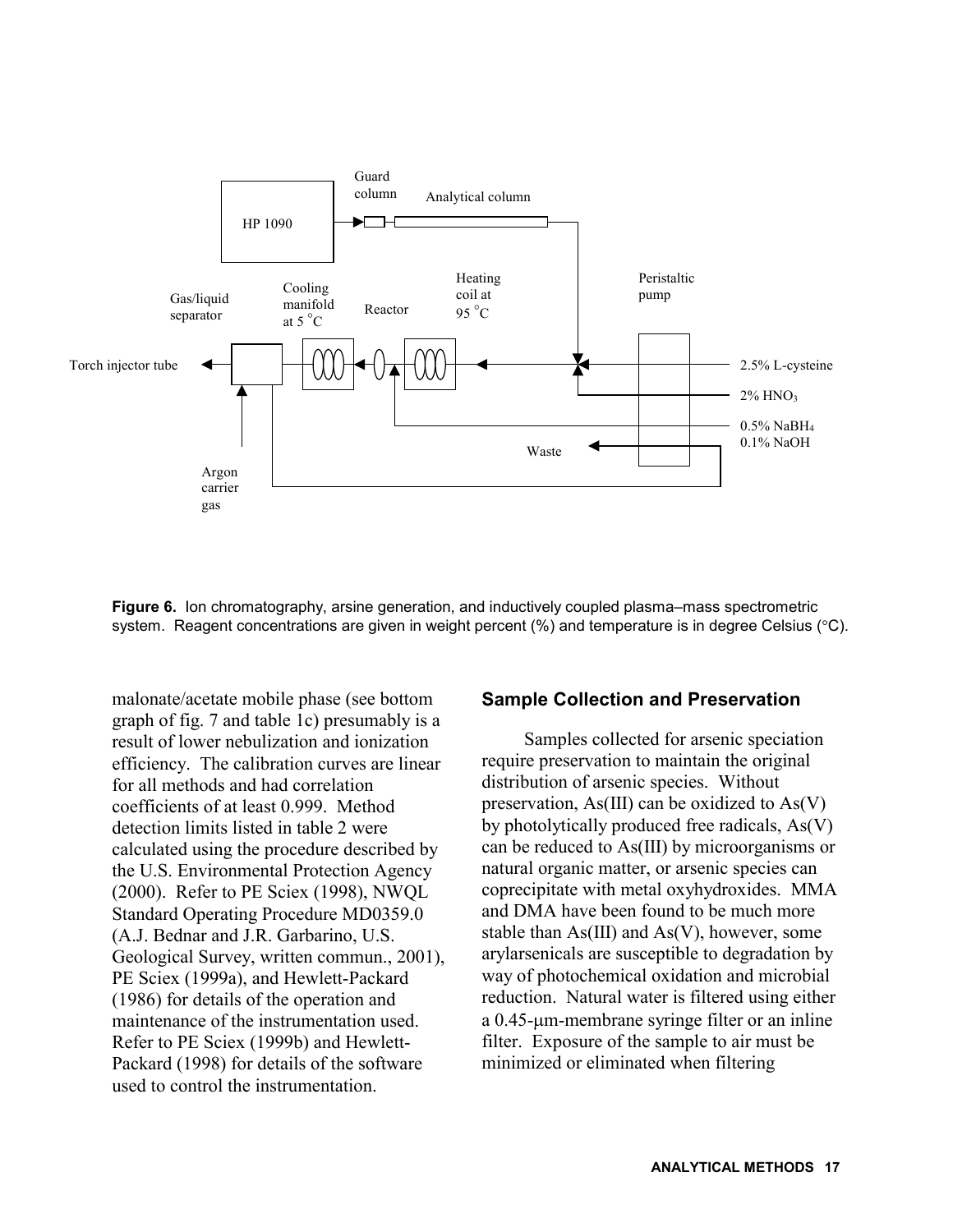

**Figure 7.** Calibration functions that show the relative sensitivity for arsenic species using laboratory- and field-speciation methods with inductively coupled plasma–mass spectrometric detection. The species determined are arsenite [As(III)], arsenate [As(V)], dimethylarsinate (DMA), and monomethylarsonate (MMA). Method 1a uses phosphate mobile phase with arsine generation; method 1b uses a nitric acid mobile phase with nebulization; and method 1c uses malonate/acetate mobile phase with nebulization. Arsenic concentrations are in micrograms per liter ( $\mu$ g/L).

ground water to prevent oxidation; the risk is minor for aerated surface water. Filtration using such conditions is not problematic because only 10 mL of filtrate is required for the analysis. EDTA is added to the filtrate to eliminate the precipitation of metal oxyhydroxides and reduce the effects of microbial activity. An opaque polyethylene bottle is used to store the preserved sample so that it is not exposed to light. The concentration of the EDTA can be varied, depending on the expected concentration of metal cations like iron, manganese, and aluminum. Only an estimate of the iron concentration is needed because iron is chelated preferentially over other major cations (for example, Ca and Mg).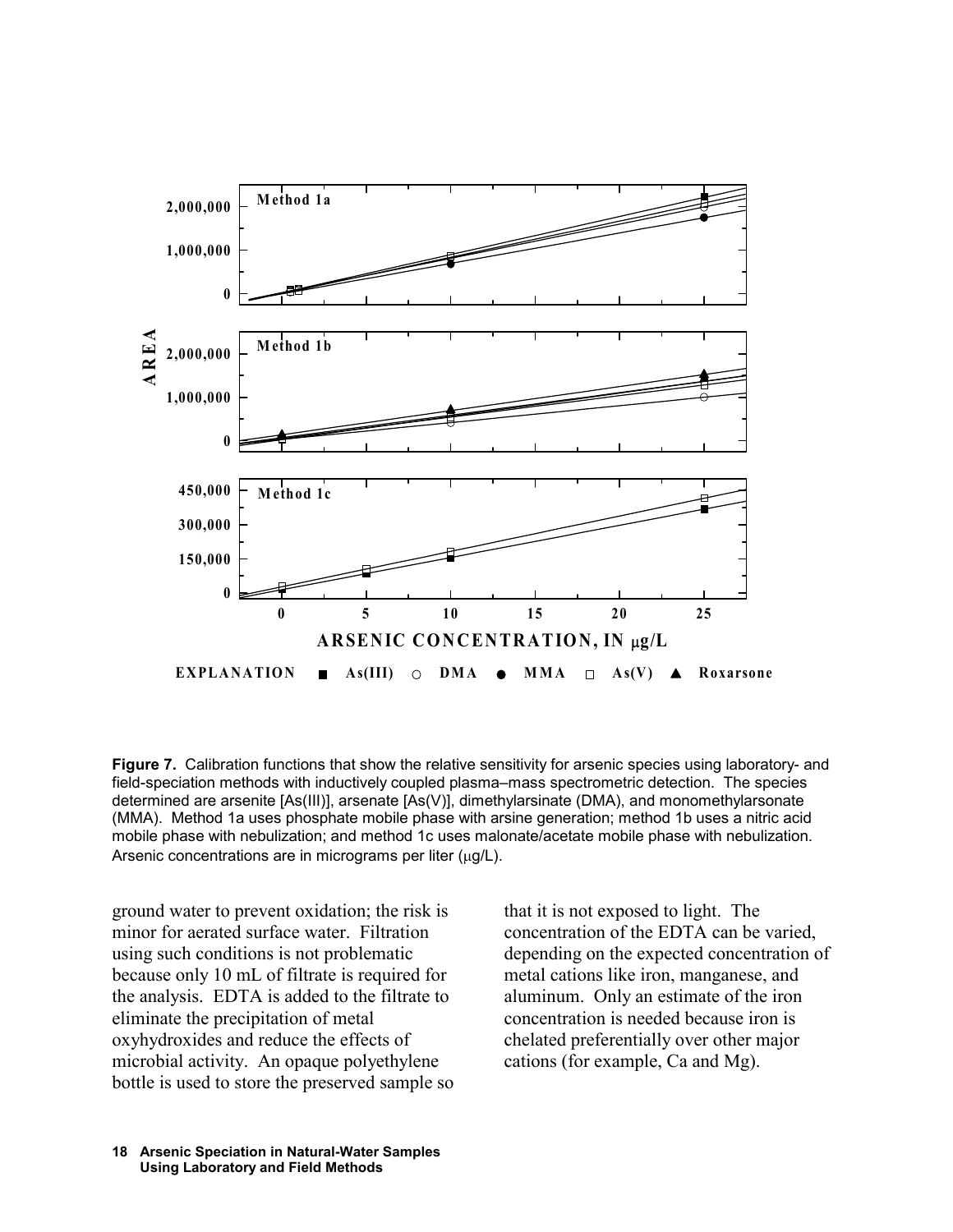The iron concentration in most ground water and acid mine drainage is less than 10 mg/L and 500 mg/L, respectively. Therefore, in this study,  $100 \mu L$  of 0.125 M EDTA was added to 10 mL of natural-water filtrate, and 500  $\mu$ L of 0.25 M EDTA was added to 10 mL of filtered acid mine drainage, to provide a molar excess of EDTA. Preserved samples were stored in opaque polyethylene bottles to omit light.

### **Standards, Mobile Phases, and Hydride Reagents**

ASTM Type I reagent water (American Society for Testing and Materials, 2000, p. 10) and arsenic-free acids and reagents must be used to prepare all solutions. Reagents were obtained from J.T. Baker (Phillipsburg, N. J.), EM Science (Gibbstown, N. J.), Sigma (St. Louis, Mo.), Aldrich (Milwaukee, Wis.), or Pfaltz & Bauer (Waterbury, Conn.) chemical companies. Primary standards of 100 mg-As/L of each arsenic species were prepared by weighing 173.4 mg of sodium *meta*-arsenite  $(NaAsO<sub>2</sub>, CAS 7784-46-5)$  for As(III), 240.3 mg of potassium dihydrogen arsenate  $(KH<sub>2</sub>AsO<sub>4</sub>, CAS 7784-41-0)$  for As(V), 216.2 mg of monosodium acid methanearsonate  $(CH<sub>4</sub>AsNaO<sub>3</sub>, CAS 2163-80-6)$  for MMA, 184.1 mg of dimethylarsinic acid  $(C_2H_7AsO_2)$ , CAS 75-60-5) for DMA, or 351.2 mg of 4 hydroxy-3-nitrophenylarsonic acid  $(C_6H_6AsNO_6, CAS 121-19-7)$  into 1 L of reagent water. All primary standards were filtered by using a  $0.2$ -µm membrane filter and stored in a designated fluoropolymer bottle at  $4^{\circ}$ C in the dark. The concentration and species purity of the primary standards were verified using commercially available certified reference materials for As(III) and As(V) (Spex CertiPrep, Metuchen, N. J.). At least four mixed-species calibration standards extending over the concentration range of 0 to 100 g-As/L were prepared in 1.25 m*M* EDTA. The arsenic species distribution in

calibration standards prepared in this manner were stable for three days in airtight amber glass autosampler vials.

The compositions of the mobile phases that typically are used are described as follows. The pH and molarity of every mobile phase can be increased or decreased slightly to optimize the chromatographic resolution and elution times for the analytes. All mobile phases are filtered using a 0.4-um membrane filter prior to use. The 50-m*M* phosphate mobile phase was prepared by weighing 13.38 g of sodium phosphate monobasic monohydrate  $(NaH<sub>2</sub>PO<sub>4</sub>·H<sub>2</sub>O$ , CAS 10049-21-5) and 0.80 g of sodium phosphate dibasic heptahydrate (Na2HPO47H2O, CAS 7782-85-6) into 2 L of reagent water before adjusting the pH to 5.75 by adding 30 percent ammonium hydroxide (NH4OH, CAS 1336-21-6). The molarity of the phosphate mobile phase is adjusted to about 38 mM with reagent water using the proportioning valves of the mobile phase delivery system.

The 25-m*M* malonate and 35-m*M* acetate mobile phase was prepared by adding 2.60 g of malonic acid  $\text{[CH}_2(\text{CO}_2\text{H})_2$ , CAS 141-82-2] and 17.5 mL of 2 *M* ammonium acetate  $(NH_4CH_3CO_2, CAS 631-61-8)$  to 1 L of reagent water before adjusting the pH to 4.8 with about 2.2 mL of 30 percent NH4OH. A small piece of metallic silver was added to the storage vessel containing the malonate/acetate mobile phase to inhibit microbial activity. The molarity of the mobile phase was decreased by about 50 percent using the proportioning valves of the liquid chromatograph system to optimize the chromatographic resolution and elution times for the analytes.

The 50 and 2.5-m*M* nitric acid mobile phases were prepared by diluting 16 *M* nitric acid (HNO<sub>3</sub>, CAS 7697-37-2) into an appropriate volume of reagent water. Methanol  $(CH<sub>3</sub>OH, CAS 67-56-1)$  at 0.5 percent (by volume) must be added to the mobile phases whenever roxarsone is determined.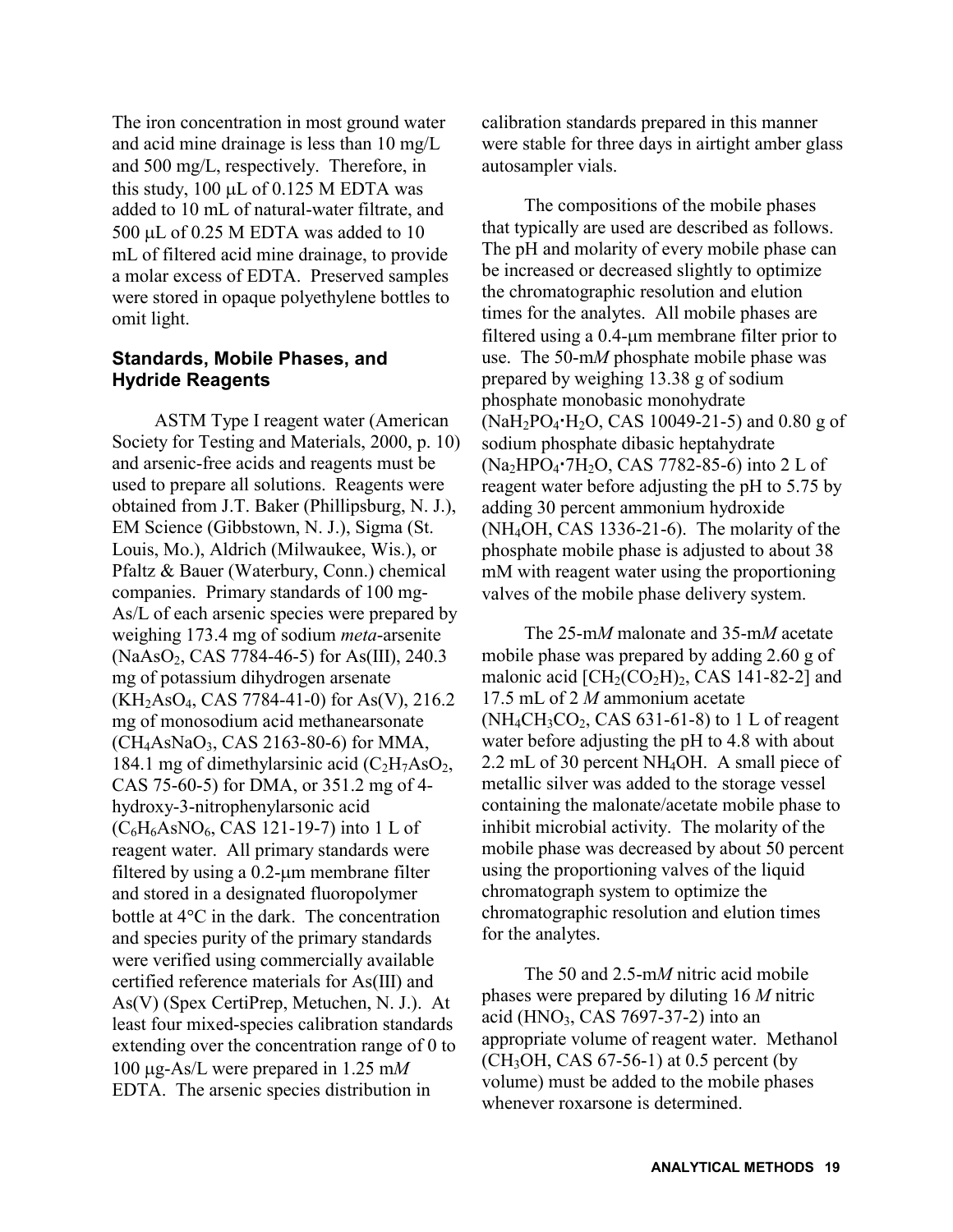The solutions used for generating arsine were prepared as follows. The 0.5-percent (weight-to-volume or w:v) borohydride solution is prepared by dissolving 1.00 g of sodium borohydride (NaBH4, CAS 16940- 66-2) and 0.20 g sodium hydroxide (NaOH, CAS 1310-73-2) in 200 mL of reagent water. A 2.5 percent (w:v) L-cysteine solution for pre-reducing As(V) to As(III) is prepared by dissolving 6.25 g of L-cysteine (HSCH2CHNH2CO2H, CAS 52-90-4) in 250 mL of reagent water. The 0.3 *M* nitric acid solution is prepared by diluting 16 *M* nitric acid into an appropriate volume of reagent water. All three solutions must be prepared daily.

The 0.250 *M* EDTA preservative is prepared by dissolving 46.5 g of EDTA disodium dihydrate  $(C_{10}H_{14}N_2Na_2O_8 \cdot 2H_2O$ , CAS 6381-92-6) in 500 mL of reagent water. The molarity of the solution can be diluted with reagent water into a suitable range for a particular sample matrix.

The 10-mg/L lithium solution used as the injection standard for laboratoryspeciation samples is prepared by dissolving 95 mg of lithium acetate  $(LiC<sub>2</sub>H<sub>3</sub>O<sub>2</sub>, CAS)$ 546-89-4) in 1 L of reagent water. Lithium is used as the injection standard because of its relatively low natural abundance, high solubility, and redox inactivity. Sample vials containing 3.96 mL of sample are spiked with  $40 \mu L$  of the lithium solution. The lithium intensity at m/z 7 is monitored to identify autosampler injector malfunctions. An injector malfunction was indicated when the lithium intensity was less than 95 percent of the average expected intensity.

### **Quantitation**

A software program, such as MassLnyx® or Graphical Analysis®, is used to calculate the area under the chromatographic peaks. Linear regression analysis is

used to establish the response function from the reagent blank and a series of at least four standard solutions. Typical calibration curves for As(III), As(V), MMA, and DMA using nebulization and arsine generation sample introduction are shown in figure 7. For laboratory-speciation methods, an individual calibration curve is used for each arsenic species so that the concentration of each species is calculated directly. When field speciation is used, total arsenic is determined in sample fractions that contain different arsenic species. Various analytical techniques, for example, ICP–MS (Garbarino, 1999) or graphite furnace– atomic absorption spectrometry (Jones and Garbarino, 1999), can be used to determine total arsenic concentrations in each fraction.

### **Reporting of Results**

The Office of Water Quality and the Quality Assurance Section of NWQL is planning to establish the number of significant figures and other reporting conventions. Nevertheless, the concentration of every arsenic species determined will be reported in micrograms per liter as arsenic.

### **METHOD PERFORMANCE**

The bias and variability of the laboratoryand field-speciation methods were established using reference materials, laboratory solutions having known arsenic species concentrations in reagent-water matrix, and test samples from ground-water, AMD, and surface-water sites. Certified reference solutions for As(III) and As(V) are commercially available (Spex CertiPrep, Metuchen, N. J.), however, no reference solutions are available for MMA and DMA. USGS Standard Reference Water Sample (SRWS) T145 and Environment Canada riverine reference SLRS-2 were used for quality control throughout the analyses of the naturalwater test samples. Total arsenic results for T145 always were less than 1 standard deviation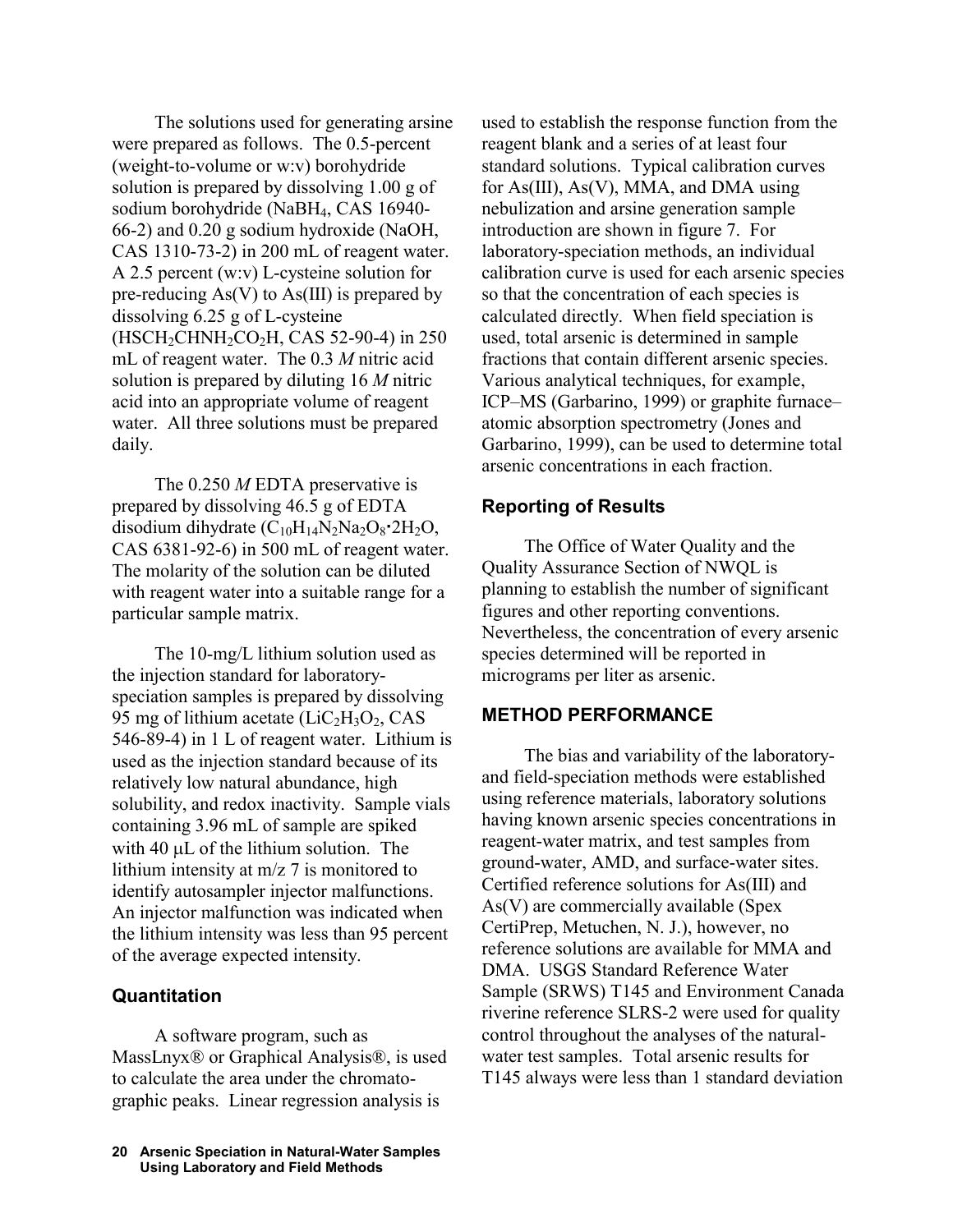from the most probable value of  $9.9 \pm 1$  µg-As/L during the analysis of test samples. For example, the experimental mean for T145 using the laboratory-speciation method described in table 1a was  $9 \pm 1$  ug-As/L on the basis of 13 data points gathered on 13 nonconsecutive days.

The accuracy of the laboratoryspeciation method also was verified using SLRS-2. The certified total arsenic concentration for SLRS-2 is  $0.77\pm0.09$   $\mu$ g/L. The As(III), DMA, MMA, and As(V) concentrations in SLRS-2 were reported by Hwang and Jiang (1994) to be  $0.05\pm0.01$   $\mu$ g-As/L,  $0.13\pm0.01$   $\mu$ g-As/L,  $0.1\pm0.01$   $\mu$ g-As/L, and  $0.44\pm0.02$  µg-As/L, respectively, for a total arsenic concentration equal to 0.72 g/L. SLRS-2 was analyzed on 7 nonconsecutive days using the method described in table 1a to yield As(III), DMA, MMA, and As(V) concentrations of  $0.05\pm0.01$   $\mu$ g-As/L,  $0.08\pm0.01$   $\mu$ g-As/L,  $0.10\pm0.01$   $\mu$ g-As/L, and  $0.57\pm0.04$   $\mu$ g-As/L, respectively, for a total arsenic concentration equal to  $0.80 \mu g/L$ . The accuracy of the results is acceptable considering the arsenic species concentrations are less than or near the calculated MDLs. The analytical variability of seven 200-µL injections of reagent water containing  $0.5 \mu$ g-As/L for As(III), As(V), DMA, and MMA is shown in table 5. The average relative standard deviation was about 12 percent.

The accuracy of the field-speciation method was established by using standards of known arsenic species distribution (see table 6). Percentage recoveries for cartridge separation of a standard having  $0.89 \mu$ g-As/L for As(III) and As(V) were 112 percent for As(III) and 99 percent for As(V); at 8.9  $\mu$ g-As/L, As(III) recovery was 108 percent and As(V) recovery was 100 percent. The variability  $(n=3)$  in the arsenic concentration was 4 percent for As(III) and 3 percent for

As(V) at 1  $\mu$ g-As/L; at 10  $\mu$ g-As/L, As(III) was 1 percent and As(V) was 0.7 percent.

Stabilization or preservation of the distribution of arsenic species in natural water is a major concern. Successful preservation has been shown to be matrix-composition dependent (Palacios and others, 1997). Arsenate can be reduced spontaneously to arsenite in some natural water even after a sample has been filtered to remove living organisms (Crecelius and others, 1986; Hall and others, 1999). Furthermore, dissolved organic carbon may reduce arsenic species, and the oxidation of  $As(III)$  to  $As(V)$  by hydrolxyl and dichloro free radicals photolytically produced in the presence of dissolved iron also has been reported (Emett and Khoe, 2001). Aqueous nitric, perchloric, hydrochloric, and acetic acids have been used to help stabilize As(III) and As(V) species, and stabilization was improved by storing samples at temperatures below 15°C (Portman and Riley, 1964). Quick-freezing the sample with liquid nitrogen, however, was recommended to preserve the As(III) and As(V) speciation in water samples (Crecelius and others, 1986). Storing samples at 5°C preserved As(III) and As(V) speciation in water samples for about 30 days, whereas using 0.1 percent nitric or hydrochloric acid altered the arsenic species distribution (Hall and others, 1999). Other studies have shown that EDTA preserved arsenic speciation distributions in three groundwater samples for up to 14 days (Gallagher and others, 2001). Some of these stabilization practices are either not practical for field applications, are not amenable to the analytical methodology, or have not been tested on a large number of samples with different matrix compositions.

The strategy in this study was to evaluate several preservation techniques using a reagentwater sample, with and without iron, and having a known distribution of As(III) and As(V) before testing the most promising technique on ground-water, AMD, and surface-water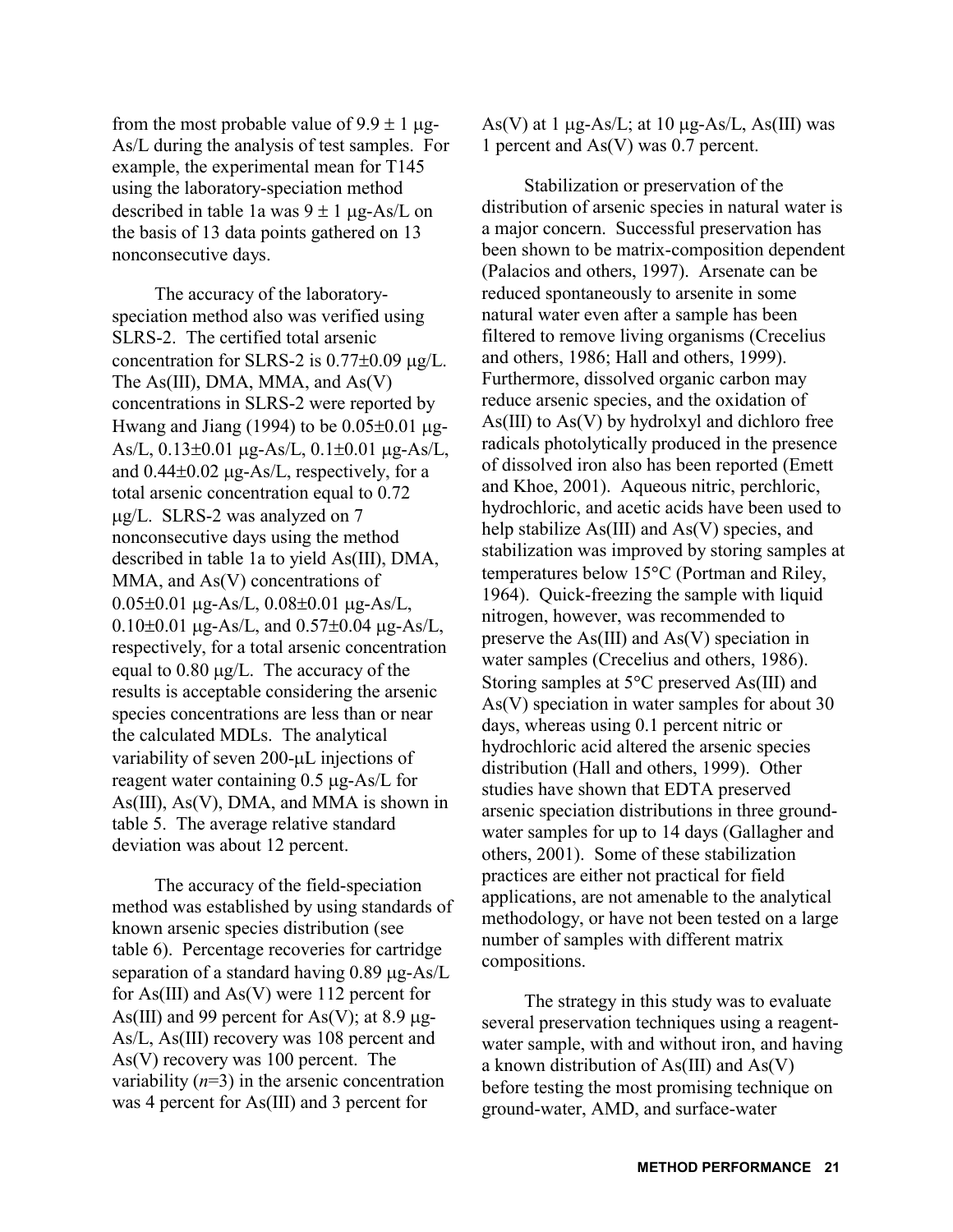**Table 5.** Variability of replicate determinations on 200-microliter injections of 0.5 microgram-arsenic per liter of arsenite, arsenate, dimethylarsinate (DMA), and monomethylarsonate (MMA) in reagent water

| Replicate                 | <b>Arsenite</b> | <b>Arsenate</b> | <b>DMA</b> | <b>MMA</b> |
|---------------------------|-----------------|-----------------|------------|------------|
|                           | 0.62            | 0.54            | 0.62       | 0.63       |
|                           | .44             | .52             | .41        | .46        |
|                           | .42             | .54             | .46        | .42        |
|                           | .48             | .52             | .45        | .44        |
|                           | .49             | .48             | .48        | .45        |
|                           | .50             | .41             | .43        | .45        |
|                           | .49             | .54             | .46        | .46        |
| Mean                      | .49             | .51             | .47        | .47        |
| <b>Standard deviation</b> | .06             | .04             | .06        | .06        |
| $%$ RSD                   |                 |                 |            | 13         |

[% RSD, percent relative standard deviation]

**Table 6.** Bias and variability of the field-speciation method using inductively coupled plasma–mass spectrometry for an arsenic specific detector

| [As(III), arsenite; As(V), arsenate; µg-As/L, micrograms-arsenic per liter; n, number of replicates] |  |  |  |  |
|------------------------------------------------------------------------------------------------------|--|--|--|--|
|------------------------------------------------------------------------------------------------------|--|--|--|--|

|                                                    | <b>Experimental</b>  |                     |  |  |
|----------------------------------------------------|----------------------|---------------------|--|--|
|                                                    | $As(III), (µg-As/L)$ | $As(V), (µg-As/L)$  |  |  |
| Bias, $n=3$                                        |                      |                     |  |  |
| Theoretical concentration of $As(III)$ and $As(V)$ | 1.0                  | 0.88                |  |  |
|                                                    | 9.6                  | 8.9                 |  |  |
|                                                    | As(III), (percent)   | $As(V)$ , (percent) |  |  |
| <u>Variability, <math>n=3</math></u>               |                      |                     |  |  |
| Concentration of $As(III)$ and $As(V)$             |                      |                     |  |  |
|                                                    | 4                    | 3                   |  |  |
| $10 \mu$ g-As/L                                    |                      | 0.7                 |  |  |

samples. Methylated arsenic species were not included because these species are stable and do not require preservation (Crecelius and others, 1986). Experiments were conducted to determine the effects of ambient light, hydrochloric acid (0.06 *M*), nitric acid (0.08 *M*), sulfuric acid (0.09 *M*), and EDTA (1.25 m*M*) on the preservation of arsenic species. Clear borosilicate glass vials (1 absorbance unit at 250 nanometers, measured with respect to air) were used for light experiments, and brown borosilicate glass vials (1 absorbance unit at 550 nanometers, measured with respect to air) were used for dark experiments.

Experimental results indicate that the distribution of As(III) and As(V) is maintained for at least 120 hours (5 days) when EDTA was added (see top graph in fig. 8); exposure to ambient light was not a factor. Sulfuric acid worked nearly as well, but the distribution began to shift slightly after about 100 hours. The nitric acid preserved the distribution if samples were not exposed to light, however, if exposed to light, As(III) was oxidized to As(V) (see center graph in fig. 8). The oxidation of As(III) occurs as part of a redox couple with nitrate being reduced photolytically to nitrite in water on exposure to ultraviolet radiation (Sharpless and Linden, 2001). Hydrochloric acid shifted the distribution quickly with or without exposure to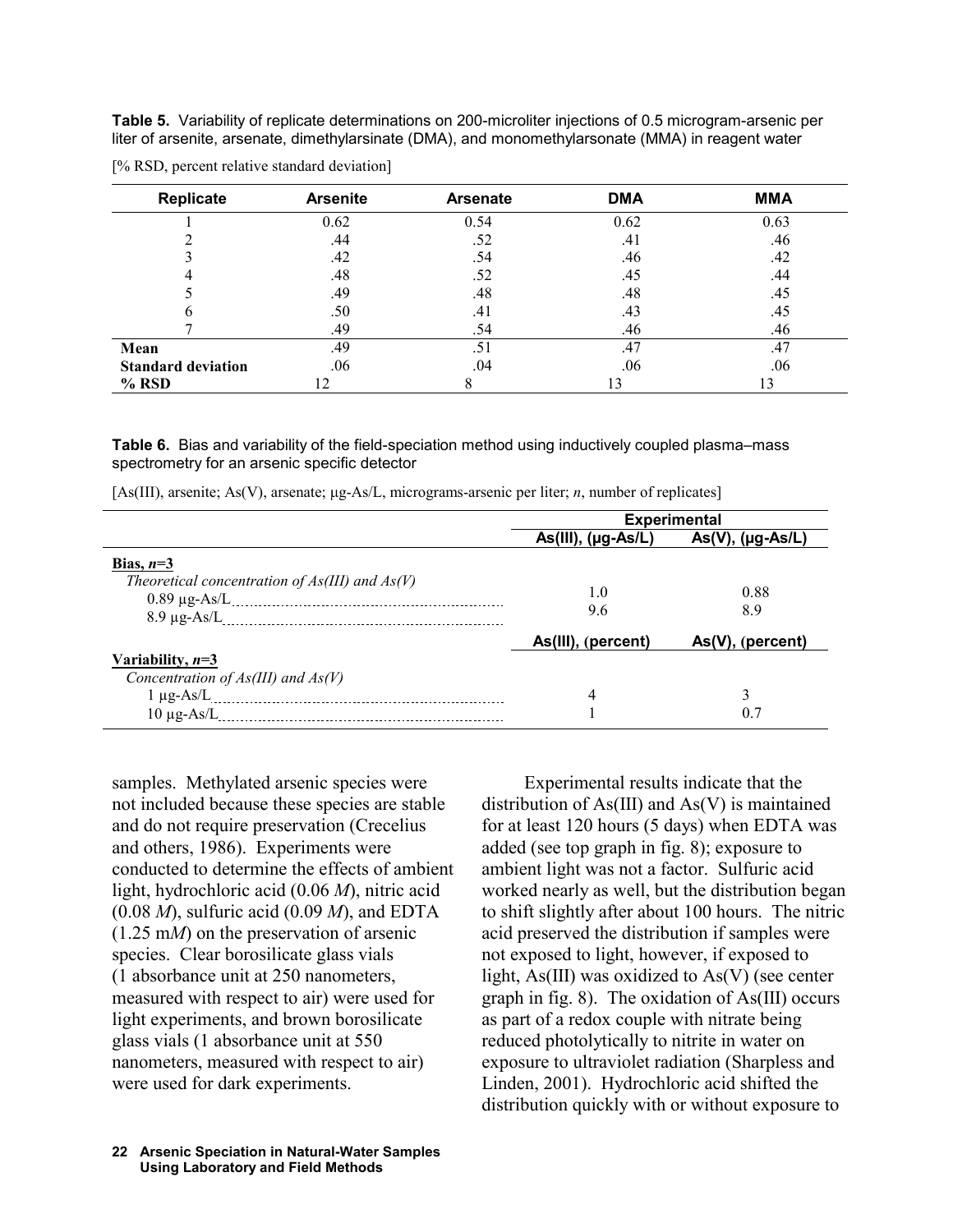

Figure 8. Ethylenediaminetetraacetic acid (EDTA), sulfuric acid (H<sub>2</sub>SO<sub>4</sub>), nitric acid (HNO<sub>3</sub>), and hydrochloric acid (HCl) as preservatives for arsenic speciation and the effects of ambient light. The experimental solution initially contained an equal distribution of As(III) and As(V) in reagent water. The top graph shows that EDTA preserved the arsenic distribution for 120 hours. Arsenic  $concentrations$  are in micrograms per liter ( $\mu$ g/L).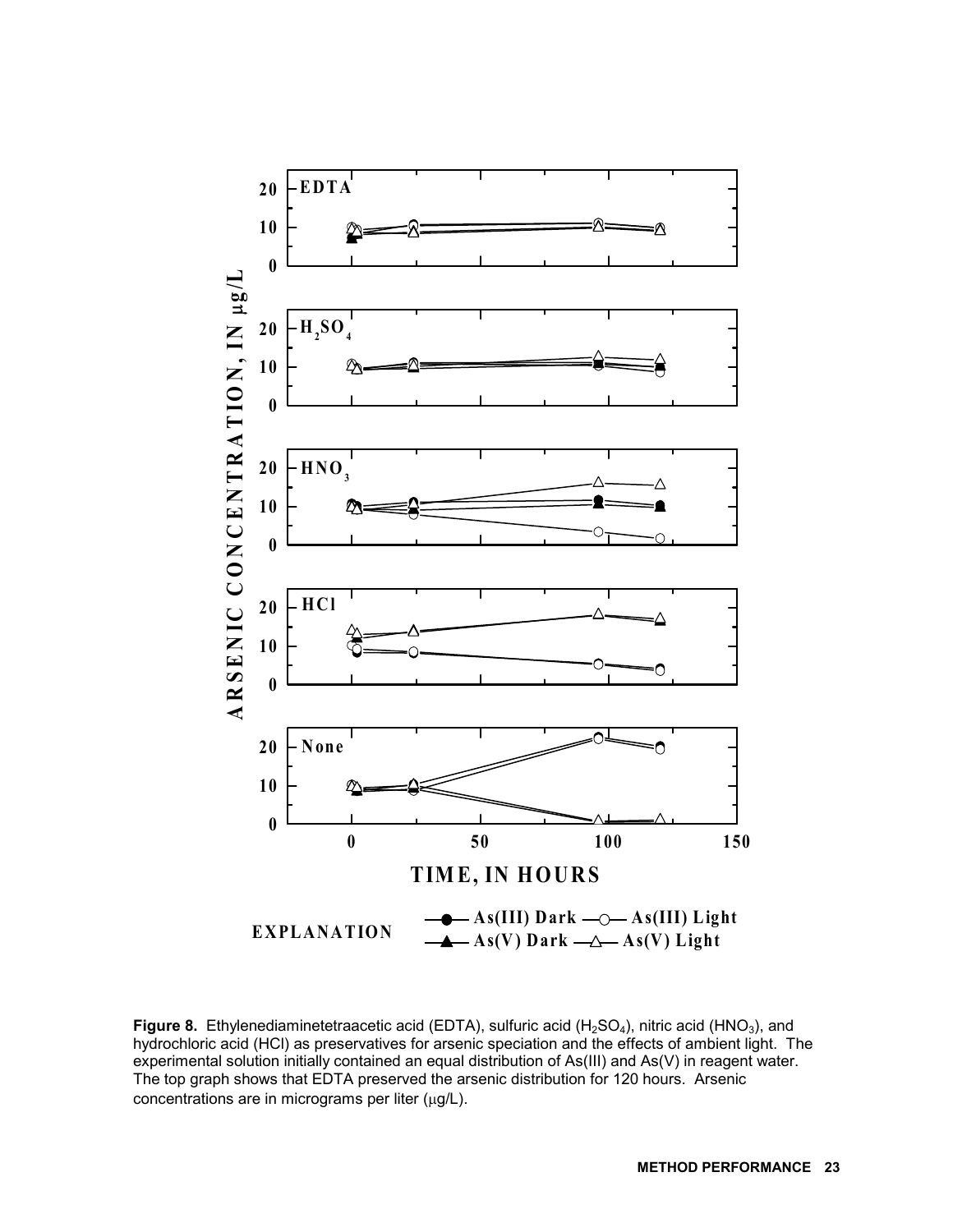light. The cause for the change in distribution is unknown but has been reported by others (Hall and others, 1999; Gallagher and others, 2001). It is possible that trace concentrations of reagent impurities, such as iron, might have affected the preservation. If no preservative is used, the distribution of the arsenic species changes within 2 days with or without light exposure. Moreover, As(V) was reduced to As(III) presumably by microbial activity (see bottom graph of fig. 8).

The results of similar experiments conducted over a longer period (14 days) with iron present (1 mg/L  $Fe<sup>3+</sup>$ ) are shown in figure 9. Experimental results show that EDTA again maintained the arsenic distribution (top graph in fig. 9). As with the experiments without iron, sulfuric acid worked nearly as well, and nitric acid preserved the distribution when light was omitted (second and center graph, respectively, in fig. 9). None of the other preservatives maintained the distribution for more than 24 hours. The arsenic distribution is almost shifted instantaneously from As(III) to As(V) with light exposure when hydrochloric acid is present. The oxidation of As(III) is part of a redox couple where FeCl<sup>2+</sup> is photolyzed to Fe(II) and a chlorine atom that is scavenged rapidly by a chloride anion to form dichlororadicals, which oxidize As(III) to  $As(V)$  by an  $As(IV)$  intermediate (Emett and Khoe, 2001); a similar mechanism also was proposed for other ionic iron species (Hug and others, 2001). Arsenate is sorbed to iron oxyhydroxides that precipitate at the pH (3 to 4) of the test solution when no preservative is present (see bottom graph in fig. 9).

Results from the laboratory experiments outlined above indicated that EDTA and opaque sample bottles combine to offer the best method for preserving the arsenic species distribution. The preservation technique was tested on samples with a wide range of sample matrices. Ground-water samples were collected for laboratory and field arsenic speciation from 60 sites in the vicinity of Fallon, Nevada, 9 sites in the Republic of Bangladesh, and 2 sites near Golden, Colorado. Acid mine drainage samples (10) were collected at sites clustered within three mineralized regions of Colorado. The Mammoth Shaft, Parole Shaft, Pumphouse Sump, Summitville, and Wetland Seep sites are within the Platoro caldera in south-central Colorado, the Koehler Tunnel and adjacent Koehler Breakdown sites are near the summit of Red Mountain Pass southeast of Ouray, Colorado, and the Argo Tunnel, Quartz Hill Tunnel and Virginia Canyon Mine sites are in the Central City mining district near Idaho Springs, Colorado.

The ranges for various chemical properties and constituents that could affect arsenic speciation if preservation was not used are listed for the test samples in table 7. Concentrations of Fe, Mn, and  $SO_4^2$  in acid mine drainage samples exceeded those for ground-water samples by 3 to 4 orders of magnitude in most cases. The maximum total arsenic concentration was about  $14,000 \mu g/L$  and the percentage of As(III) ranged from 0 to 90 percent for the samples tested [see fig. 10; also table 7 for the actual range of As(III) and As(V) concentrations].

Linear regression analysis and the Paired Sign Test were used to evaluate whether the laboratory-speciation results for the preserved samples were significantly different from the field-speciation results. Arsenic-speciation results for ground-water samples were evaluated separately from the acid mine drainage results because of the large difference in matrix composition, however, total arsenic results were not treated separately. The slope  $(1.01\pm0.02)$ and *y*-intercept  $(0.6\pm 2)$  coefficients from the linear regression of As(III) ground-water results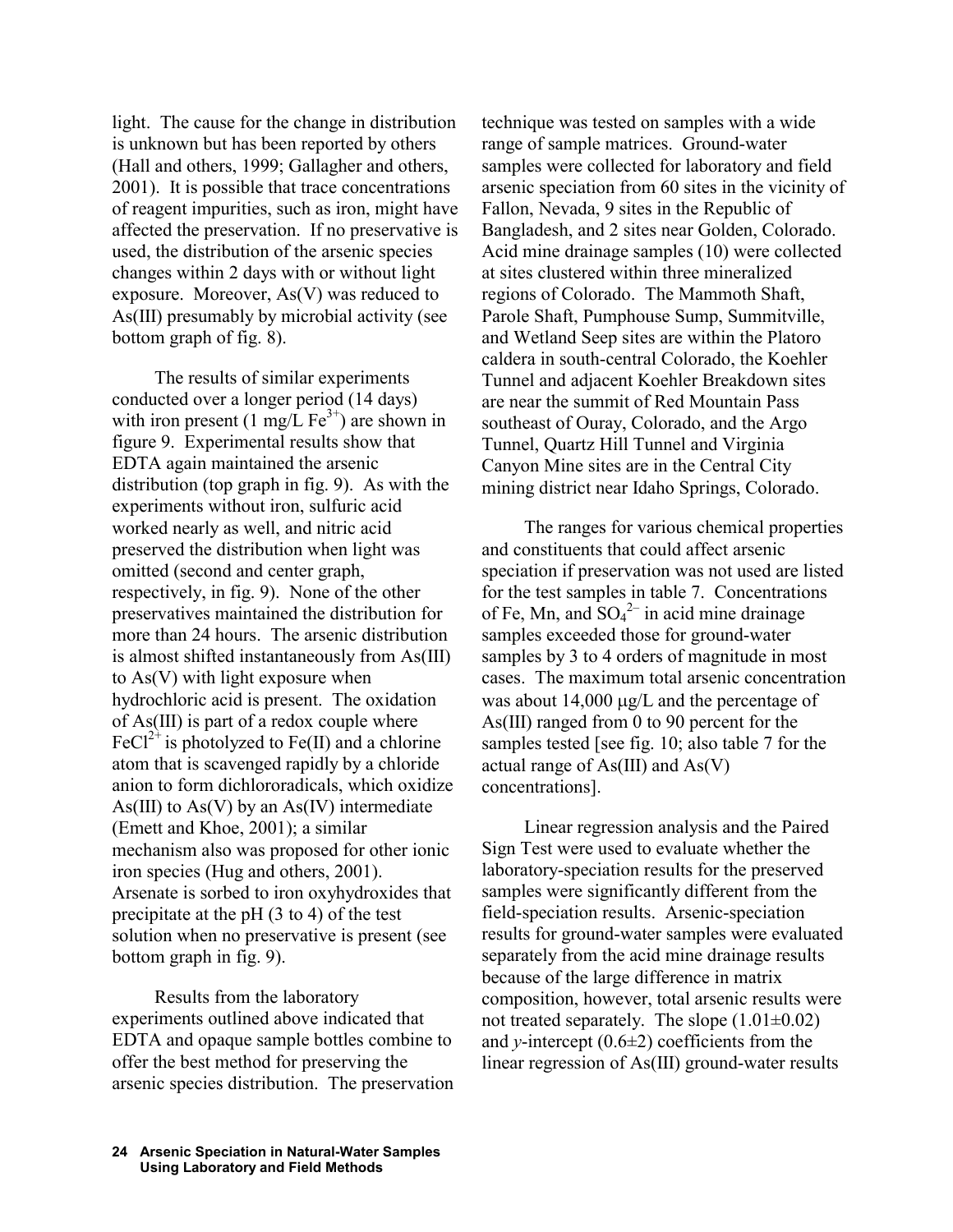

**Figure 9.** Ethylenediaminetetraacetic acid (EDTA), sulfuric acid (H<sub>2</sub>SO<sub>4</sub>), nitric acid (HNO<sub>3</sub>), and hydrochloric acid (HCl) as preservatives for arsenic speciation in samples having iron and the effects of ambient light. The experimental solution initially contained an equal distribution of As(III) and As(V) and iron in reagent water. The top graph shows that EDTA preserved the arsenic distribution for 14 days. Arsenic concentrations are in micrograms per liter ( $\mu$ g/L).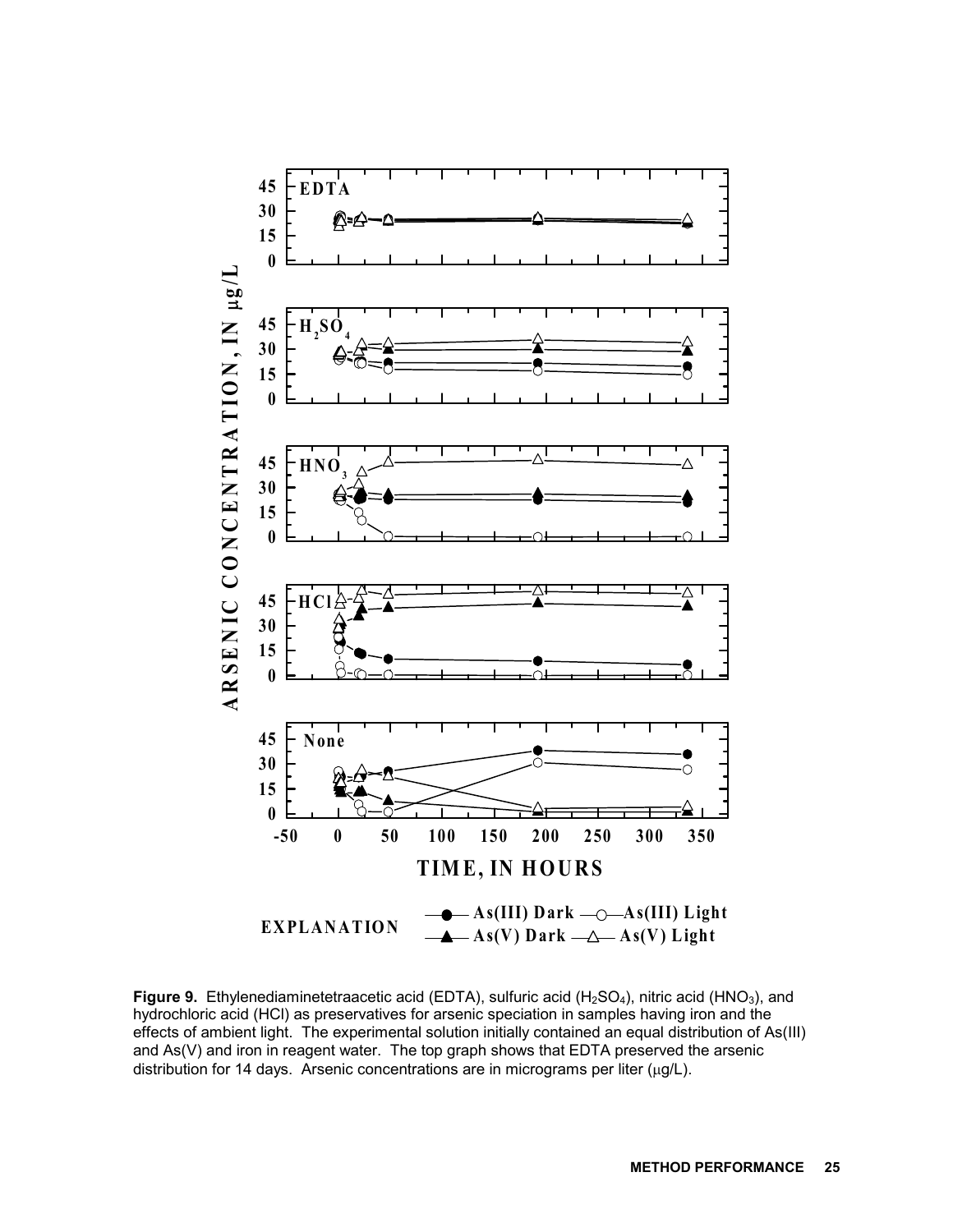### **Table 7.** Sample sites and matrix composition for the test samples analyzed

[As(III), arsenite; As(V), arsenate; µg-As/L, microgram-arsenic per liter; pH, negative log of hydrogen ion concentration; Eh, redox potential in millivolts; Fe, iron; Mn, manganese;  $SO_4^2$ , sulfate; CaCO<sub>3</sub>, calcium carbonate; mg/L, milligram per liter; --, not determined; <, less than]

| <b>Sampling site</b>              | pH          | Eh                                             | As(III) [µg-As/L]<br>$As(V)$ [µg-As/L] |                          |                   | Fe            | Mn              | SO <sub>4</sub> <sup>2–</sup> | CaCO <sub>3</sub> |                                                |
|-----------------------------------|-------------|------------------------------------------------|----------------------------------------|--------------------------|-------------------|---------------|-----------------|-------------------------------|-------------------|------------------------------------------------|
|                                   |             |                                                | Range                                  | <b>Median</b>            | Range             | <b>Median</b> | (mg/L)          | (mg/L)                        | (mg/L)            | (mg/L)                                         |
| <b>Ground</b> water               |             |                                                |                                        |                          |                   |               |                 |                               |                   |                                                |
| Fallon, Nevada                    | $6.5 - 9.3$ | $\hspace{0.1mm}-\hspace{0.1mm}-\hspace{0.1mm}$ | $0 - 300$                              | 3.1                      | $0.1 - 1,080$     | 36            | $< 0.005 - 0.8$ | $< 0.003 - 4.2$               | $< 0.1 - 1,680$   | $0.8 - 1,080$                                  |
| Peoples Republic of<br>Bangladesh | $6.5 - 6.9$ | $\mathbf{u}$                                   | $4 - 720$                              | 92                       | $2.5 - 200$       | 20            | $0.1 - 11$      | $0.2 - 2.4$                   | $< 0.1 - 12$      | 160–240                                        |
| Golden, Colorado                  |             | $- -$                                          | $7 - 83$                               | $\overline{\phantom{m}}$ | $13 - 220$        | $- -$         | $< 0.005 - 0.4$ | $< 0.003 - 0.034$             | $66 - 78$         | $\sim$ $\sim$                                  |
| Acid mine drainage                |             |                                                |                                        | As(III) [µg-As/L]        | $As(V)$ [µg-As/L] |               |                 |                               |                   |                                                |
| Argo Tunnel                       | 2.9         | 652                                            |                                        |                          | 107               |               | 128             | 74                            | 2,690             |                                                |
| Koehler Tunnel                    | 3.5         | 626                                            |                                        | 390                      | 480               |               | 105             | 3.0                           | 560               |                                                |
| Koehler Breakdown                 | 2.8         | 713                                            |                                        | 89                       | 7,050             |               | 493             | 16                            | 2,230             | --                                             |
| Mammoth Shaft                     | 4.3         | 80                                             |                                        | 440                      | 360               |               | 601             | 38                            | 2,520             | $\sim$ $\sim$                                  |
| Parole Shaft                      | 5.8         | 162                                            | 12,800                                 |                          | 1,500             |               | 100             | 12                            | 890               |                                                |
| Pumphouse Sump                    | 3.1         | 566                                            |                                        | 690                      | 710               |               | 346             | 28                            | 1,500             |                                                |
| Quartz Hill Tunnel                | 3.0         | 648                                            |                                        | 15                       | 180               |               | 639             | 66                            | 4,700             |                                                |
| Summitville                       | 3.5         | 620                                            |                                        | 11                       | 190               |               | 210             | 16                            | 1,940             |                                                |
| Virginia Canyon Mine              | 2.8         | 678                                            |                                        | 28                       | 3,660             |               | 381             | 36                            | 2,940             |                                                |
| Wetland Seep                      | 6.3         | 100                                            |                                        | 360                      |                   | 65            | 213             | 23                            | 900               | $\hspace{0.1mm}-\hspace{0.1mm}-\hspace{0.1mm}$ |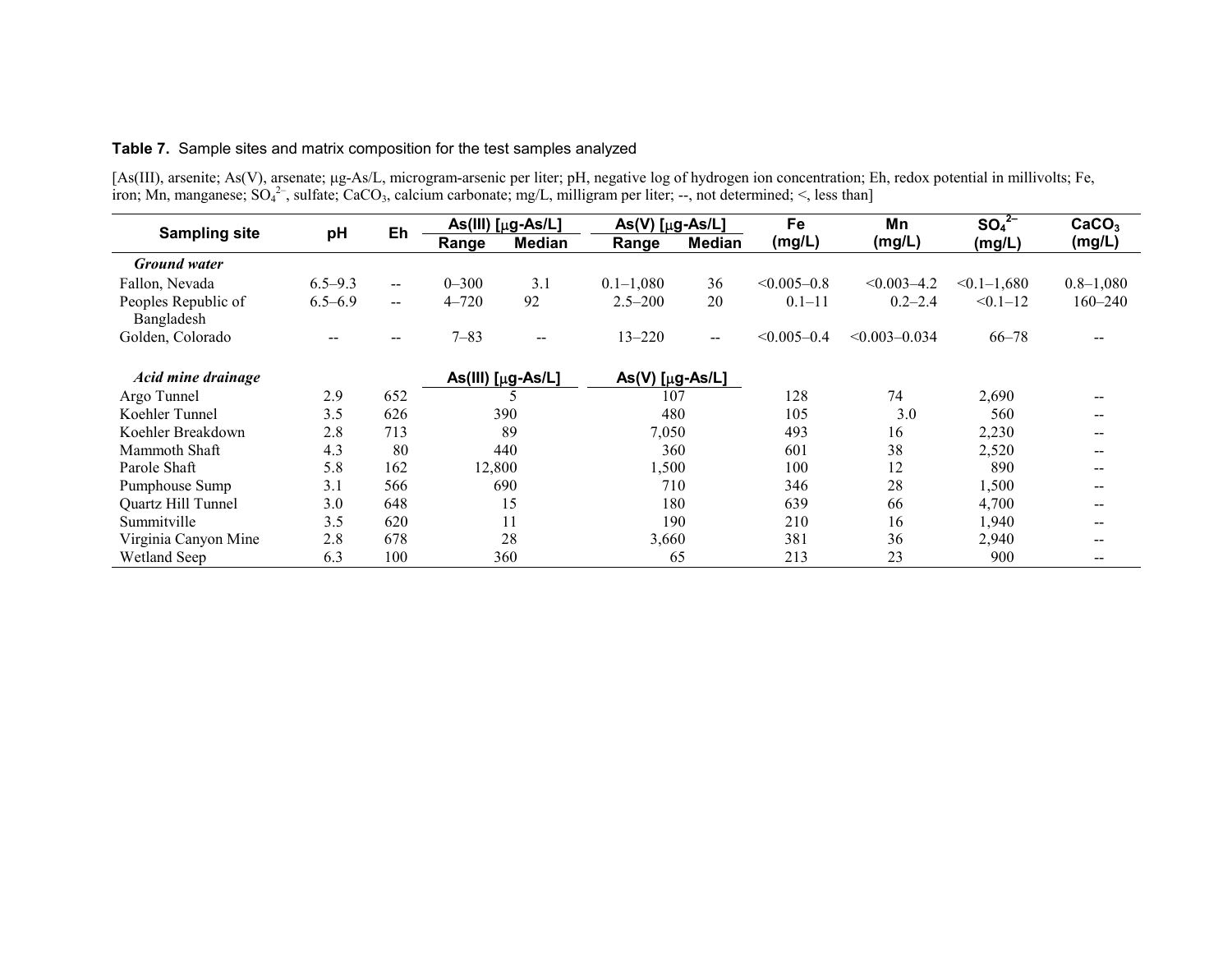

**Figure 10.** Distribution of As(III) percentage in ground-water and acid mine drainage samples.

indicates that there is no significant difference between the two data sets at the 95-percent confidence interval (see table 8 and top graph in fig. 11). Moreover, the *p*-value (0.0959) from the Paired Sign Test also indicated that there is no significant difference. The corresponding regression coefficients and *p*-value for As(V) suggest that the laboratory-speciation results were slightly greater than the field-speciation results at the 95-percent confidence interval  $(slope=1.03\pm0.01$  (see table 8 and bottom graph in fig. 11). The systematic error might arise when As(V) is sorbed to metal oxyhydroxides precipitated at the head of the cartridge during sample processing. Precipitation would occur whenever the

concentration of the EDTA preservative was less than the concentration required to complex all the iron, manganese, and aluminum cations.

The slope (1.087±0.0005) and *p*-value (0.0313) for the acid mine drainage results indicate that the laboratory speciation As(III) results were slightly greater than the fieldspeciation results at the 95-percent confidence interval (see table 8 and top graph in fig. 12). The bias might have resulted from As(III) oxidation during field speciation or from the 50 to 100X dilutions required for the acid mine drainage samples. However, results for As(V) are not significantly different (slope=1.0±0.2, *p*-value>0.9999)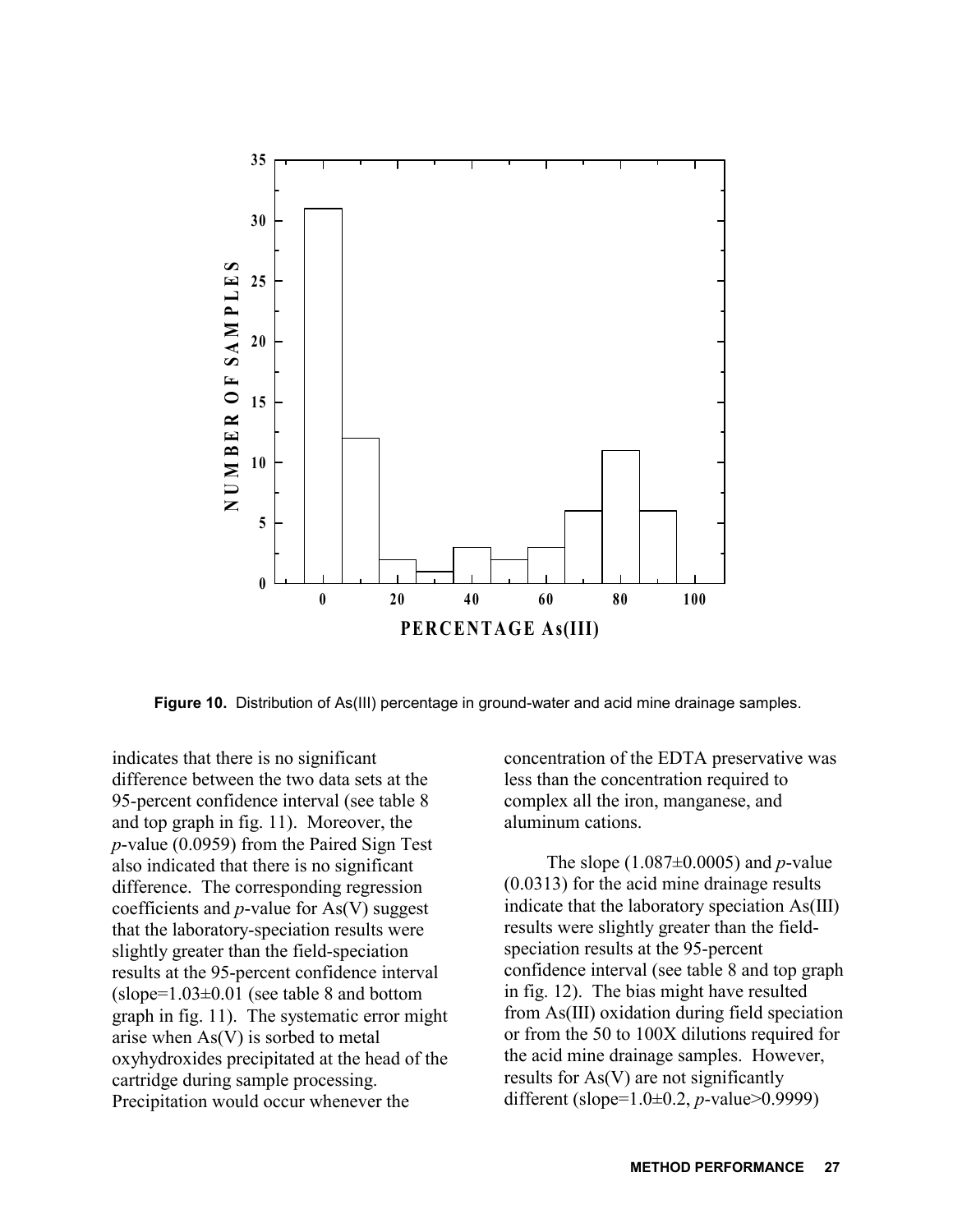**Table 8.** Statistical summary of laboratory in relation to field arsenic speciation results

| <b>Species</b>                     | Linear regression analysis<br>at the 95% confidence interval | <b>Paired sign</b><br>test |        |                 |
|------------------------------------|--------------------------------------------------------------|----------------------------|--------|-----------------|
|                                    | Slope                                                        | y-intercept                |        | <i>p</i> -value |
| Ground-water samples, $n=71$       |                                                              |                            |        |                 |
|                                    | $1.01 \pm 0.02$                                              | $0.6 \pm 2$                | 0.9981 | 0.0959          |
|                                    | $1.03 \pm 0.01$                                              | $4\pm 2$                   | 0.9989 | < 0.0001        |
| Acid mine drainage samples, $n=10$ |                                                              |                            |        |                 |
|                                    | $1.087 \pm 0.005$                                            | $22\pm 24$                 | 0.9999 | 0.0313          |
|                                    | $1.0\pm 0.2$                                                 | $-200\pm800$               | 0.9869 | >0.9999         |
| All samples, n=81                  |                                                              |                            |        |                 |
| $As(III) plus As(V)$ <sub>1</sub>  | $1.005 \pm 0.004$                                            | $6\pm7$                    | 0.9999 | < 0.0001        |

[%, percent; *r*, correlation coefficient; *n*, number of replicates; As(III), arsenite; As(V), arsenate;  $\pm$ , plus or minus;  $\le$ , less than]

suggesting that oxidation was not the source of the bias (see table 8 and bottom graph of fig. 12).

The slope and *y*-intercept of the graph shown in figure 13 for total arsenic, the sum of As(III) and As(V), indicates that there is no significant difference between the two methods; all the arsenic was preserved. The *p*-value (<0.001) from the Paired Sign Test suggests that the results were statistically different, however, the difference is within experimental variability and is not significant analytically (see table 8).

The preservation period for maintaining the original arsenic species distribution also was investigated. A representative groundwater and acid mine drainage sample collected in opaque polyethylene bottles and preserved with EDTA were analyzed repeatedly for about 3 months. Results in figure 14 show that the distribution of arsenic species was maintained successfully during this period. The change in the  $As(III):As(V)$ ratio was –5 percent for the Colorado Well sample and +3 percent for the Koehler Tunnel sample. The arsenic distribution in other ground-water samples from Bangladesh

and Nevada with less than  $10 \mu g/L$  total arsenic was stable for at least 60 d. However, the arsenic species distribution in unpreserved samples was not maintained. For example, the As(III) concentration in an EDTA preserved filtered Bangladesh ground-water sample was 720  $\mu$ g-As/L compared to 95  $\mu$ g-As/L in the unpreserved sample over a 1-month period, even though the total arsenic concentration in the two samples was unchanged.

Field-spike recoveries for As(III), As(V), DMA, and MMA were determined using the laboratory-speciation method on selected ground-water samples. Laboratory-speciation results for two samples spiked in the field with  $50 \mu$ g-As/L of each species provided acceptable recoveries of 82 to 100 percent for As(III), 97 to 102 percent for As(V), 90 to 104 percent for DMA, and 81 to 96 percent for MMA. Percentage recoveries for a  $100 \mu$ g-As/L field spike using the field-speciation method ranged from 102 to 107 percent for As(III) and 105 to 106 percent for As(V).

The comparison of the laboratory- and field-arsenic speciation results for MMA and DMA could not be made because the groundwater and AMD test samples did not contain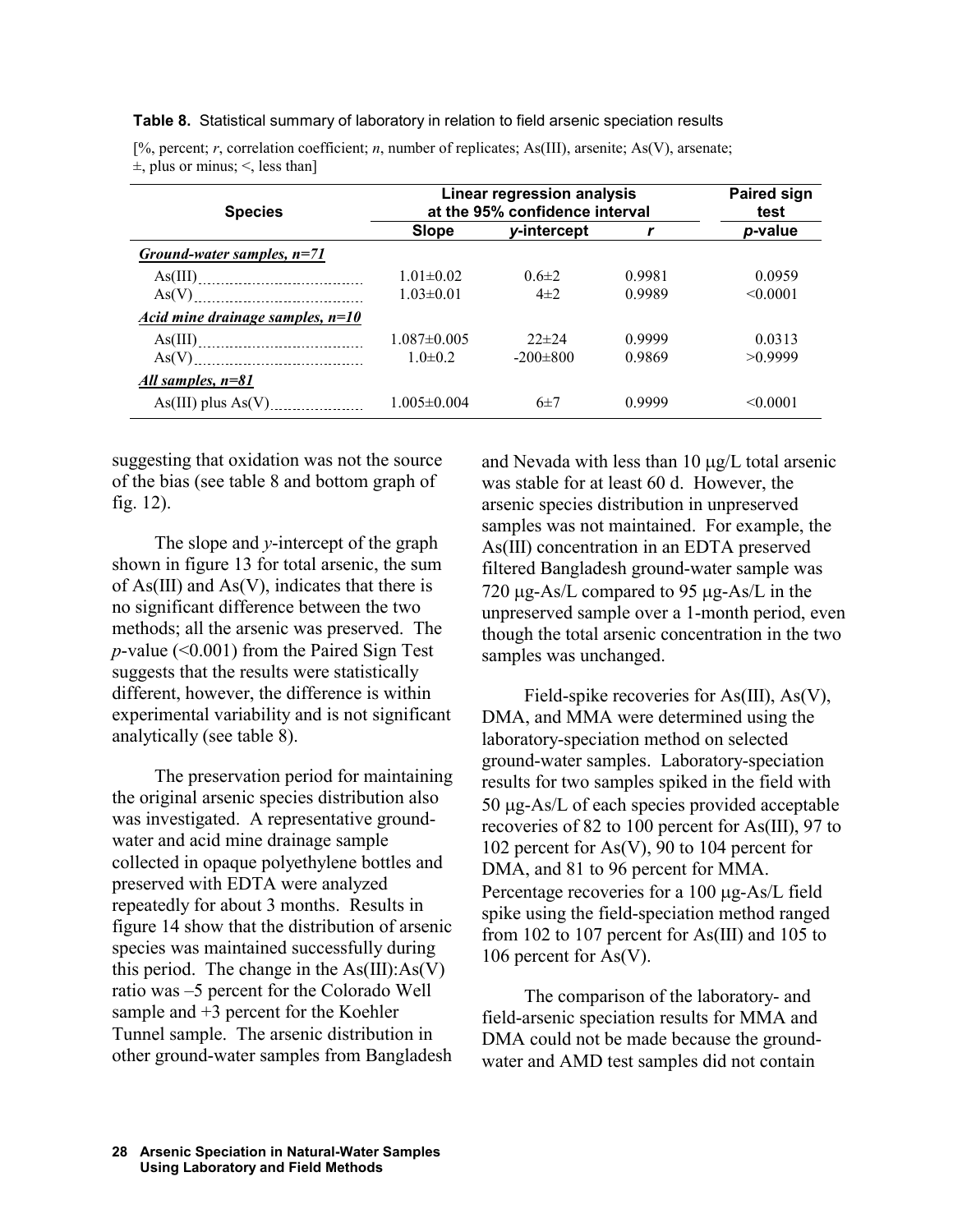

**Figure 11.** Linear regression analysis of laboratory and field dissolved As(III) [A] and dissolved As(V) [B] results for ground-water samples. Concentrations are in micrograms-arsenic per liter (µg-As/L).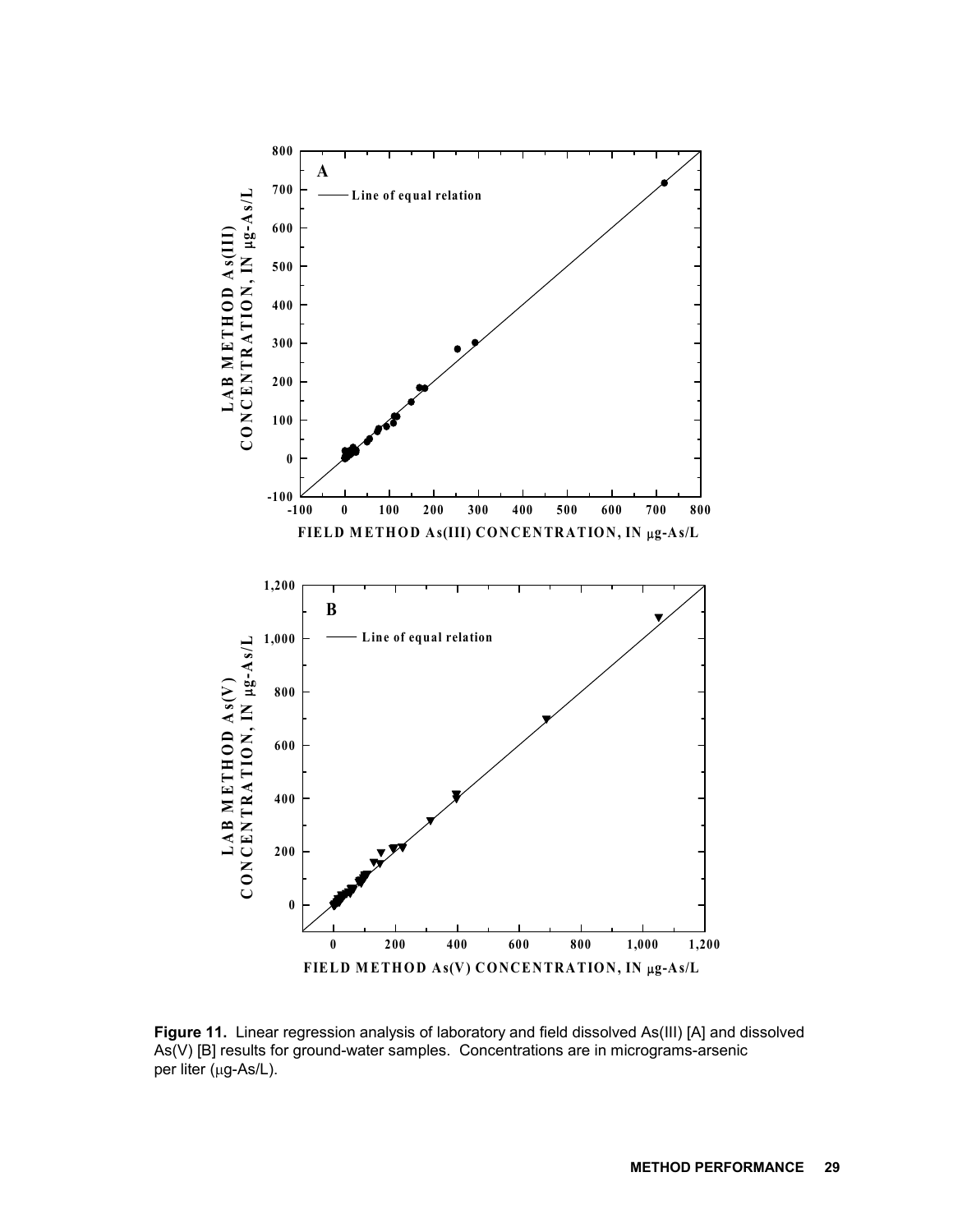

**Figure 12.** Linear regression analysis of laboratory and field dissolved As(III) [A] and dissolved As(V) [B] results for acid mine drainage samples. Concentrations are in micrograms-arsenic per liter (µg-As/L).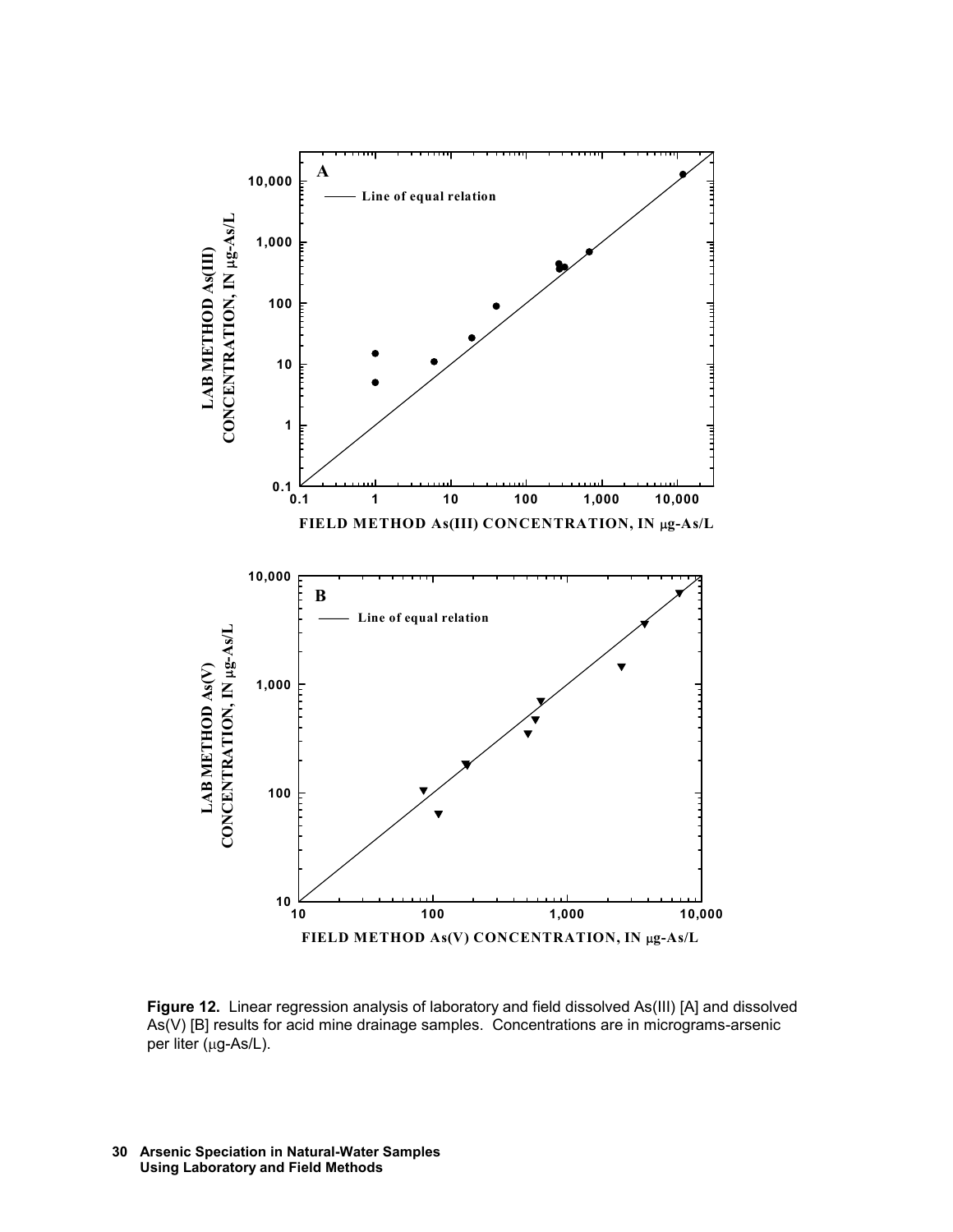

**Figure 13.** Linear regression analysis of laboratory and field total dissolved arsenic [As(III) plus As(V)] results for all test samples. Arsenic concentrations are in micrograms per liter ( $\mu$ g/L).

these species. Furthermore, MMA and DMA usually are not determined by the fieldspeciation method (see Interferences). Because MMA and DMA are associated with arsenic-containing herbicides, surface-water samples were collected from streams surrounding agricultural areas where such herbicides have been used historically. Unlike the ground-water and AMD test samples for  $As(III)$  and  $As(V)$  that were preserved with EDTA, these samples were refrigerated at 4°C and shipped overnight to the laboratory for analysis because MMA and DMA are stable without preservation (Crecelius and others, 1986). Moreover, blind blanks and blind duplicates were

submitted and analyzed so that the accuracy of the method could be evaluated.

Twenty-four samples were collected from basins or subbasins in Mississippi draining agricultural areas where the herbicide monosodium methylarsonate (MSMA) was applied. Samples were collected at 1- or 2-week intervals from early March through the middle of September 1997. MSMA is normally applied to the fields from May through July for cocklebur control and from September to October on fallow or stale seedbeds. Samples were analyzed for MMA, DMA, As(III), and As(V) using the chromatographic separation described in table 1a coupled with arsine generation to enhance sensitivity.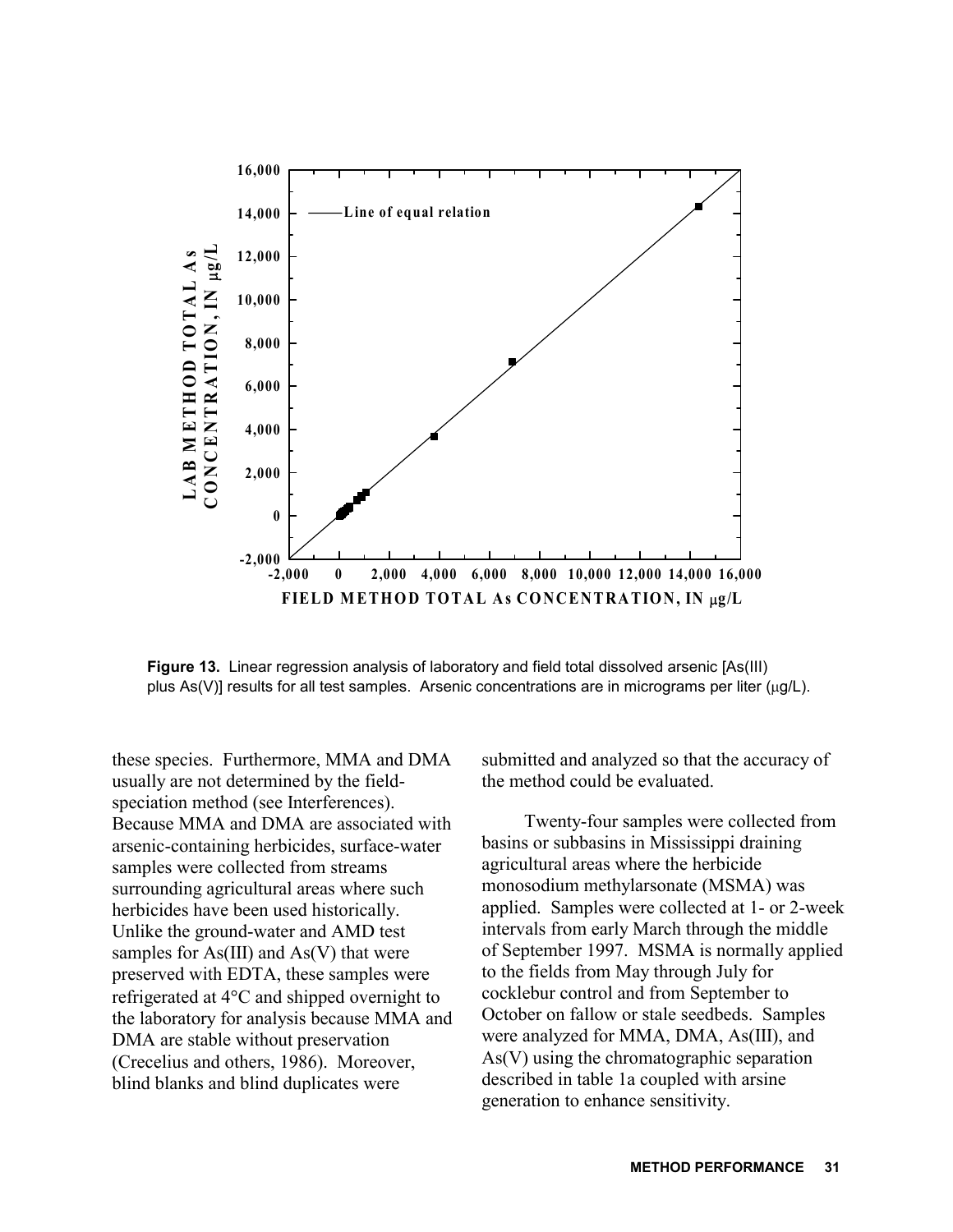

**Figure 14.** Preservation of arsenic species distribution for a 3-month period for a ground-water sample (Colorado Well) and an acid mine drainage sample (Koehler Tunnel). The Colorado Well and Koehler Tunnel samples were collected in opaque polyethylene bottles and preserved with EDTA on 7/18/01 and 7/27/01, respectively. Arsenic concentrations are in micrograms per liter (µg/L.

Arsenic concentrations measured in the time-series samples are shown in figures 15 and 16. The highest concentrations of MMA were measured in samples collected after the period when the application of MSMA was most likely and never exceeded 6  $\mu$ g/L (see top graph in fig. 15). The data suggest that MMA either degrades quickly or is sorbed to soil components and does not persist in the environment. Except for a single occurrence

As(V) increased later in the summer, possibly indicating alkylarsenic degradation or a secondary source of inorganic arsenic (see third and fourth graphs in figs. 15 and 16). Arsenite species predominate in samples collected at the Yazoo site for July, August, and September,

at the Bogue Philia site (see second graph in fig. 15), all DMA concentrations were at or less than  $0.2 \mu$ g-As/L. Concentrations of As(III) and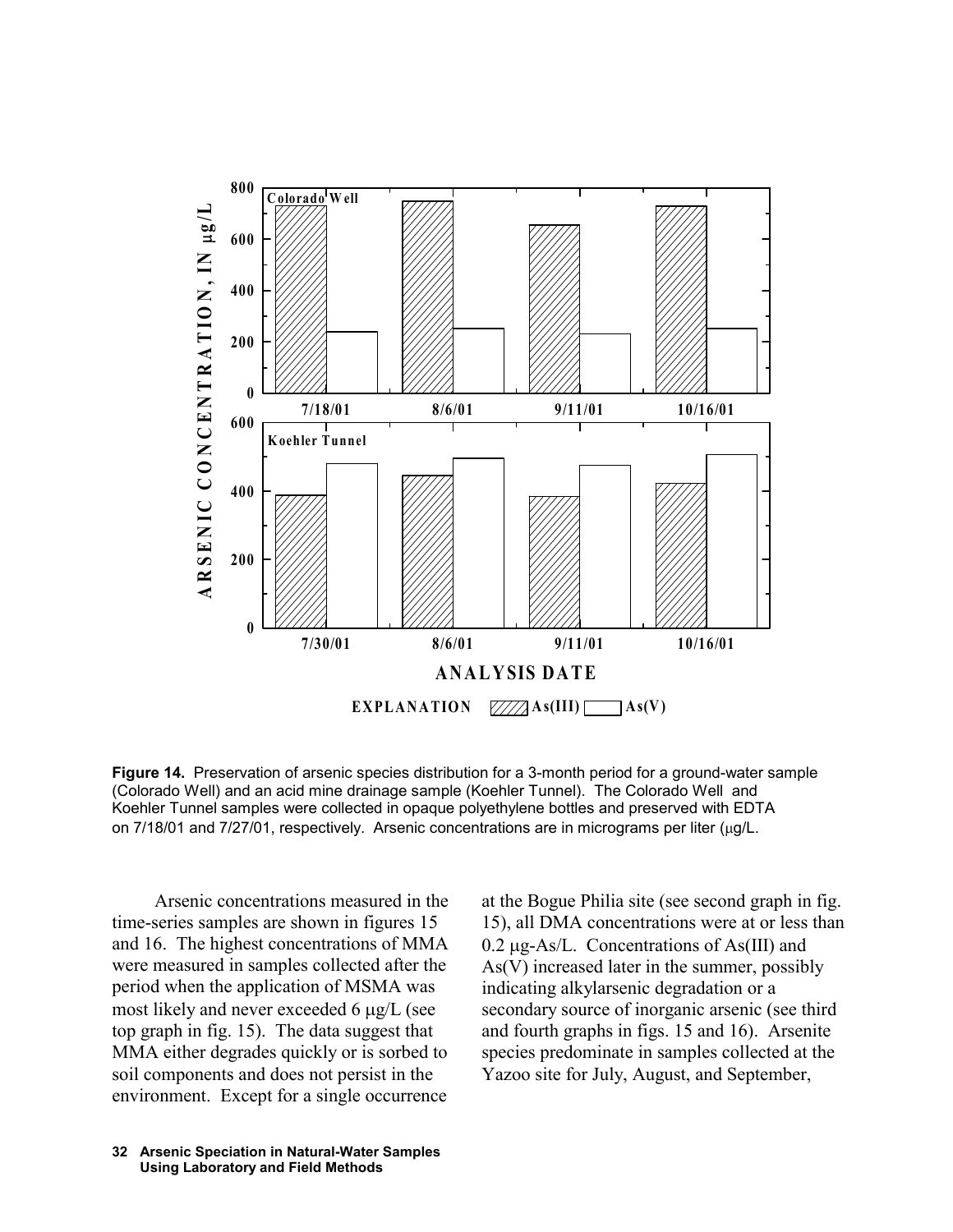

**Figure 15.** Dissolved arsenite [As(III)], arsenate [As(V)], dimethylarsinate (DMA), and monomethylarsonate (MMA) in samples collected from March through September 1997 at the Bogue Philia surface-water site that might have been contaminated by application of the herbicide monosodium methylarsonate. Concentrations are in micrograms-arsenic per liter (µg-As/L).

possibly indicating a stagnant, low-dissolved oxygen, reducing environment. Concentrations of  $As(III)$  and  $As(V)$  were two to three times higher in the Bogue Philia samples than in Yazoo samples. Nevertheless, total dissolved arsenic never exceeded 6  $\mu$ g/L in either site.

Blind field blanks and blind duplicate samples were analyzed throughout the collection period for each site (see table 9). Duplicate results compare well except for the Bogue Philia duplicates submitted on May 7, 1997, and the Yazoo duplicates submitted on April 10, 1997. Arsenic species concentrations were less than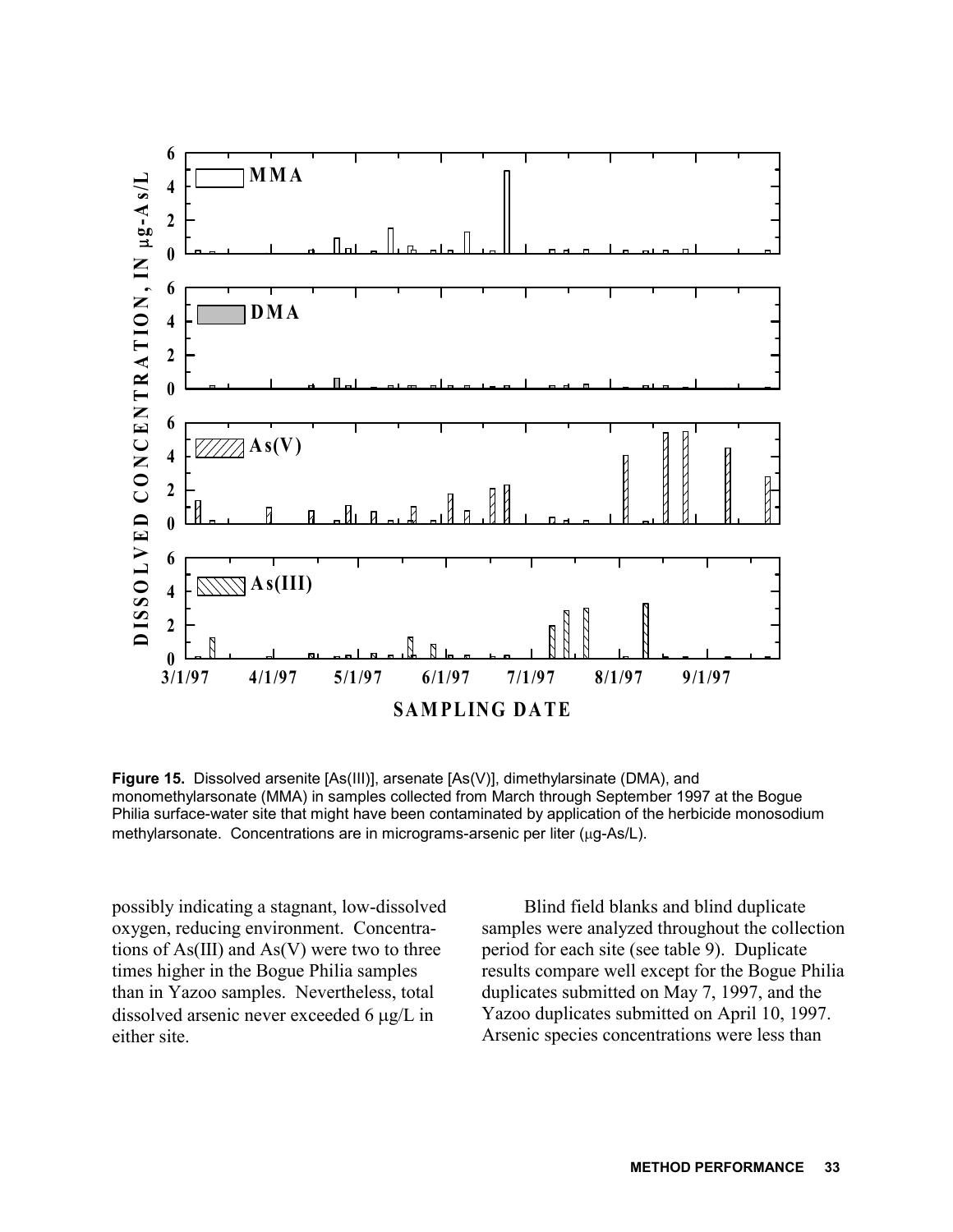

**Figure 16.** Dissolved arsenite [As(III)], arsenate [As(V)], dimethylarsinate (DMA), and monomethylarsonate (MMA) in samples collected from March through September 1997 at the Yazoo surface-water site that might have been contaminated by application of the herbicide monosodium methylarsonate. Concentrations are in micrograms-arsenic per liter  $(\mu q$ -As/L).

the method detection limits  $(0.1 \mu g - As/L)$  for both field blanks. The results for As(III) and As(V) in duplicate samples compared closely. The concentrations of MMA and DMA in nearly all of the duplicate samples were at the method detection limits.

### **SUMMARY AND CONCLUSIONS**

Arsenic in the hydrologic system results from either natural phenomena or anthropogenic activities. There are several inorganic and organic arsenic species that can result from such activities. The toxicity of

arsenic species is variable making it essential to distinguish between the arsenic species present. Furthermore, increasing concern about arsenic in drinking water has prompted lowering the arsenic drinking-water maximum contaminant level to 10 micrograms per liter. Methods described in this report are capable of discriminating between arsenic species and quantifying arsenic concentrations less than 1 microgram per liter. The scope of the results demonstrates the need to measure arsenite, arsenate, monomethylarsonate, and dimethylarsinate concentrations in natural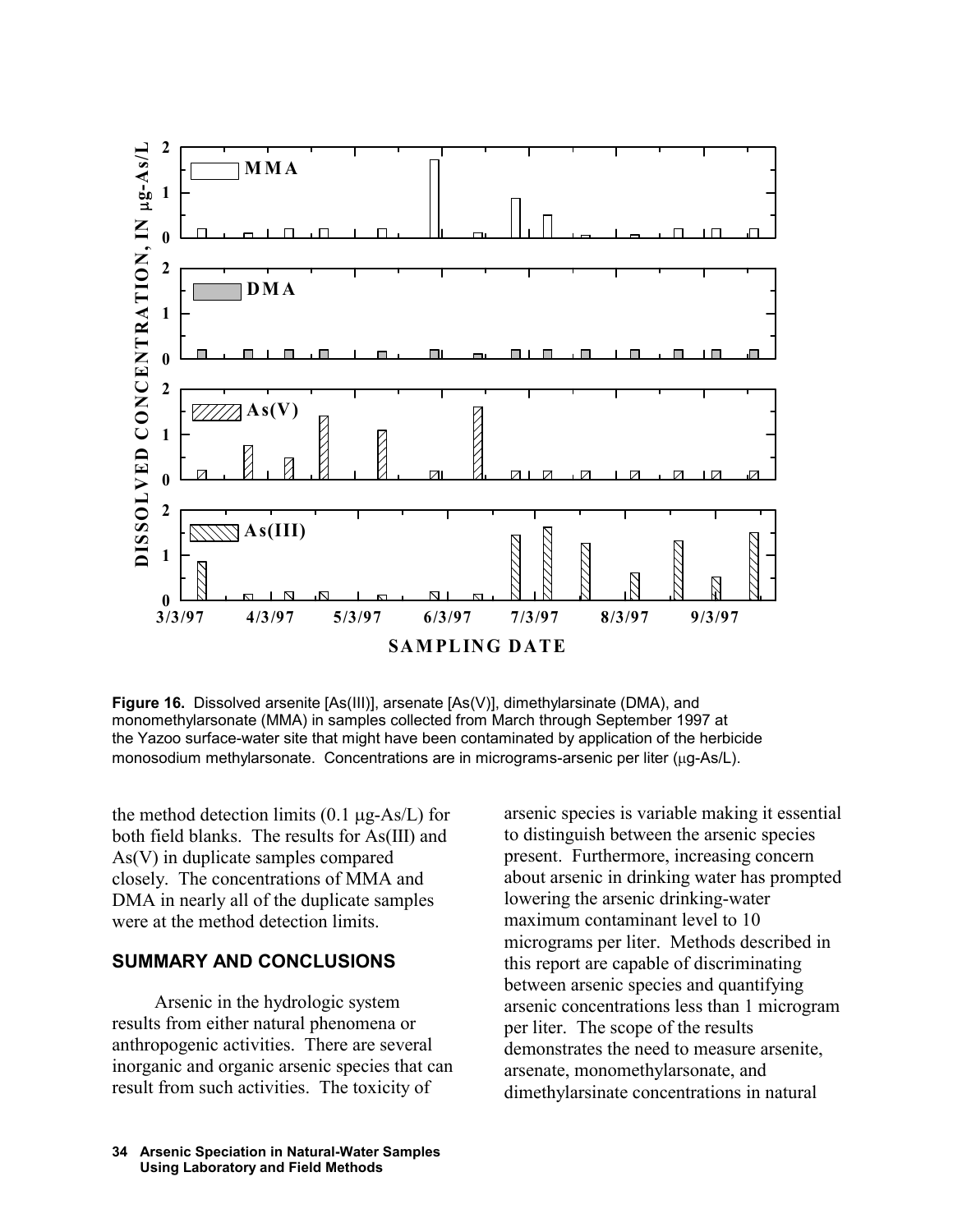**Table 9.** Uncensored arsenic-speciation results for blind blanks and surface-water blind duplicate samples analyzed using ion chromatography with phosphate mobile phase and arsine generation– inductively coupled mass spectrometry

| <b>Site</b>                            | Date (1997) | As(III)          | <b>DMA</b>      | <b>MMA</b>      | As(V)           |
|----------------------------------------|-------------|------------------|-----------------|-----------------|-----------------|
| Blanks                                 | $7/22$      | $0.2\,$          | 0.2             | 0.06            | 0.1             |
|                                        | $9/18$      | $\cdot$ .2       | $\cdot$ .2      | $\cdot$         | .06             |
| Bogue Philia                           | $7/22$      | 3.3              | $\cdot$ .2      | .3              | $\cdot$ .2      |
|                                        |             | $3.0\,$          | $.3\phantom{0}$ | .3              | $\cdot$         |
|                                        | $4/1\,$     | $\cdot$          | .06             | $\overline{.2}$ | $\overline{.9}$ |
|                                        |             | $\cdot^1$        | .04             | .05             | $1.0\,$         |
|                                        | $5/7$       | .5               | $\cdot$ .2      | $3.0\,$         | $\cdot$         |
|                                        |             | $\cdot$ 3        | $\cdot$         | $\cdot$         | .7              |
|                                        | 7/14        | 3.1              | $\cdot$         | .4              | $\overline{.2}$ |
|                                        |             | 2.8              | $\cdot$         | $\cdot$         | $\cdot$         |
|                                        | 8/5         | .05              | $\cdot$ 1       | $\overline{.2}$ | 4.3             |
|                                        |             | $\cdot^1$        | $\cdot^1$       | $\cdot$         | 4.1             |
|                                        | 8/19        | $\overline{.2}$  | $\overline{.2}$ | $\cdot$         | 5.5             |
|                                        |             | $\cdot$          | $\cdot$         | $\cdot$ .2      | 5.4             |
| $Yazoo$ <sub>1111111111111111111</sub> | $3/12$      | .9               | $\cdot$ .2      | .05             | $\cdot$ .2      |
|                                        |             | .9               | $\cdot$         | $\cdot$ 2       | $\cdot$ .2      |
|                                        | 4/10        | $\overline{.2}$  | $\overline{.2}$ | $\overline{.9}$ | $\overline{.2}$ |
|                                        |             | $\cdot$          | $\cdot$         | $\cdot$ .2      | $.5\,$          |
|                                        | 4/22        | $\overline{1.3}$ | $\cdot$ 1       | $\cdot$ .2      | $\cdot$ .2      |
|                                        |             | 1.3              | $\cdot$         | .06             | $\cdot$         |
|                                        | $8/8$       | .6               | $\cdot$         | $\cdot$ .2      | $\cdot$ .2      |
|                                        |             | .6               | $\cdot$         | $.07\,$         | $\cdot$ .2      |
|                                        | 9/18        | 1.6              | $\overline{.2}$ | $\cdot$ .2      | $\cdot$ .2      |
|                                        |             | $1.5$            | $\cdot$         | $\cdot$         | $\cdot$         |

[Concentrations in micrograms-arsenic per liter; Bogue Philia and Yazoo are sites in Mississippi; As(III), arsenite; DMA, dimethylarsinate; MMA, monomethylarsonate; As(V), arsenate]

water. Various distributions of arsenite and arsenate were measured in ground water, surface water, and acid mine drainage. Methylated arsenic species were found only in surface water associated with agricultural use of the herbicide monosodium methylarsenate (MSMA), although ground water from the area was not collected. Arsenic-speciation measurement will provide a better understanding of the arsenic cycle in the hydrologic environment and might contribute to understanding the detrimental

synergistic effects that arsenic might have with other inorganic, organic, organometallic, and biological contaminants.

The laboratory- and field-speciation methods described in this report are simple and robust methods for the determination of trace concentrations of arsenate, arsenite, monomethylarsonate, and dimethylarsinate in various sample matrices. Statistical analysis of a data set consisting of 81 ground-water and acid mine drainage samples indicated that there was no analytically significant difference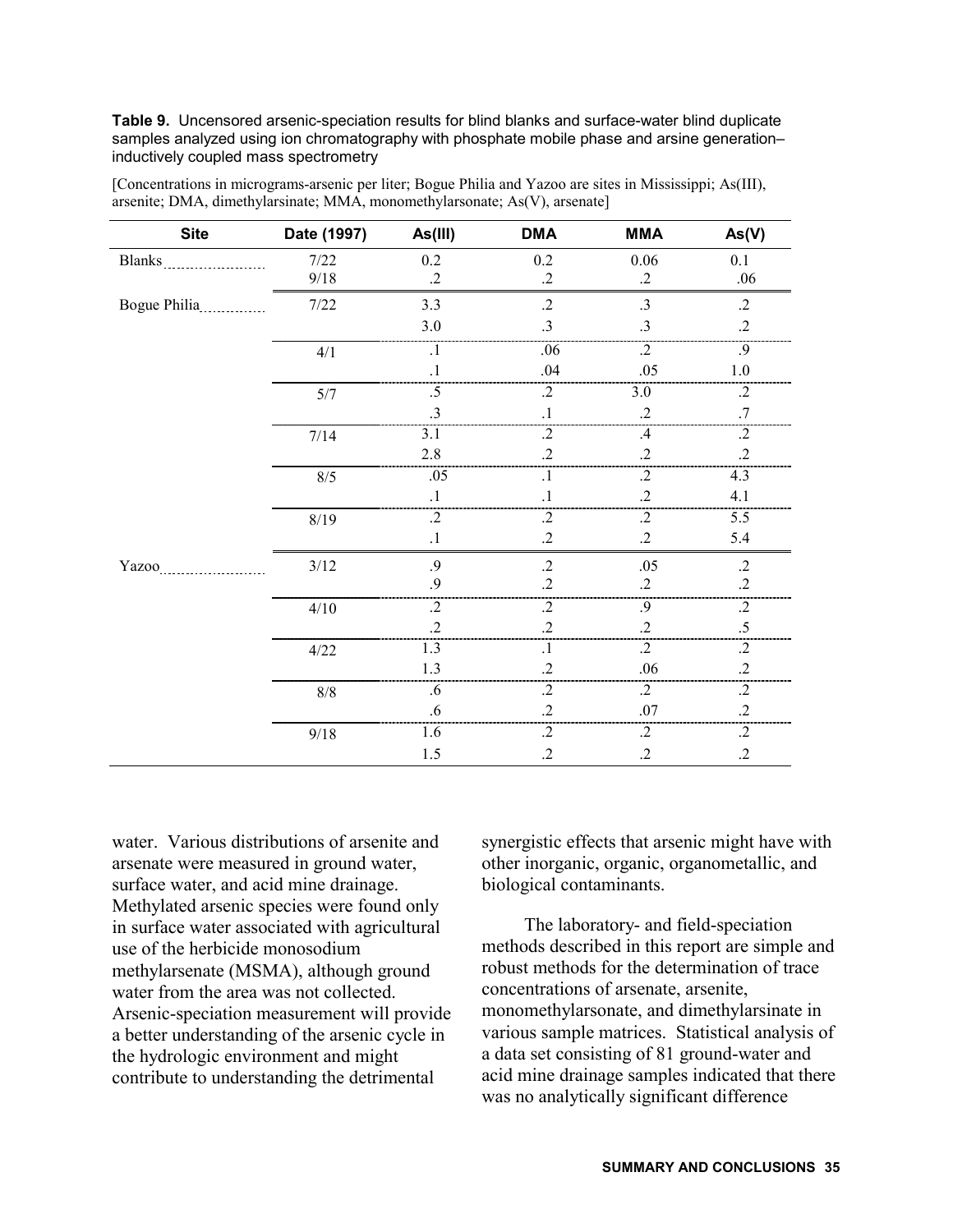between the arsenite and arsenate results from laboratory-speciation to field-speciation methods. Percentage recovery for spiked field samples ranged from 81 to 104 percent for all four arsenic species by the laboratoryspeciation method and 102 to 107 percent for arsenite and arsenate by the field-speciation method. Arsenic speciation results for reference materials closely matched concentrations determined by other studies. The laboratory-speciation method varied from 8 to 13 percent  $(n=7)$  at 0.5  $\mu$ g-As/L for all four arsenic species in reagent water. Variability for the field-speciation method was from 3 to 4 percent at 1  $\mu$ g-As/L and from 0.7 to 1 percent at 10  $\mu$ g-As/L for As(III)and As(V). Method detection limits for the laboratory-speciation methods ranged from 0.1 to 0.6 microgram-arsenic per liter depending on whether nebulization or arsine generation is used for sample introduction and on the species being measured. Method detection limits for the field-speciation method (using ICP–MS detection) are 0.3 microgram-arsenic per liter regardless of the species.

Preservation of the distribution of arsenic species in natural water is important. The distribution of arsenite and arsenate easily can be shifted when preservation techniques are not used; monomethylarsonate and dimethylarsinate are stable. Changes in sample redox potential precipitate iron and manganese oxyhydroxides that sorb arsenic species. Sequestering dissolved metal cations with ethylenediaminetetraacetic acid was shown to minimize precipitate formation. The oxidation of arsenite to arsenate by photolytically produced free radicals also affected the determination of arsenic species. Opaque polyethylene sample bottles eliminated the effect of photochemical oxidation by omitting light exposure. Using

these preservation measures stabilized arsenic species for up to 3 months for the sample matrices tested.

The laboratory- and field-speciation methods have the following advantages and disadvantages:

### **Laboratory-Speciation Methods**

### - **Advantages**

- 1. Capable of speciating arsenite, arsenate, monomethylarsonate, and dimethylarsinate in less than 8 minutes or arsenite and arsenate in less than 3 minutes.
- 2. Interferents elute at times different than arsenic species or interference can be easily corrected in real-time.
- 3. Less than 200 microliters of sample typically is used for the analysis.
- 4. No sample preparation is required.

### - **Disadvantages**

- 1. Requires specialized and expensive instrumentation, such as ion chromatographic system and inductively coupled plasma–mass spectrometer.
- 2. Short-column method does not resolve methylated arsenic species.

### **Field-speciation method**

### - **Advantages**

- 1. Arsenic species can be determined rapidly using inexpensive instrumentation capable of measuring arsenic.
- 2. The physical separation of arsenate from arsenite in the field.

#### $\bullet$ **Disadvantages**

1. Capable of speciating only arsenite and arsenate (unless a laboratory-speciation method also is used to quantitate the arsenate fraction).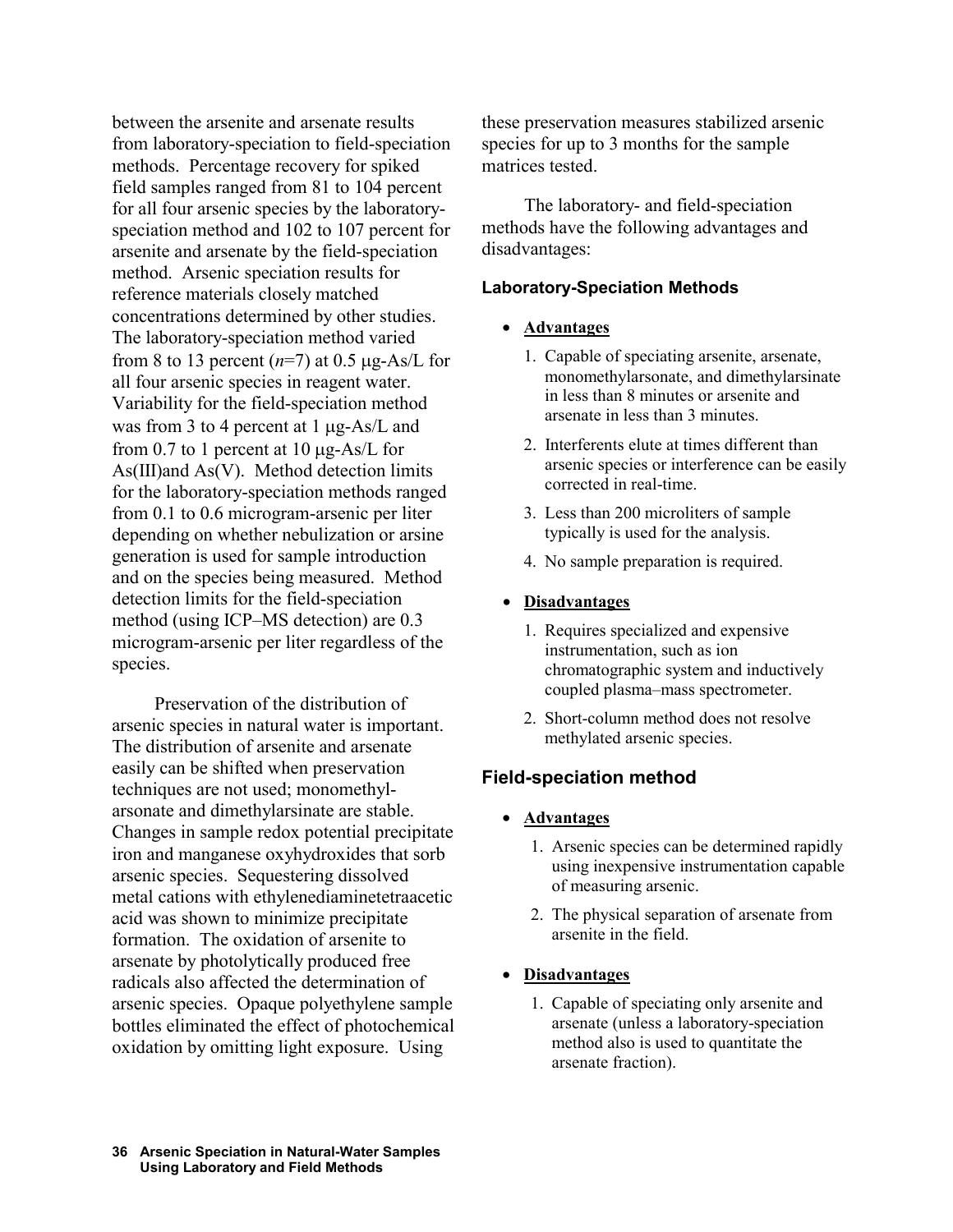- 2. Arsenate results will be biased positively when other anionic arsenic species are present in a sample.
- 3. Sample matrix composition can exceed cartridge capacity.
- 4. Strong anion exchange cartridge must be pre-conditioned or converted to the acetate form prior to sample collection.
- 5. Cartridge must be extracted in laboratory prior to analysis.
- 6. Two analytical determinations are required to quantitate arsenite and arsenate.

### **REFERENCES CITED**

- American Society for Testing and Materials, 2000, Annual book of ASTM standards, Section 11, Water: Philadelphia, American Society for Testing and Materials, v. 11.01, D1193, p. 10.
- Barth, P., Krivan, V., and Hausbeck, R., 1992, Cross-interferences of hydrideforming elements in hydride-generation atomic absorption spectrometry: Analytica Chimica Acta, v. 263, p. 111–118.
- Benramdane, L., Bressolle, F., and Vallon, J.J., 1999, Arsenic speciation in humans and food products—A review: Journal of Chromatographic Science, v. 37, p. 330–344.
- Brindle, I.D., and Le, X., 1990, Reduction of interferences in the determination of germanium by hydride generation and atomic emission spectrometry: Analytica Chimica Acta, v. 229, p. 239–247.
- Burguera, M., and Burguera, J.L., 1997, Analytical methodology for speciation of arsenic in environmental and biological samples: Talanta, v. 44, p. 1581–1604.
- Chen, H., Brindle, I.D., and Le, X., 1992, Prereduction of arsenic (V) and arsenic (III), enhancement of the signal, and

reduction of interferences by L-cysteine in the determination of arsenic by hydride generation: Analytical Chemistry, v. 64, p. 667–672.

- Crecelius, E.A., Bloom, N.S., Cowan, C.E., and Jenne, E.A., 1986, Speciation of selenium and arsenic in natural waters and sediments, Volume 2—Arsenic speciation: Electric Power Research Institute, Research Project 2020-2, Report EA-4641, 28 p.
- Cullen, W.R., and Reimer, K.J., 1989, Arsenic speciation in the environment: Chemical Reviews, v. 89, p. 713–764.
- Dean, J.R., Garden, L.M., Armstrong, J., Cresser, M.S., Cave, M., and Watkins, P., 1997, Atomic spectrometry update— Environmental analysis: Journal of Analytical Atomic Spectrometry, v. 12, p. 19R–87R.
- Demesmay, C., Olle, M., and Porthault, M., 1994, Arsenic speciation by coupling highperformance liquid chromatography with inductively coupled plasma mass spectrometry: Fresenius Journal of Analytical Chemistry, v. 348, p. 205–210.
- Emett, M.T., and Khoe, G.H., 2001, Photochemical oxidation of arsenic by oxygen and iron in acidic solutions: Water Research, v. 35, p. 649–656.
- Ficklin, W.H., 1983, Separation of arsenic (III) and arsenic (V) in ground waters by ion exchange: Talanta, v. 30, p. 371–373.
- Gallagher, P.A., Schwegel, C.A., Wei, X., and Creed, J.T., 2001, Speciation and preservation of inorganic arsenic in drinking water sources using EDTA with IC separation and ICP–MS detection: Journal of Environmental Monitoring, v. 3, p. 371–376.
- Garbarino, J.R., 1999, Methods of analysis by the U.S. Geological Survey National Water Quality Laboratory—Determination of dissolved arsenic, boron, lithium, selenium, strontium, thallium, and vanadium using inductively coupled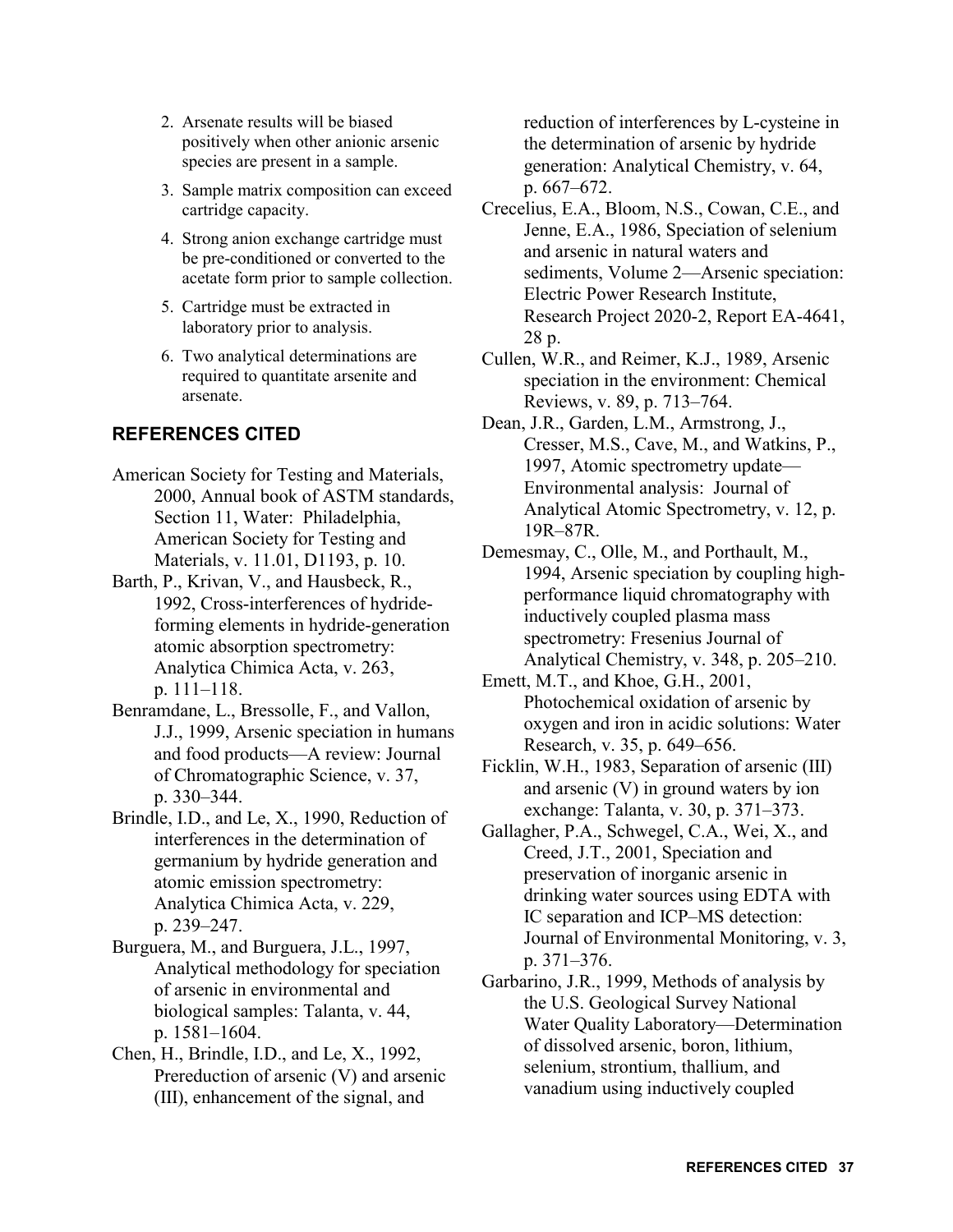plasma–mass spectrometry: U.S. Geological Survey Open-File Report 99-93, 31 p.

- Gonzalez Soto, E., Rodriguez, E.A., Fernandez, F., and Rodriquez, P., 1996, Analytical methods for arsenic speciation in environmental samples: Ciencia, v. 4, p. 149–164.
- Guerin, T., Astruc, A., Astruc, M., Batel, A., and Borsier, M., 1997, Chromatographic ion-exchange simultaneous separation of arsenic and selenium species with inductively coupled plasma–mass spectrometry online detection: Journal of Chromatographic Science, v. 35, p. 213–220.
- Hall, G.E.M., Pelchat, J.C., and Gauthier G., 1999, Stability of arsenic(III) and arsenic (V) in water samples: Journal of Analytical Atomic Spectrometry, v. 14, p. 205–213.
- Hewlett-Packard, 1986, HP1090 Liquid chromatographs reference manual: Part number 01090-90201, Waldbronn, Germany.
	- \_\_\_\_\_\_\_\_\_1998, Understanding your ChemStation: Part number G2070- 91111, 5th edition, 05/98, Waldbronn, Germany.
- Hug, S.J., Canonica, L., Wegelin, M., Gechter, D., and Von Gunten, U., 2001, Solar oxidation and removal of arsenic at circumneutral pH in iron containing waters: Environmental Science and Technology, v. 35, p. 2114–2121.
- Hwang, C., and Jiang, S., 1994, Determination of arsenic compounds in water samples by liquid chromatography–inductively coupled plasma mass spectrometry with an in situ nebulizer-hydride generator: Analytica Chimica Acta, v. 289, p. 205–213.
- Jackson, B.P., Bertsch, P.M., and Seaman, J.C., 2000, The fate of p-arsanilic acid

and roxarsone in soils—Ion chromatographic methods for separation and detection of inorganic, aliphatic and aromatic arsenic compounds: Abstract, Soil Science of America National Meeting, Minneapolis, Minnesota, November 6–10, 2000.

- Jones, S.R., and Garbarino, J.R., 1999, Methods of analysis by the U.S. Geological Survey National Water Quality Laboratory— Determination of arsenic and selenium in water and sediment by graphite furnace– atomic absorption spectrometry: U.S. Geological Survey Open-File Report 98- 639, 39 p.
- Le, X.C., Ma, M., and Wong, N.A., 1996, Speciation of arsenic compounds using high-performance liquid chromatography at elevated temperature and selective hydride generation atomic fluorescence detection: Analytical Chemistry, v. 68, p. 4501–4506.
- Le, X.C., Yalcin, S., and Ma, M.S., 2000, Speciation of submicrogram per liter levels of arsenic in water—On-site species separation integrated with sample collection: Environmental Science and Technology, v. 34, p. 2342–2347.
- Mass, M.J., Tennant, A., Roop, B.C., Cullen, W.R., Styblo, M., Thomas, D.J., and Kligerman, A.D., 2001, Methylated trivalent arsenic species are genotoxic: Chemical Research in Toxicology, v. 14, p. 355–361.
- Matschullat, J., 2000, Arsenic in the geosphere—A review: Science of the Total Environment, v. 249, p. 297–312.
- Miller, G.P., Norman, D.I., and Frisch, P.L., 2000, A comment on arsenic separation using ion exchange: Water Research, v. 34, p. 1397–1400.
- Morrison, J.L., 1969, Distribution of arsenic from poultry litter in broiler chickens, soil, and crops: Journal of Agricultural Food Chemistry, v. 17, p. 1288–1290.
- **Arsenic Speciation in Natural-Water Samples 38 Using Laboratory and Field Methods**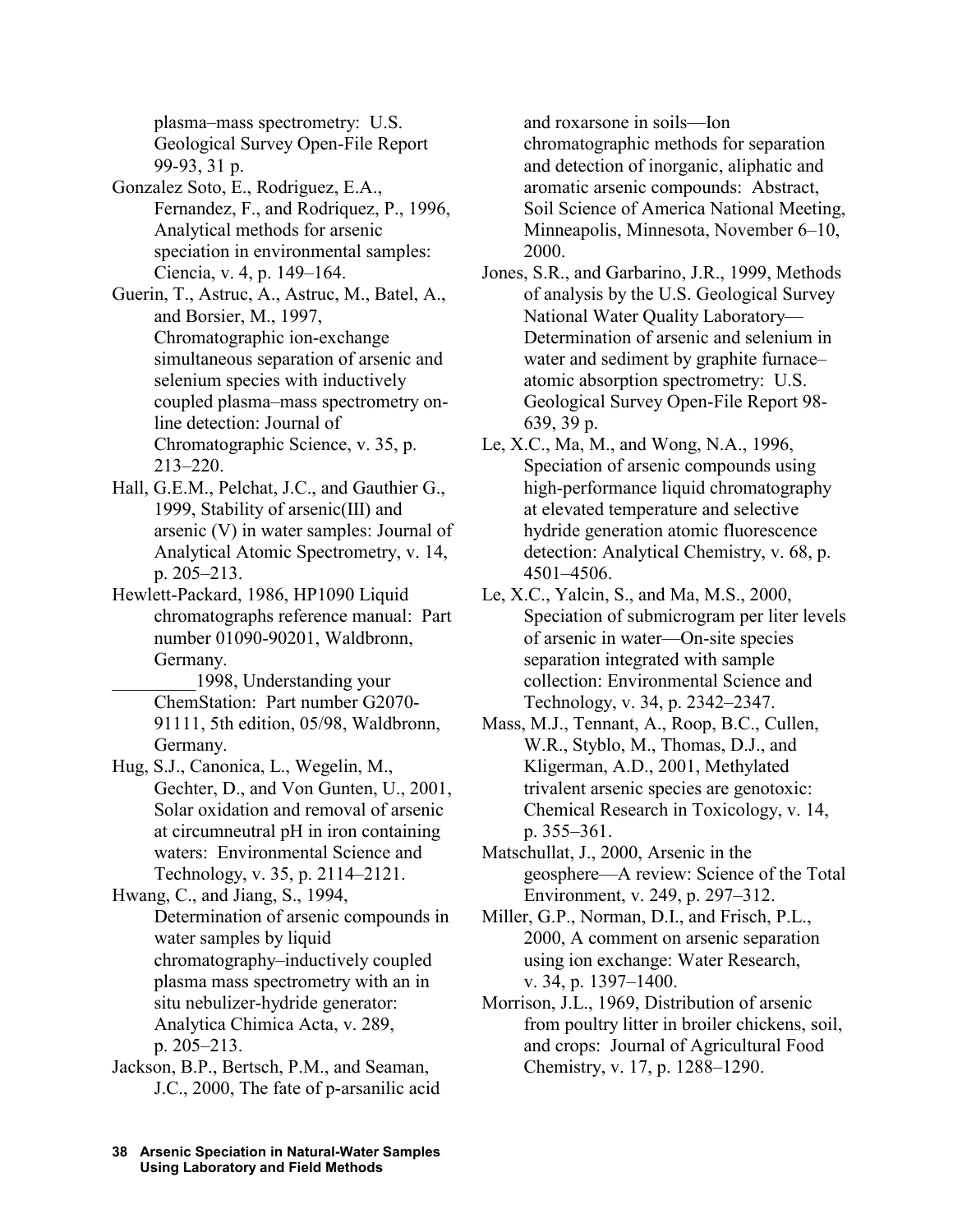Nakahara, T., 1997, Chemical speciation by hydride-generation atomic spectrometry: Bunseki-Kagaku, v. 46, p. 513–536.

Neff, J.M., 1997, Ecotoxicology of arsenic in the marine environment: Environmental Toxicology and Chemistry, v. 16, p. 917–927.

Nimbal, C.I., Shaw, D.R., Wills, G.D., and Duke, S.O., 1996, Environmental effects on MSMS phytotoxicity to wildtype and arsenical herbicide-resistant common cocklebur (xanthium strumarium): Weed Technology, v. 10, p. 809–814.

- Palacios, M.A., Gomez, M., Camara, C., and Lopez, M.A., 1997, Stability studies of arsenate, monomethylarsonate, dimethylarsinate, arsenobetaine and arsenocholine in deionized water, urine and clean-up dry residue from urine samples and determination by liquid chromatography with microwaveassisted oxidation-hydride generation atomic absorption spectrometric detection: Analytica Chimica Acta, v. 340, p. 209–220.
- Pantsar-Kallio, M., and Manninen, P.K.G., 1997, Simultaneous determination of toxic arsenic and chromium species in water by ion chromatography– inductively coupled plasma mass spectrometry: Journal of Chromatography A, v. 779, p. 139–146.

PE Sciex, 1998, PE Sciex Elan 6100 ICP– MS hardware guide: manual number 023861 Rev. A, Norwalk, Conn.

\_\_\_\_\_\_\_\_\_1999a, Perkin-Elmer Turbochrom Workstation user's guide: part number S270-1601-C, Norwalk, Conn.

\_\_\_\_\_\_\_\_\_1999b, PE Sciex software manual, Version 2.3.1: manual number 024069 Rev. A, Norwalk, Conn.

Pergantis, S.A., Francesconi, K.A., Goessler, W., and Thomas-Oates, J.E., 1997, Characterization of arsenosugars of

biological origin using fast atom bombardment tandem mass spectrometry: Analytical Chemistry, v. 69, p. 4931– 4937.

Pierce, F.D., and Brown, H.R., 1976, Inorganic interference study of automated arsenic and selenium determination with atomic absorption spectrometry: Analytical Chemistry, v. 48, p. 693–695.

Portman, J.E., and Riley, J.P., 1964, Determination of arsenic in sea water, marine plants and silicate and carbonate sediments: Analytica Chimica Acta, v. 31, p. 509–519.

Raven, K.P., Jain, A., and Loeppert, R.H., 1998, Arsenite and arsenate adsorption on ferrihydrite—Kinetics, equilibrium, and adsorption envelopes: Environmental Science and Technology, v. 32, p. 344–349.

Roehl, R., Alforque, M.M., and Riviello, J., 1992, Arsenic speciation in biological and environmental samples by liquid chromatography combined with on-line hydride generation and inductively coupled plasma mass spectrometry: Presented at the Winter Conference on Plasma Spectrochemistry, San Diego, Calif., January 6–11, 1992.

Rubio, R., Padro, A., Alberti, J., and Rauret, G., 1993, Determination of arsenic speciation by liquid chromatography–hydride generation inductively coupled plasma atomic emission spectrometry with on-line UV photooxidation: Analytica Chimica Acta, v. 283, p. 160–166.

Sharpless, C.M., and Linden, K.G., 2001, UV photolysis of nitrate—Effects of natural matter and dissolved inorganic carbon and implications for UV water disinfection: Environmental Science and Technology, v. 35, p. 2949–2955.

Tan, S.H., and Horlick, G., 1986, Background spectral features in inductively coupled plasma/mass spectrometry: Applied Spectroscopy, v. 40, p. 445–460.